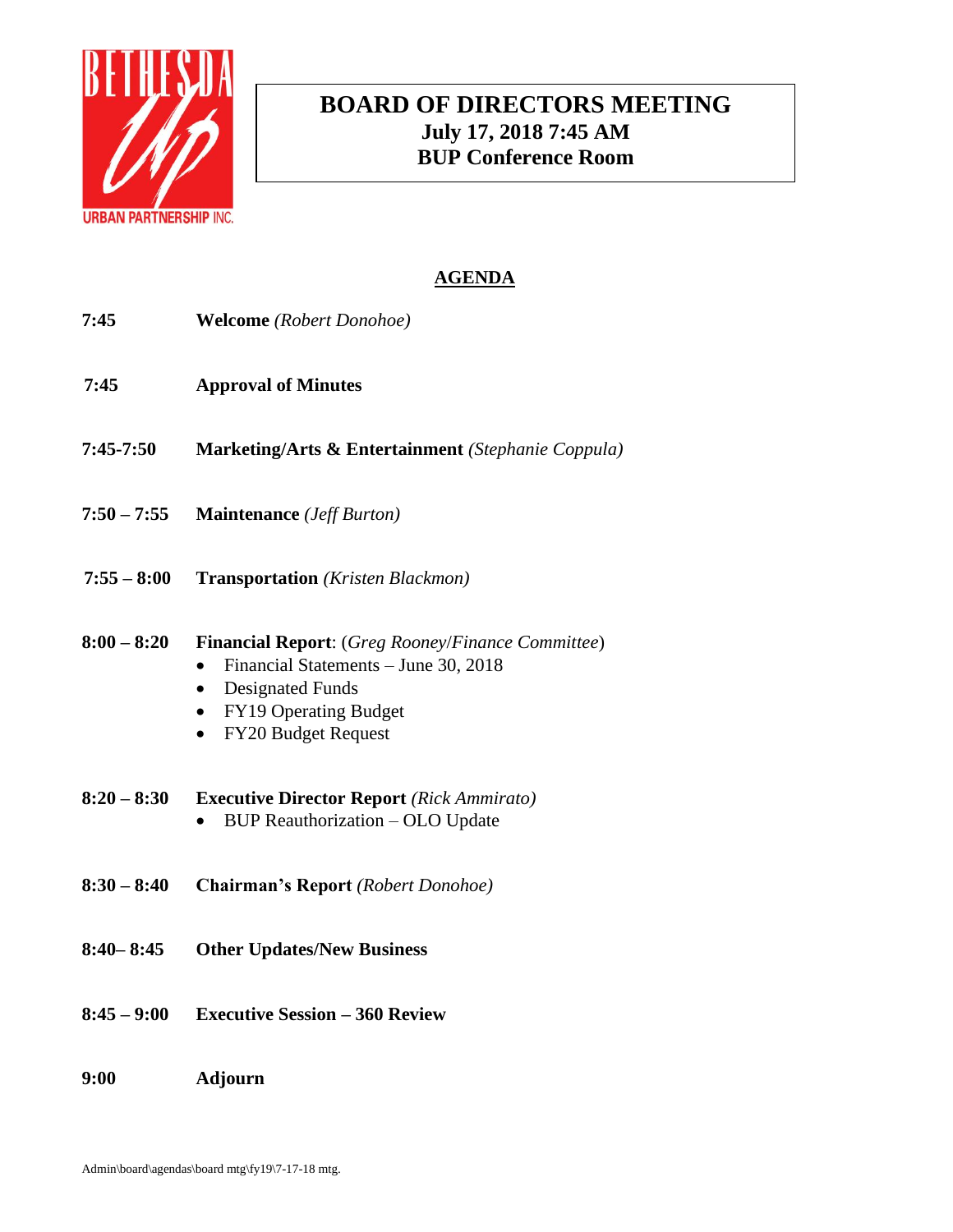# **BETHESDA URBAN PARTNERSHIP, INC. Minutes of the Board of Directors Meeting July 17, 2018**

| <b>Board Members Present:</b> | Robert Donohoe, Debbie Michaels, Greg Rooney, Jack Alexander, Elaine Joost,<br>Andy Jones, Sarah Wolek and Ken Hartman (via conference call) |
|-------------------------------|----------------------------------------------------------------------------------------------------------------------------------------------|
| <b>Staff Present:</b>         | Rick Ammirato, Jeff Burton, Stephanie Coppula, Jeff Oyer and Kristen<br><b>Blackmon</b>                                                      |
| <b>Guests Present:</b>        | Derrick Harrigan - BCC Regional Services Center, Ginanne Italiano – Greater<br><b>Bethesda Chamber of Commerce</b>                           |
| <b>Call to Order:</b>         | Meeting called to order at 7:45 a.m. by Robert Donohoe                                                                                       |

Robert Donohoe opened the meeting by noting that this was the first meeting of the new fiscal year which started on July 1. R. Donohoe thanked Jack Alexander for his leadership as Chair this past year. R. Donohoe also thanked the staff for making the past year a very successful one. R. Donohoe referred to the Strategic Plan binder that was passed out to each Board member, noting that a lot of hard work went into it and that it was a very good document moving forward.

### **Minutes:**

Robert Donohoe asked for a motion to approve the minutes from the previous Board meeting. A motion was made and seconded to approve the June 19, 2018 Board of Director's meeting minutes with the suggested change. The motion passed unanimously.

## **Financial Report:**

Greg Rooney noted that the financial statements for the year ended June 30 were pretty much right on target with what had been projected with BUP ending the year with revenue over expenditures of a little over \$132,000 compared to the projection of \$139,000.

G. Rooney reported that BUP's audit in the past has shown a large fund balance and a large cash balance and that the County sees these balances and makes the assumption that BUP has enough money to fund many of the items they are requesting budget increases for and they don't need to provide additional funding. The facts are that most of this cash balance has been generated from funds raised above and beyond the County contract and has historically been used for vehicle and equipment replacement because the County contract does not provide funding for these items. In order to show the County that these funds have a specific purpose to be used for and not just excess cash, the finance committee is recommending that \$450,000 of the cash balance be designated by the Board to fund specific items. \$300,000 will be designated for equipment purchases and \$150,000 would be designated for special projects. A handout was provided that gave examples of what type of expenditures would fall under each category. G. Rooney indicated that the Board would vote on actually spending monies from each one of these designated accounts and that these designations could be moved around if need be. After a brief discussion a motion was made and seconded to designate \$300,000 for equipment replacement and \$150,000 for special projects. The motion passed unanimously.

G. Rooney presented the proposed FY19 operating budget to the Board that had been reviewed and discussed by the finance committee. On the revenue side there was no change in the County contract and there is the elimination of \$117,000 from the elimination of the trash contracts in Silver Spring and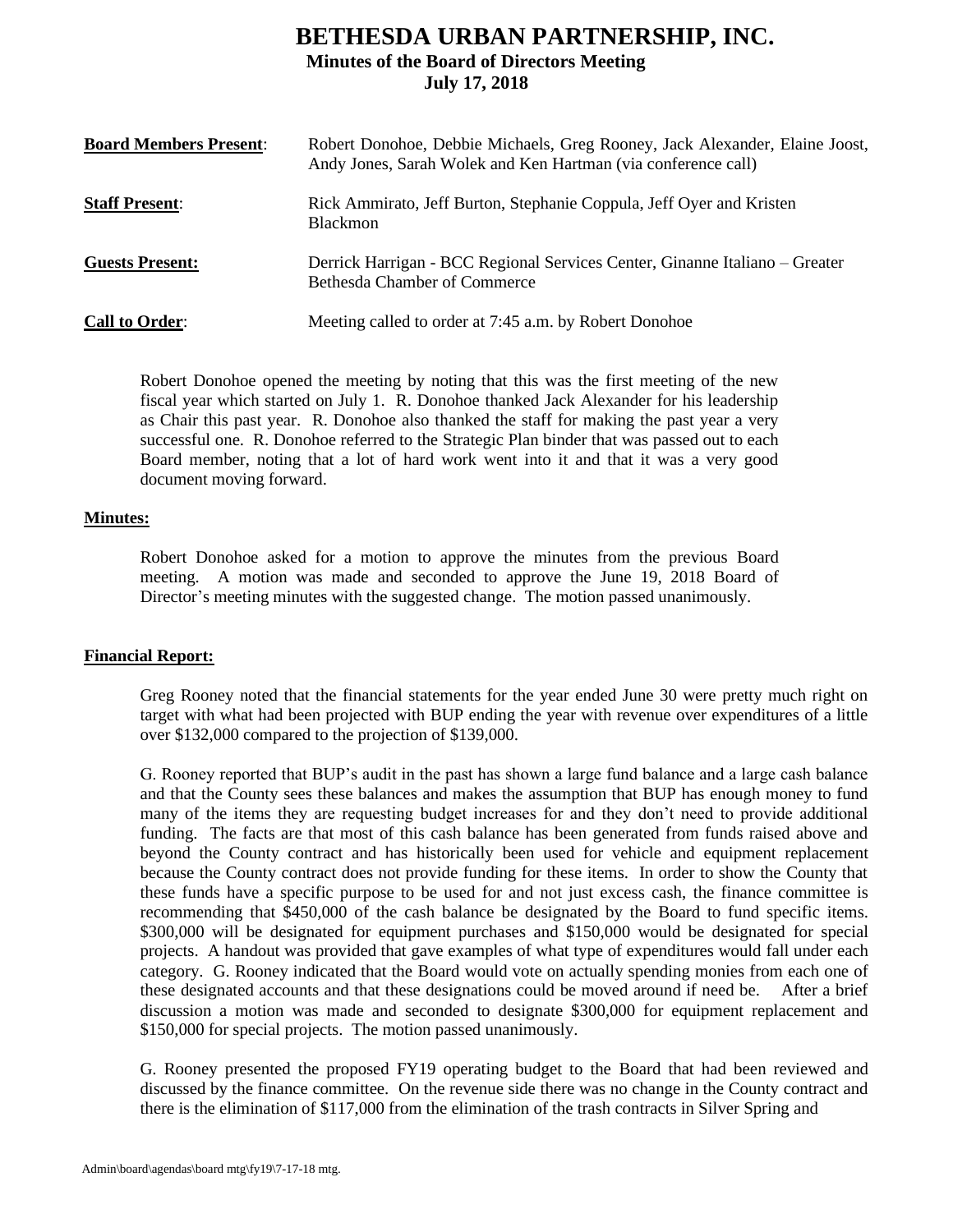Wheaton. Other than corresponding reductions in expenditures to make up for the elimination of the trash contracts, there was very little change in FY19 expenditures in marketing, maintenance or administration over FY18. A motion was made and seconded to approve the proposed FY19 operating budget. The motion passed unanimously.

G. Rooney provided a document of the proposed FY20 budget request to the County that had been discussed and approved by the finance committee. G. Rooney noted that the request included increases in funding for sidewalk repairs, marketing events, fixes costs for rent and insurance and also a cost of living and performance-based increases for employee salaries. Ken Hartman noted that he felt that the request went into too much detail and should just include summary numbers that correspond to the five different categories that BUP receives funding for. There was some discussion as to how much detail BUP should actually provide in their request. A motion was made and seconded to approve the total funding request amount of \$168,321 and that BUP staff would work with K. Hartman to determine the best format to present the narrative to the County. The motion passed unanimously.

Rick Ammirato noted that staff had another meeting with the analyst from the Office of Legislative Oversight (OLO) who is putting our report together in connection with our five-year reauthorization. The plan is to have the report completed in time for the current standing County Council to be able to vote on the reauthorization in the fall. The analyst and other OLO staff members have been going around the urban district talking to various business members about BUP and the feedback has been great. They are sending interns out to talk to businesses, residents and visitors in order to specifically evaluate BUP's Ambassador Program. R. Ammirato asked K. Hartman if there was anything he knew of at the County level that might be generating this added focus on the Ambassador program. K. Hartman noted that the OLO works for the County Council and not the County Executive and they do their own thing with guidance from the members of the Council. K. Hartman indicated that his conversations with the OLO analyst indicated that this evaluation was just something extra they decided to do this time. BUP will provide OLO with all of the documentation about the Ambassador Program and logs of interactions with the public on a daily basis. The draft of the OLO report will come to BUP first. We will provide it to the Board and BUP will have a collective chance to comment and respond to the draft report back to the OLO.

## **Marketing Report:**

Stephanie Coppula reported that Fox 5 News would be coming to Bethesda on Friday, July 27 to do a live broadcast on Bethesda Lane for five hours. BUP is helping to coordinate this event and will be working on scheduling live shoots from various businesses throughout Bethesda including the Tastee Diner and Fresh Baguette. A couple of local restaurants will also bring food to Bethesda Lane to have their restaurants highlighted live during the broadcast. Jane Fairweather and Juan Pineda (3 Bethesda Metro muralist) will also be interviewed during the broadcast.

S. Coppula noted that all of the documents have been signed to move forward with the mural project on Triangle Towers. This includes \$40,000 for Southern Management and \$35,000 from Park and Planning. The solicitation to artists to apply to do the project will begin this week.

S. Coppula reported that the last outdoor music concert at Veterans Park is this week and that the Outdoor Movie Series will be held next week. BUP is also partnering with Naval Support Activity Bethesda to go to their National Night Out on August 7. Staff and six local residents will be on sight at the base to hand out materials and provide food for the attendees.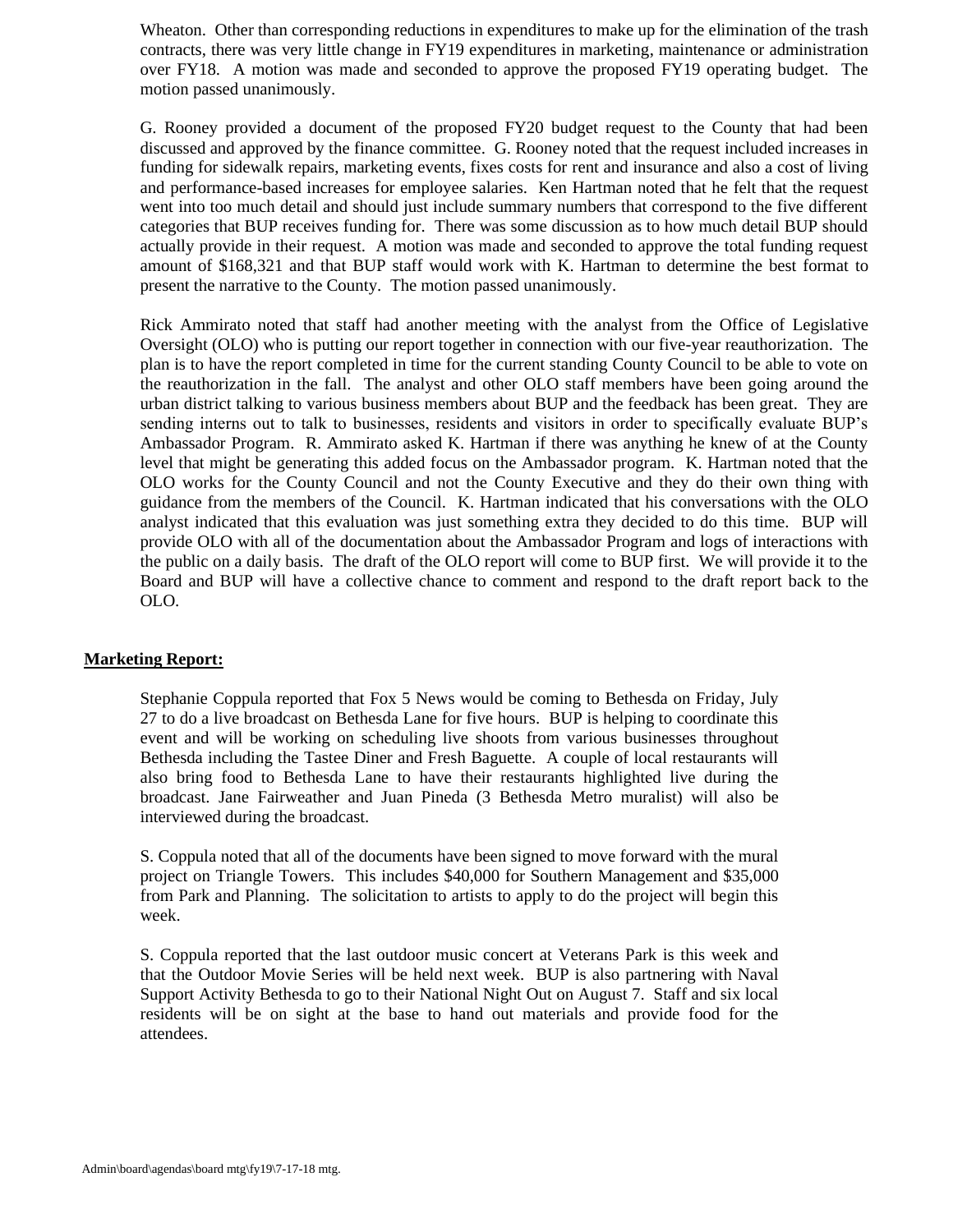Jeff Burton reported that his crew is installing the floors at Triangle Studios this week.

J. Burton noted that the maintenance report has a report on the Circulator numbers for the past years and also the last several years. Monthly ridership is still averaging approximately 35,000 riders per month. The new bus has been on the route for about a month and this has pretty much eliminated the need for replacement coaches.

J. Burton reported that the fountain at Veterans Park is back up and running.

J. Burton then read another story about a positive encounter that the Ambassador Team had with the public. The story was about a passport that was found by the Ambassador Team while they were providing trash removal during the weekend. The team contacted the person who had lost her passport and returned it to her.

## **BTS Report:**

Kristen Blackmon reported that The Donohoe Companies was recognized at a recent Council of Governments Commuter Connections awards ceremony. BTS worked with Donohoe to submit a nomination and they won an award for their support of employees for their education and marketing program to employees about alternate transportation programs and subsidies.

## **Chairman's Report:**

Robert Donohoe asked if there was any update on artists to occupy the new Triangle Arts Studio. S. Coppula noted that the deadline to apply was next Friday. Staff has been meeting with potential artists and giving them a tour of the space.

R. Donohoe noted that coming up in the fall and winter are two events that will require some substantial planning. One would be a  $25<sup>th</sup>$  anniversary event that would occur sometime next year. The second would possibly be another Board meeting in December where we would invite past chairs as we did this past year. The consensus of the group was that it was a good event and that we should plan on doing it again at maybe a different location. R. Donohoe asked that the staff compile and circulate a list of potential dates and venues for the December Board meeting. It was then suggested that the  $25<sup>th</sup>$  anniversary could be more of a year-long event instead of just one big event. S. Coppula noted that this is how BUP has done anniversaries in the past. R. Donohoe ask S. Coppula to circulate a list or summary of what were some of the ways we have celebrated earlier anniversaries.

## **Other Business:**

At 8:50, there was a motion made and seconded to adjourn the BUP Board meeting and move into an executive session to discuss the 360 review of the Executive Director. The motion passed unanimously.

**Next Meeting**: September 18, 2018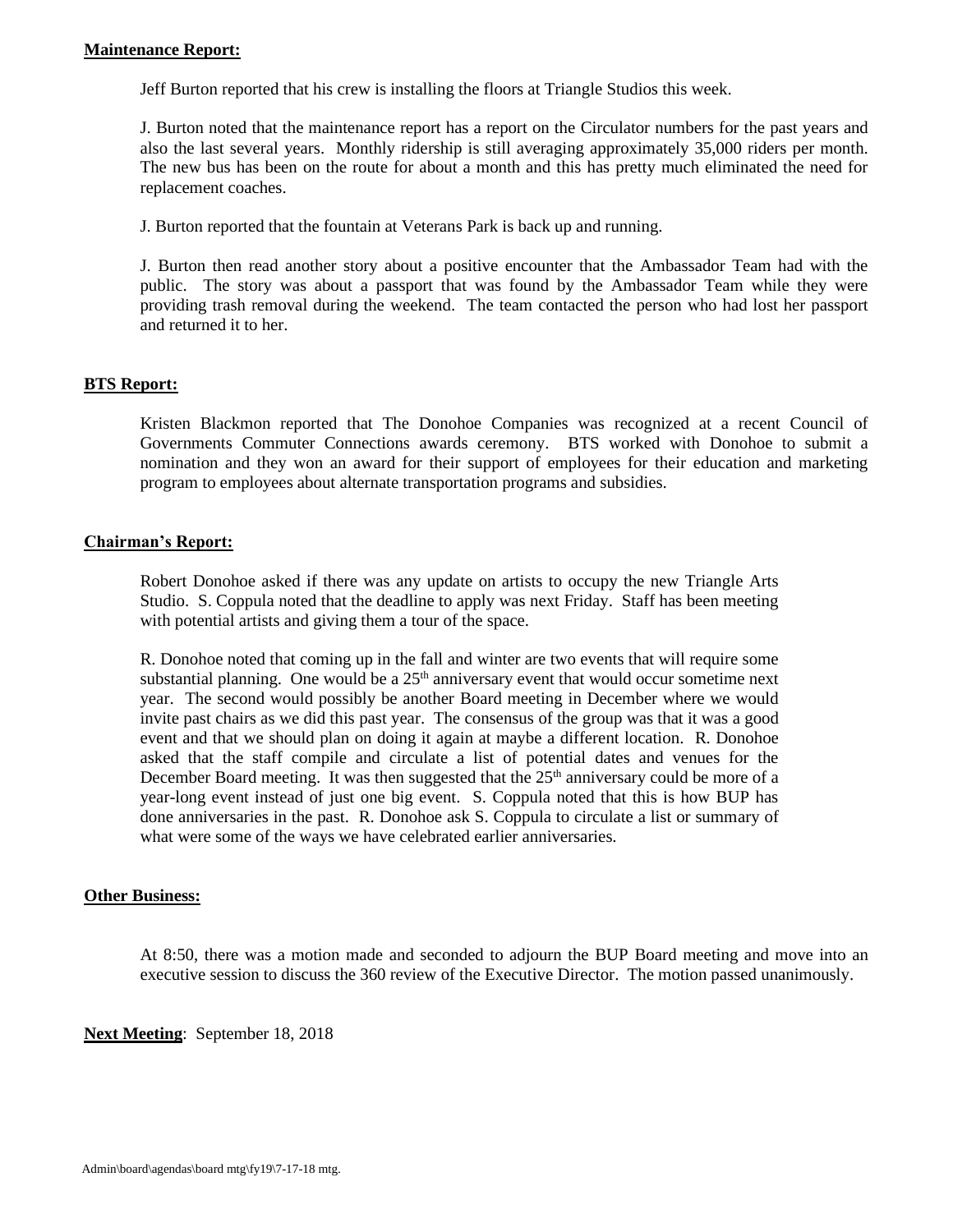

# **BOARD OF DIRECTORS MEETING September 18, 2018 7:45 AM BUP Conference Room**

| 7:45          | <b>Welcome</b> (Robert Donohoe)                                                                                                                                   |
|---------------|-------------------------------------------------------------------------------------------------------------------------------------------------------------------|
| 7:45          | <b>Approval of Minutes</b>                                                                                                                                        |
| 7:45-7:50     | Marketing/Arts & Entertainment (Stephanie Coppula)                                                                                                                |
| $7:50 - 7:55$ | <b>Maintenance</b> ( <i>Jeff Burton</i> )                                                                                                                         |
| $7:55 - 8:00$ | <b>Transportation</b> (Kristen Blackmon)                                                                                                                          |
| $8:00 - 8:20$ | Financial Report: (Greg Rooney/Finance Committee)<br>Financial Statements - August 31, 2018<br>FY18 Audit<br>$\bullet$<br>FY20 Budget Request Update<br>$\bullet$ |
| $8:20 - 8:30$ | <b>Executive Director Report</b> (Rick Ammirato)<br>OLO Reauthorization Update<br>Wayfinding                                                                      |
| $8:30 - 8:40$ | <b>Chairman's Report</b> (Robert Donohoe)                                                                                                                         |
| $8:40 - 8:45$ | <b>Other Updates/New Business</b>                                                                                                                                 |
| $8:45 - 9:00$ | <b>Executive Session - 360 Review</b>                                                                                                                             |
| 9:00          | <b>Adjourn</b>                                                                                                                                                    |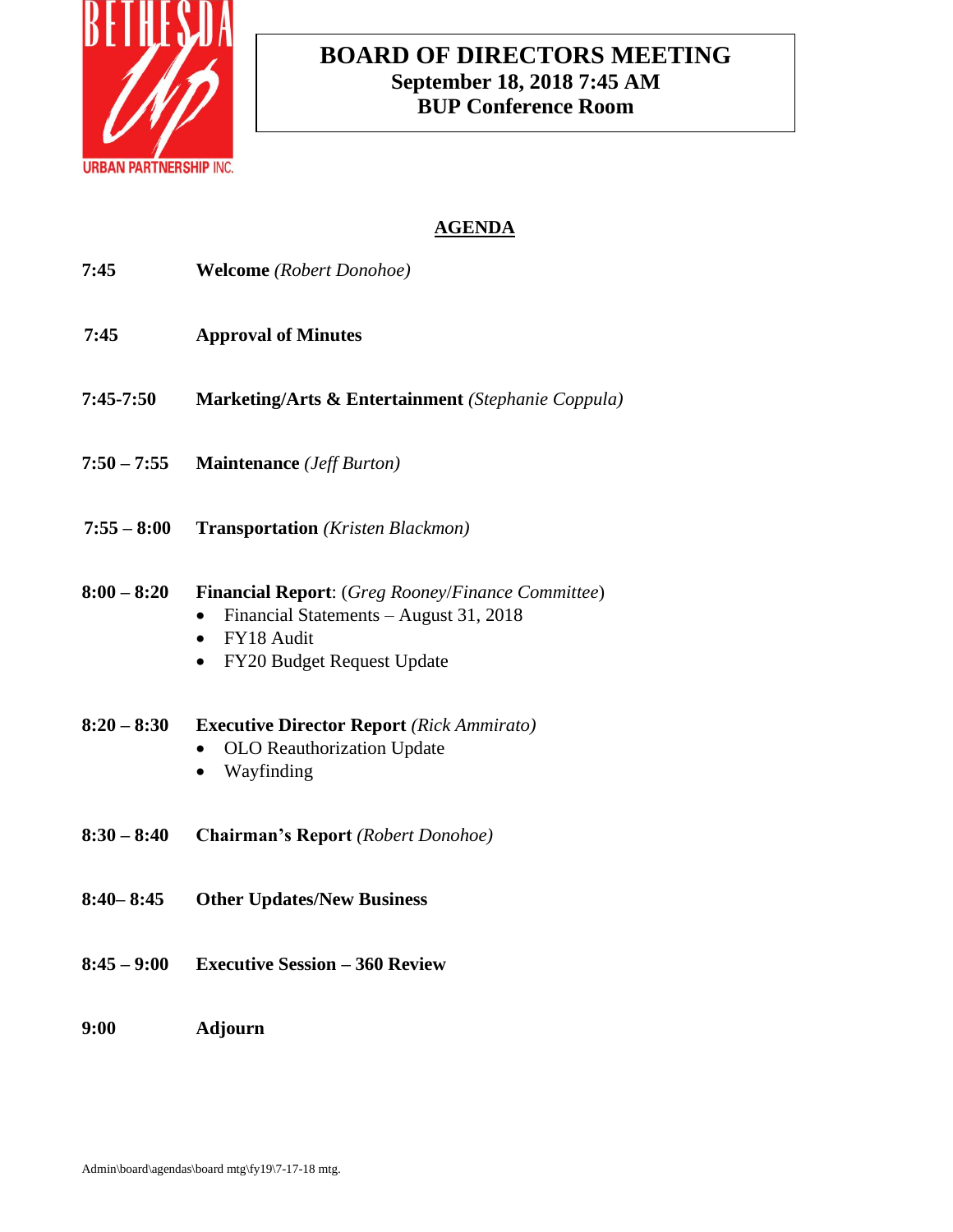# **BETHESDA URBAN PARTNERSHIP, INC. Minutes of the Board of Directors Meeting September 18, 2018**

| <b>Board Members Present:</b> | Robert Donohoe, Debbie Michaels, Jane Fairweather, Greg Rooney, Jack<br>Alexander, Elaine Joost, Patrick O'Neil, Andy Jones, Sarah Wolek, Ken Hartman<br>and Samir Paul (via conference call) |
|-------------------------------|-----------------------------------------------------------------------------------------------------------------------------------------------------------------------------------------------|
| <b>Staff Present:</b>         | Rick Ammirato, Jeff Burton, Stephanie Coppula, Jeff Oyer and Kristen<br><b>Blackmon</b>                                                                                                       |
| <b>Guests Present:</b>        | Margaret McDowell, Gail Slater                                                                                                                                                                |
| <b>Call to Order:</b>         | Meeting called to order at 7:45 a.m. by Robert Donohoe                                                                                                                                        |

## **Minutes:**

Robert Donohoe asked for a motion to approve the minutes from the previous Board meeting. A motion was made and seconded to approve the July 17, 2018 Board of Director's meeting minutes with the suggested change. The motion passed unanimously.

### **Marketing Report:**

Stephanie Coppula reported that the opening reception for the Trawick was held on September 5 and she thanked all of the Board members who attended. The exhibit will remain in place until the end of September. Approximately 75 people attended the public opening on Friday night.

S. Coppula noted that there is a Yappy Hour scheduled for this Thursday night at Elm Street Park. There will be two restaurants on site serving food and drinks. There will also be live entertainment at the event.

S. Coppula noted that the Taste of Bethesda is scheduled for Saturday, October 6 and there are currently 46 restaurants that will be participating. S. Coppula also noted that this has been a very good year for sponsorship.

S. Coppula reported that the marketing team is finishing up the printing of the Destination Guide and the Annual Report. They will be finalized and available by the Taste of Bethesda. Staff is also working on booking artists for Gallery B for 2019.

S. Coppula reported that the Triangle Towers art project is moving forward. It is a partnership between A&E, BUP, Southern Management and Park & Planning. There was a meeting last week to review the artist's submissions for the mural. There is no final decision yet as one representative from Southern Management was unable to attend.

### **Maintenance Report:**

Jeff Burton reported that the fall sidewalk and curb repairs have been completed. We are conducting an analysis on the cost of these services.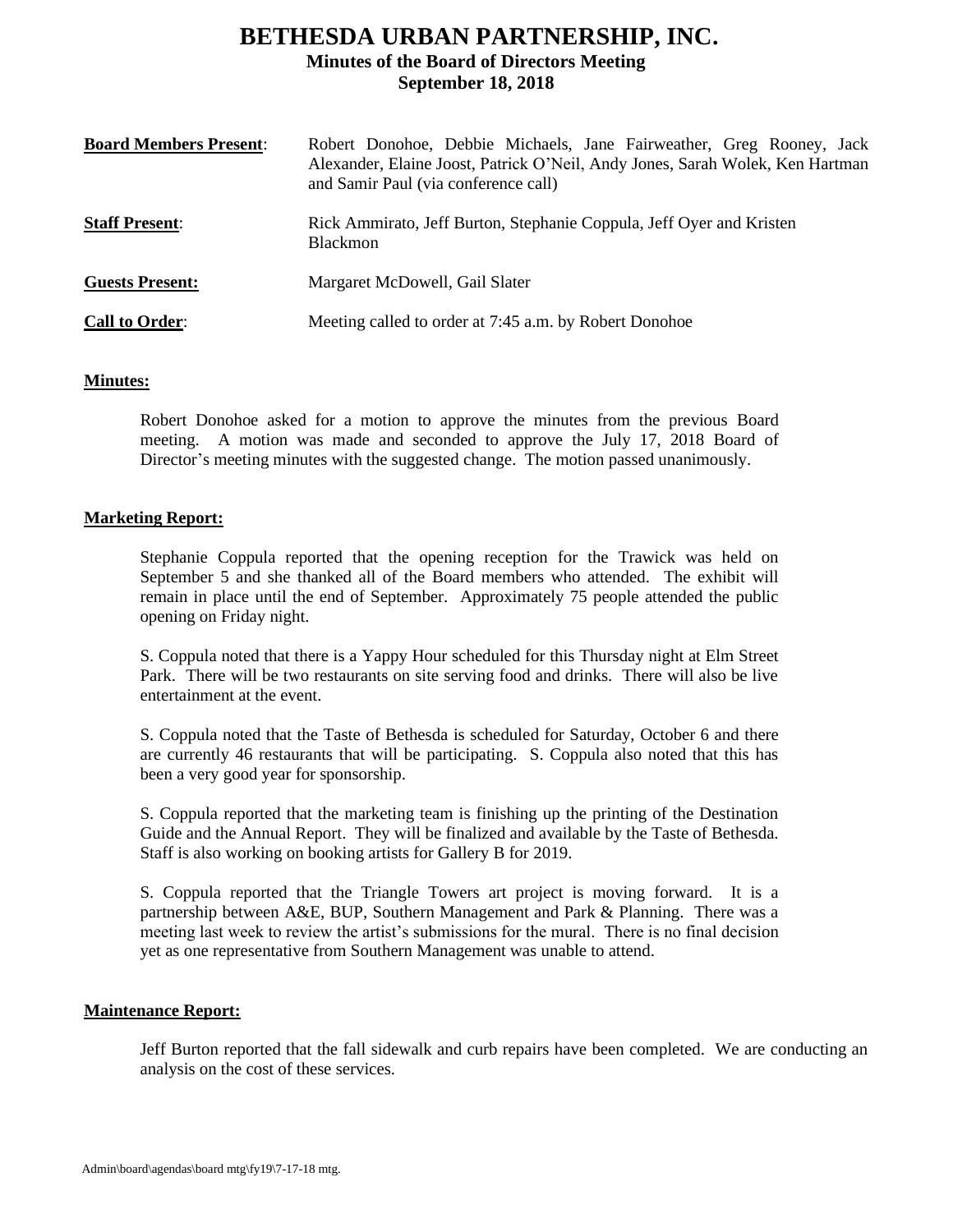J. Burton noted that BUP is working on a GIS map with the Department of Permitting Services to plot any construction activity. It has a two-fold purpose. One for the public so they can see the projects and corresponding sidewalk closures and also possibly be able to pull up traffic mitigation plans. The second will be for the working group that has been formed in order to plan for truck deliveries and other internal issues.

J. Burton reported that WSSC is basically complete with most of their major water main replacements in the Woodmont Triangle. They are now working on large connections. In the next month or so they will be working to tie everything in. Most of the work is now being done at night because they now have to shut down buildings and streets for periods of time.

J. Burton then read another story about a positive encounter that the Ambassador Team had with the public.

## **BTS Report:**

Kristen Blackmon reported that there are two major events going on this Friday. The first is "Parking Day" where several parking spots within the urban district are being turned into actual parks. BTS will be setting up one of the parks on Norfolk Avenue. The second event is "Car Free Day" which is a regional event. BTS staff will be stationed at the Metro during the morning to thank people for either walking, biking or taking public transportation to work.

K. Blackmon also noted that BTS is finalizing the registration for Walk and Ride. The event runs from October 8th through the 26th. Staff will be passing out packets to participants at Veterans Park prior to the start of the event.

K. Blackmon reported that there are two vacancies on the BTS Advisory Committee. She and Debbie Michaels, along with members of the Western Montgomery Citizens Advisory Board have been interviewing possible candidates to fill these positions. The group selected two candidates to be presented to the BUP Board for approval. The BUP Board was presented with the resumes of the two candidates. A motion was made and seconded to approve the two candidates to serve on the BTS advisory committee. There was no discussion. The motion passed unanimously.

### **Financial Report:**

Greg Rooney noted that the financial statements for the two months ended August 31 were very early in the fiscal year and did not contain any unusual information. G. Rooney noted that there were a few larger variances, but that is typical early in the year as timing of expenses can be somewhat unpredictable. G. Rooney also referred to a new document that will be used for reporting to the County on a monthly basis. This spreadsheet only contains urban district contract revenue and expenses and does not include any financial activity that is raised and expended outside the contract. This makes for a cleaner version when we report to the County exactly how the urban district contract dollars are expended.

G. Rooney reported that BUP's FY18 audit had been sent out to the Board yesterday for their review. G. Rooney noted that the finance committee had met with the auditor approximately two weeks ago to review and comment on. The finance committee asked questions and suggested several changes to the notes of the audit to clarify some of the information that was presented. G. Rooney specifically referred to page #8 and the bullet that discusses the Board decision to designate \$450,000 in funds for equipment and for special projects. G. Rooney noted that the finance committee is pleased with the results of the audit and the audit firm. G. Rooney noted that the auditor did indicate that many organizations strive to have a reserve balance higher than what BUP currently has. R. Donohoe added that there was really no deficiencies found in the audit and that BUP is in a very good financial position. Debbie Michaels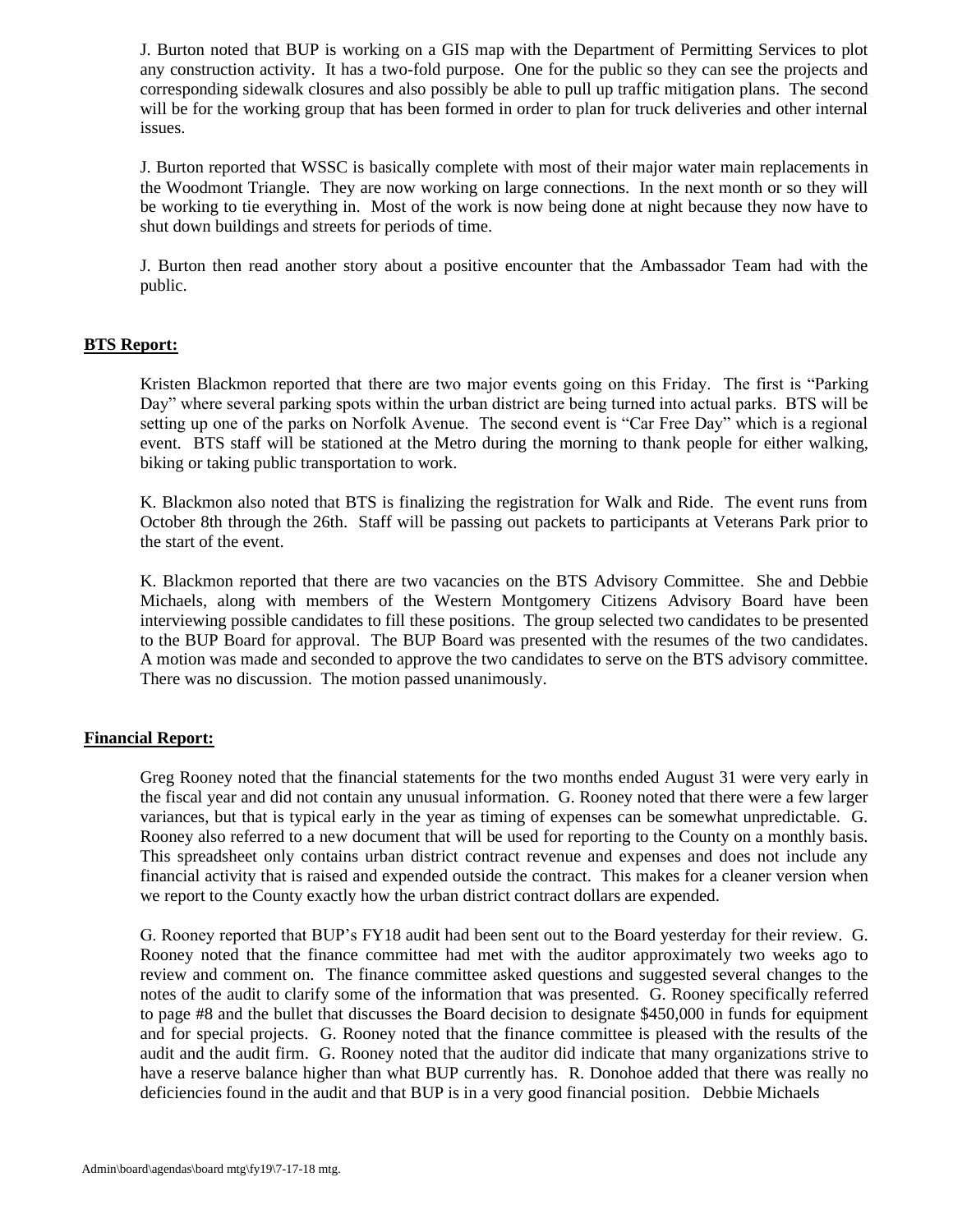questioned whether or not a statement expressing this fact should be added to the notes and would that be helpful when the County looks at BUP's financial position. She noted that the County looks at the audit and sees a large cash balance and thinks that BUP does not need any contract increases but if they see BUP really does not have an adequate reserve that the County's thought process may be a little different. There was a brief discussion about the merits of adding this point. A suggestion was made to vote to approve the audit as is with the stipulation that the note on the reserve balance would be reviewed and a modification considered to reflect the fact that BUP's reserve balance does not meet the industry standard. A motion was made and seconded to approve the audit as presented with the stipulation that the finance committee would make the recommended change to the reserve account audit note. There was no discussion. The motion passed unanimously.

G. Rooney noted that the BUP Board had approved the FY20 budget submission to the County and asked if there was any update. Jeff Oyer noted that the Board had approved the dollar request and that staff had worked with Ken Hartman on the presentation. K. Hartman reported that the request has been sent to the Office of Management and Budget and that we will hear something back during the next several weeks.

### **Executive Director Report:**

Rick Ammirato reported that he has been in contact with the Office of Legislative Oversight. We are expecting a first draft of the report within the next several weeks. The OLO has been reaching out to numerous people within the community and with many of BUP's County partners gathering information. BUP will have a chance to review and comment on the report before it is final. We are still hopeful that we will be able to get the report completed and that BUP will be reauthorized.

R. Ammirato noted that staff has met with the Planning Department regarding a Wayfinding program. There have been some changes to staff at the Department. The Planning Department seems very supportive of the concepts in BUP's Wayfinding conceptual plan and they are discussing internally about what type of financial commitment they might be able to make. There was also a meeting with the Department of Transportation parking division that has had to be rescheduled. Once we have all of the partners on board we will come back to the Board with the scope and budget for the design phase of the project. Debbie noted that staff was going to present to the Board an outline of what an RFP for the design portion would look like. R. Ammirato noted that he was hoping to have all partners on Board before putting that RFP together so that they could all have their input on the scope and content.

R. Donohoe questioned the status of the plans for the electronic kiosks for the downtown that BUP had been working on. R. Ammirato noted that the Board had made a decision to roll that up into and incorporate that program with the entire Wayfinding program. R. Ammirato noted that he had a meeting with the vendor last week and they are still excited about moving forward with the project. R. Donohoe wondered if the project was on hold until the design was complete or until the program is actually implemented and that the electronic kiosk plan may be at risk of getting outdated if we wait until the entire Wayfinding project is implemented. R. Donohoe asked for a schedule between now and the next Board meeting of taking us on the Wayfinding design all the way through completion of the installation, and also a schedule that would fast track the electronic kiosks installation and break them out of the overall project. A rough cost estimate would also be helpful. A list of issues the Board needs to be aware of would also be helpful including the agreement with the County that needs to be finalized for the installation of the kiosks. Jack Alexander questioned what was stopping BUP from putting a test kiosk in Veterans Park for a year since it would be revenue neutral and the vendor takes on all of the expenses. Jeff Burton commented that as long as the agreement has been signed off on by the County attorney,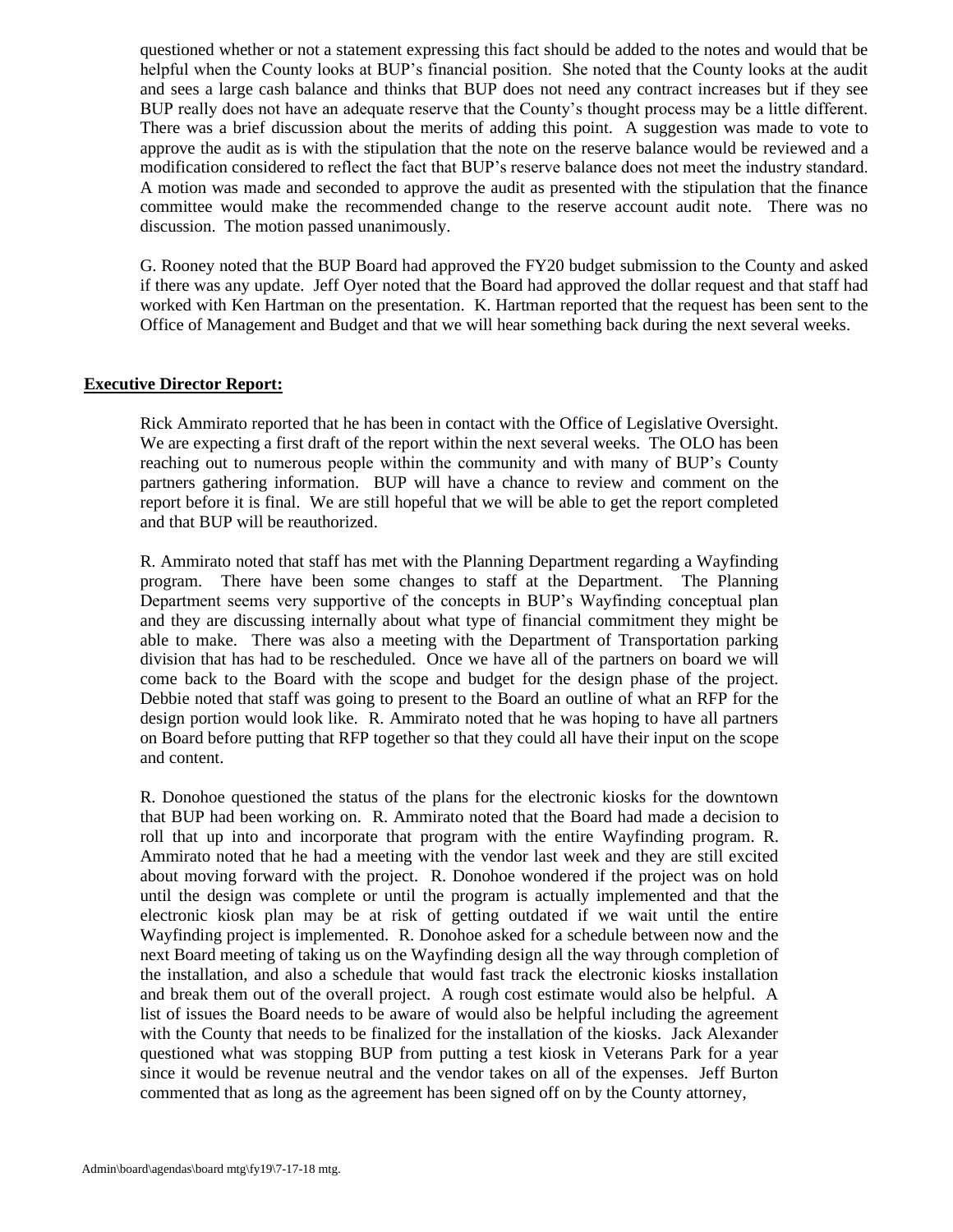there would not be anything from stopping us. We would have to check with the vendor since their plan is to make money from advertising off of the installation of several kiosks and it may not make financial sense to them to just install one kiosk. R. Ammirato noted that he would check with the vendor to see what was possible and K. Hartman noted he would check with the County attorney to see what it will take to get this contract signed if it is a priority of the Board.

R. Ammirato noted that there is a lot of coordination going on between BUP, Department of Permitting Services and the Department of Transportation regarding the construction going on in the urban district. We are holding weekly construction meetings that are run by DPS.

R. Ammirato also reported that BUP is getting a proposal to do a construction communication campaign and we are looking at that with DPS and K. Hartman's office. We are evaluating the costs and will bring it to the Board if it looks like we want to move forward with the project.

R. Ammirato noted that BUP's parks committee has requested that we set up a meeting with the Parks Department to start talking about their capital budget plan for the parks in Bethesda and how BUP can help with this process.

### **Chairman's Report:**

Robert Donohoe noted that the Board had discussed another meeting in December where we would invite past chairs to attend like last year. R. Donohoe thinks it is a great idea and would like to make sure we set up this event this year to make sure we can get plenty of feedback from all of these well-connected individuals. We will continue to work on that format.

R. Donohoe noted that we are also continuing to look at ideas on how to celebrate BUP's  $25<sup>th</sup>$  anniversary which technically begins next February. S. Coppula reviewed some of the things BUP has done in the past for other significant anniversaries like the  $20<sup>th</sup>$ . S. Coppula will send out a list of things that were done for the 20<sup>th</sup> anniversary.

### **Other Business:**

Jane Fairweather noted that the parks committee had met and located all of the ten parks that Bethesda currently has. J. Fairweather noted that most of the parks are grossly underutilized. The conversation about taking parking lots to develop more parks seems a little premature. J. Fairweather feels there is a need to examine how much the community will use the parks we already have and the onus is on the County and BUP to figure out how to activate and enliven the parks we already have. The committee contacted a vendor that has a large warehouse of items that could be used to set up pop-up parks with a variety of activities. You rent the equipment from them and they manage it. The vendor is providing us a list of the types of things they can do and the associated costs. We will then talk to the Parks Department to see if there is any money available to help fund this program. We could also go to area businesses to see if they would be willing to own a weekend in a park. The parks committee is looking for some form of companion funding source that will help BUP program these underutilized parks.

At this time Robert Donohoe presented Jack Alexander with a plaque of appreciation for his service as BUP chair during FY18 and thanked him for his leadership during the year.

At 8:50, there was a motion made and seconded to adjourn the BUP Board meeting and move into an executive session to discuss the 360 review of the Executive Director. The motion passed unanimously. **Next Meeting**: November 20, 2018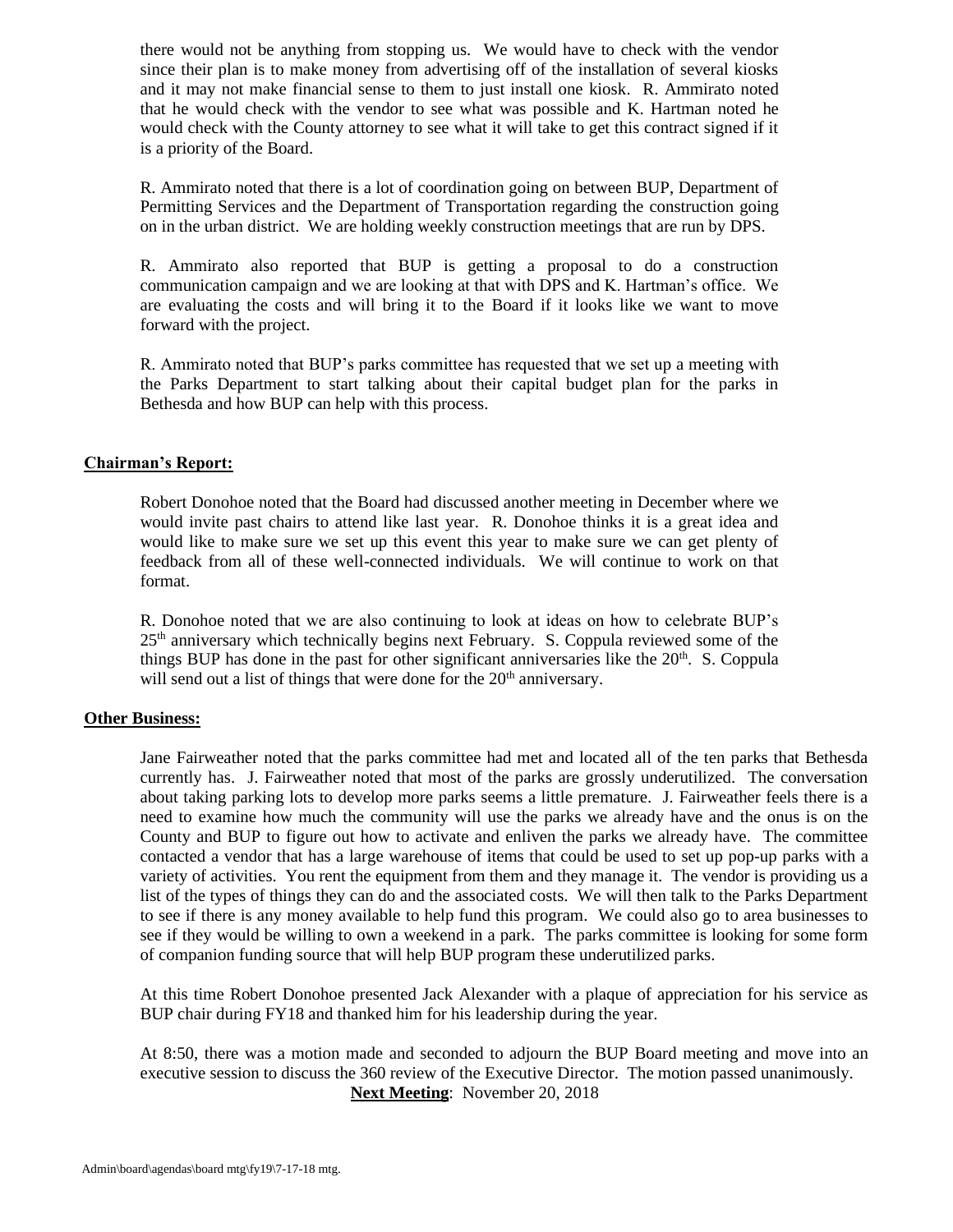

# **BOARD OF DIRECTORS MEETING October 16, 2018 7:45 AM BUP Conference Room**

| 7:45          | <b>Welcome</b> (Debbie Michael)                                                                                                |
|---------------|--------------------------------------------------------------------------------------------------------------------------------|
| 7:45          | <b>Approval of Minutes</b>                                                                                                     |
| $7:45-7:50$   | <b>Marketing/Arts &amp; Entertainment</b> (Stephanie Coppula)                                                                  |
| $7:50 - 7:55$ | <b>Maintenance</b> ( <i>Jeff Burton</i> )                                                                                      |
| $7:55 - 8:00$ | <b>Transportation</b> (Kristen Blackmon)                                                                                       |
| $8:00 - 8:10$ | <b>Financial Report:</b> (Greg Rooney)<br>Financial Statements – September 30, 2018<br>FY20 Budget Request Update<br>$\bullet$ |
| $8:10 - 8:25$ | <b>Executive Director Report</b> (Rick Ammirato)                                                                               |
| $8:25 - 8:35$ | Chairman's Report (Debbie Michael)                                                                                             |
| $8:35 - 8:45$ | <b>Other Updates/New Business</b>                                                                                              |
| $8:45 - 9:00$ | <b>Executive Session - 360 Review</b>                                                                                          |
| 9:00          | <b>Adjourn</b>                                                                                                                 |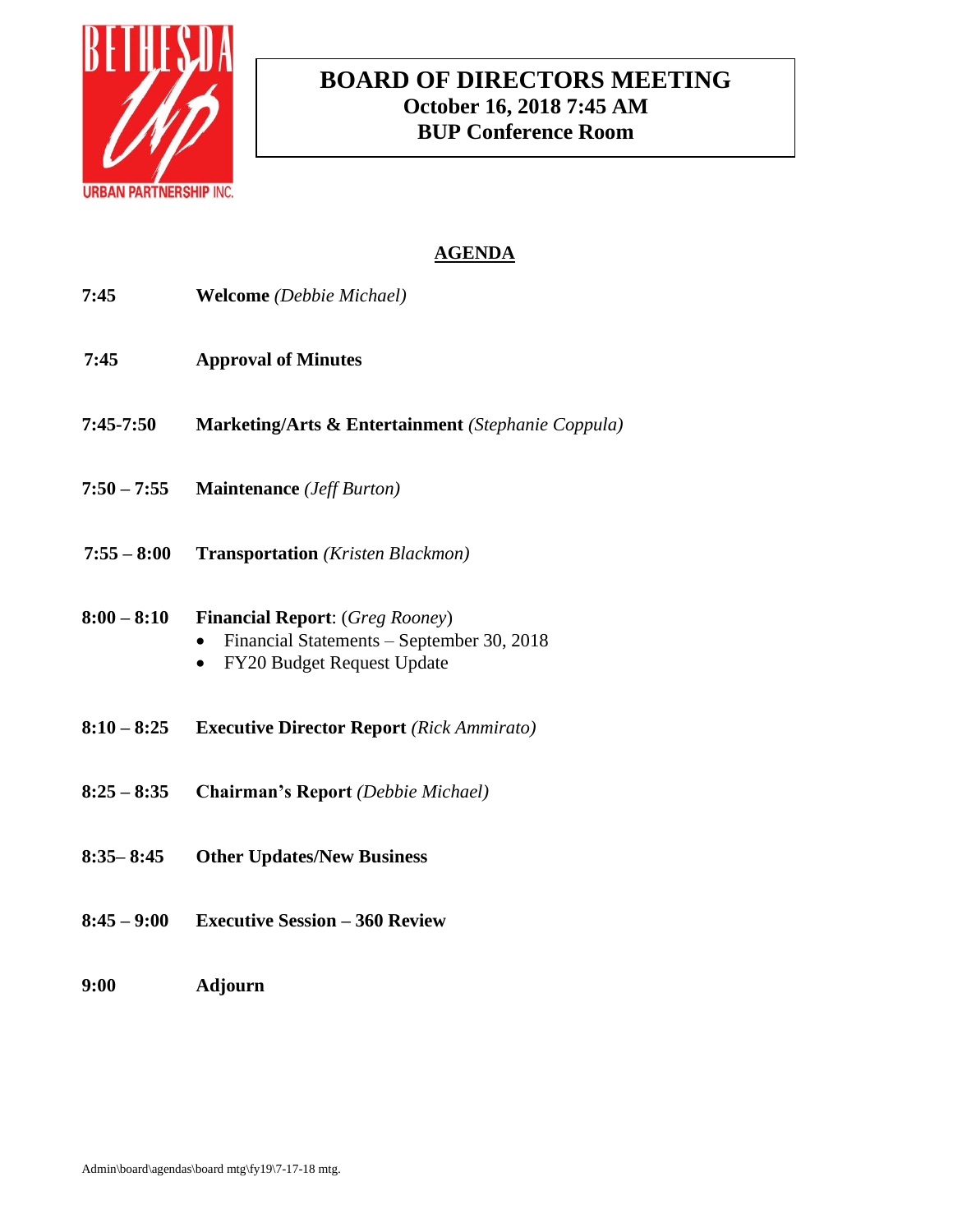# **BETHESDA URBAN PARTNERSHIP, INC. Minutes of the Board of Directors Meeting October 16, 2018**

| <b>Board Members Present:</b> | Debbie Michaels, Greg Rooney, Jack Alexander, Elaine Joost, Patrick O'Neil,<br>Sarah Wolek, Ken Hartman and Robert Donohoe (via conference call) |
|-------------------------------|--------------------------------------------------------------------------------------------------------------------------------------------------|
| <b>Staff Present:</b>         | Rick Ammirato, Jeff Burton, Stephanie Coppula, Jeff Oyer and Kristen<br><b>Blackmon</b>                                                          |
| <b>Guests Present:</b>        | None                                                                                                                                             |
| <b>Call to Order:</b>         | Meeting called to order at 7:45 a.m. by Debbie Michael's                                                                                         |

### **Welcome:**

Debbie Michaels welcomed everyone and thanked the staff and everyone that participated in the Taste of Bethesda noting that it was an excellent and fun event.

## **Marketing Report:**

Stephanie Coppula noted that BUP had another very successful Taste of Bethesda and thanked everyone who volunteered or attended the event. It was a great weather day and all 45 restaurants seemed to be happy and there were no complaints from them or any of the attendees. Set up and tear down went very smoothly. It was also a very good year with sponsorships and total sponsorship dollars will end up being higher than we have had for several years.

S. Coppula noted that the new Destination Guide and the Annual Report were part of the meeting hand out materials. The Annual Report contains a summary of all of BUP's initiatives over the past fiscal year. The Annual Report will be sent to local restaurants and retailers in downtown Bethesda, all of the optional method developers and also to a variety of County agencies and partners.

S. Coppula noted that Winter Wonderland is scheduled for Saturday, December 1 and all of the local schools who provide entertainment have already been confirmed. S. Coppula also mentioned that we are in the process of taking applications for all of the spring events that are on the calendar such as the Bernard/Ebb Songwriting Awards and the Bethesda Fine Arts Festival.

### **Maintenance Report:**

Jeff Burton reported that in addition to the items mentioned in the maintenance report handout that the crew is busy touching up all of the mulch in the flower bed areas and tree pits. The crew is also working on flower bed preparation as the fall flower rotation will begin going in next week.

J. Burton then read another story about a positive encounter that the Ambassador Team had with the public where the team helped Fire & Rescue and police with a fire at the Metropolitan Apartments on a Sunday by closing down roads, and helping to direct vehicular and pedestrian traffic around the incident. We have received numerous correspondence of thanks from both Fire & Rescue and Police.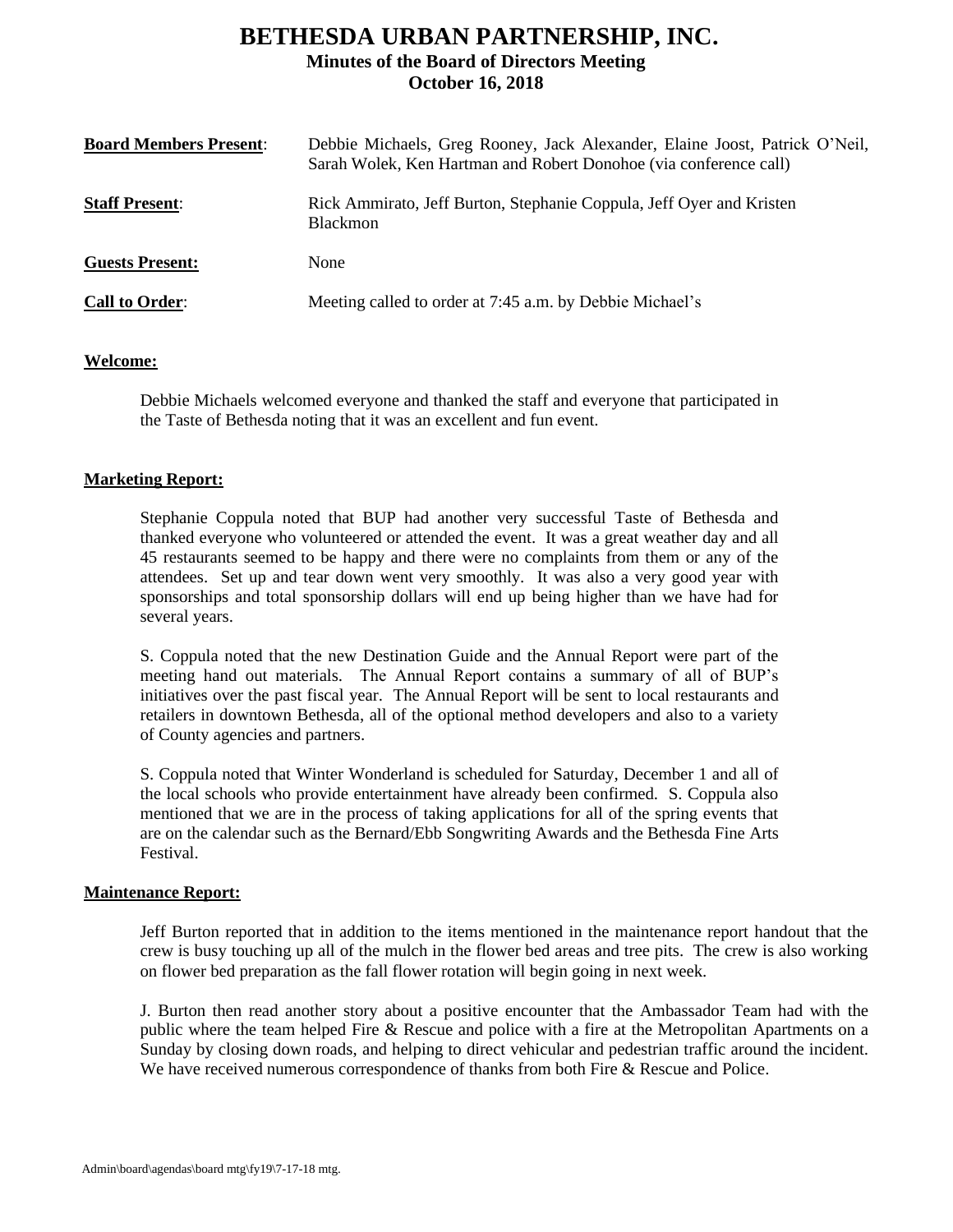J. Burton also reported that the Circulator had the second highest ridership total last month since BUP took over operations.

### **BTS Report:**

Kristen Blackmon referred to the BTS update in the packet of materials noting that BTS had a busy September with events including Car Free Day and "Park"ing Day. Walk & Ride is going on now during the month of October so staff was also busy distributing packets in recent weeks.

K. Blackmon reported that she and Rick attended an event, Safety for Bicycling and Walking in Bethesda that was held last week. It was a presentation showing the various bike-ways that are coming to Bethesda. The Department of Transportation is already meeting with businesses, and BTS will help them facilitate that as well as any questions about bike lanes that may be going in or possible changes to street parking. This whole effort is being closely coordinated with the master plan of bikes that is going through the County right now and also the Bethesda sector plan revision that went through in 2017. K. Blackmon reported that the temporary Capital Crescent Trail surface route detour is on track and that design should be complete and construction should begin in FY19. There was some question whether or not just the design portion or the design and construction had all been funded.

### **Minutes:**

Debbie Michaels asked for a motion to approve the minutes from the previous Board meeting. Jeff Oyer noted that Robert Donohoe had submitted some recommended changes. R. Donohoe reviewed his recommended changes with the Board. A motion was made and seconded to approve the September 18, 2018 Board of Director's meeting minutes with the suggested changes made by Robert Donohoe. The motion passed unanimously.

### **Financial Report:**

Greg Rooney noted that the financial statements for the three months ended September 30 reflect revenue over budget and expenses under budget for the first three months of the year. G. Rooney reported that the Taste of Bethesda is the main reason for the higher than expected revenue with higher than budgeted sponsorship revenue. Preliminary numbers for the Taste show that ticket sales were very similar to last year but that sponsorship revenue was \$54,000 compared to budgeted sponsorship revenue of \$22,500. G. Rooney reviewed the list of sponsors noting that some were returning and some were new to the Taste this year. S. Coppula noted that two of the Taste sponsors were originally Imagination Bethesda sponsors that transferred their sponsorships to Taste of Bethesda when the Imagination Bethesda event was cancelled in June. S. Coppula reviewed what each sponsor received for their sponsorship commitment. G. Rooney suggested that it might be helpful if a member of the Board reached out to these sponsors and thanked them for their support and sponsorship. Staff agreed to provide the sponsor contact list and coordinate this effort.

G. Rooney noted that since it appears that the Taste of Bethesda numbers may be as much at \$30,000 better than last year and that the year is off to a good start financially, are there any actions that the Board can take to approve the use of some of these dollars to add a new event or augment an existing event. S. Coppula noted that this discussion may be a good one to have when Debbie Michaels talks about some of the park activation initiatives that are being looked at. S. Coppula also noted that the poetry benches that are at the Circulator stops are in great need of refurbishment and that the staff has been looking into ways to fund this project. Staff has received a quote of \$10,000 - \$12,000 to refurbish the benches and that is substantially less expensive than putting in completely new benches. A motion was made and seconded to earmark \$12,000 for the refurbishment of the Circulator stop benches as soon as possible. There was no discussion. The motion passed unanimously.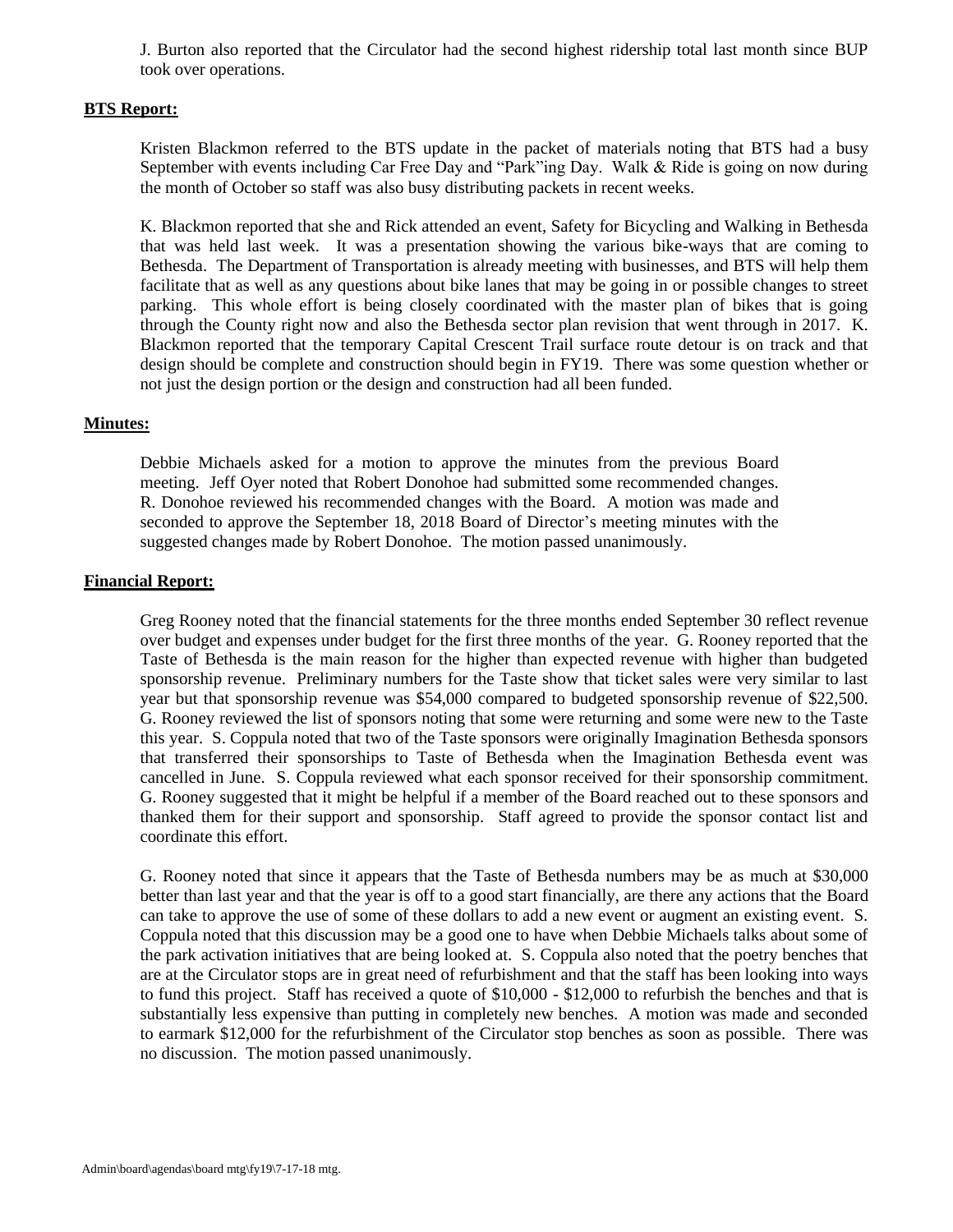K. Hartman reported that BUP's FY20 budget request will not include any over the MARC (Maximum Agency Request Ceiling) items noting that OMB states that this is not a rejection of BUP's request but that they have questions and would like to talk about BUP's request. After a discussion about OMB's decision-making process, it was suggested that BUP staff and the finance committee meet with the Office of Management and Budget as soon as possible to discuss the FY20 budget request and to discuss possible ways to be looked upon more favorably when it comes to requesting budget increases for fixed costs items for future budgets.

## **Executive Director Report:**

Rick Ammirato reported that he and Jeff Burton had a conversation with the electronic kiosk vendor. They are willing to pilot one kiosk in Veterans Park. It will take about three months to build it. We still need to work with the County attorney to make sure the language in the contract meets all County requirements concerning right-of-ways and other items. R. Ammirato has been in contact with the County attorney and we are working with them on an acceptable solution that will keep moving things forward as quickly as possible. The outcome of the discussions with the County attorney will determine how quickly a pilot kiosk can be installed.

R. Ammirato reported that staff had met with the Parking Department to discuss possible murals on two parking garages in the downtown as part of an Arts & Entertainment initiative. Staff also discussed with them options for funding the Wayfinding master plan. We will be following up the Department of Transportation at the end of this week to get their thoughts on the Wayfinding project. Conversations also continue with the Planning Department about Wayfinding. R. Ammirato noted that in addition to the special project funds set aside by the BUP Board at the end of FY18, that he is hoping that funds from the Planning Department and the Parking Lot District will help fund the Wayfinding study. D. Michael's asked about the status of the internal schedule for the Wayfinding study and implementation. R. Ammirato noted that unless we have the funding issue nailed down that it would be hard to put a timeline together and he noted that he has talked to R. Donohoe about having a little more time to hear back from DOT and Planning about funding before putting the timeline together. D. Michael's asked if a scope of work could at least be put together. R. Ammirato noted that if DOT and Planning agree to help with the funding that they would have quite a bit of input into the scope of work so he would rather wait to see which partners are on Board before completing this phase.

### **Chairman's Report:**

D. Michael's gave the Chairman's report. She noted that R. Donohoe is proposing that BUP hold another past chair networking event again this year in December. We are looking at a breakfast at the Hyatt on December 13. Jeff Oyer and Jack Alexander will coordinate with R. Donohoe about getting an invitation out to the list from last year.

D. Michael's reported that the parks committee and staff had a meeting with Park & Planning about parks activation. It was a great meeting and they were extremely receptive to us. The meeting focused on utilizing the parks in Bethesda that already exist before the County spends funds to develop and create new parks. Activating current parks will allow us to see the demand and usage for this service in current parks before investing in new parks. Several ideas were discussed regarding what types of activities might be appropriate for each of the existing parks. The availability of funding was also discussed. The next step is for BUP staff to sit down with the parks committee to see exactly how much BUP staff can undertake based on the current work load and staff resources. Another meeting with Park and Planning will then be set up to discuss more specific ideas, responsibilities and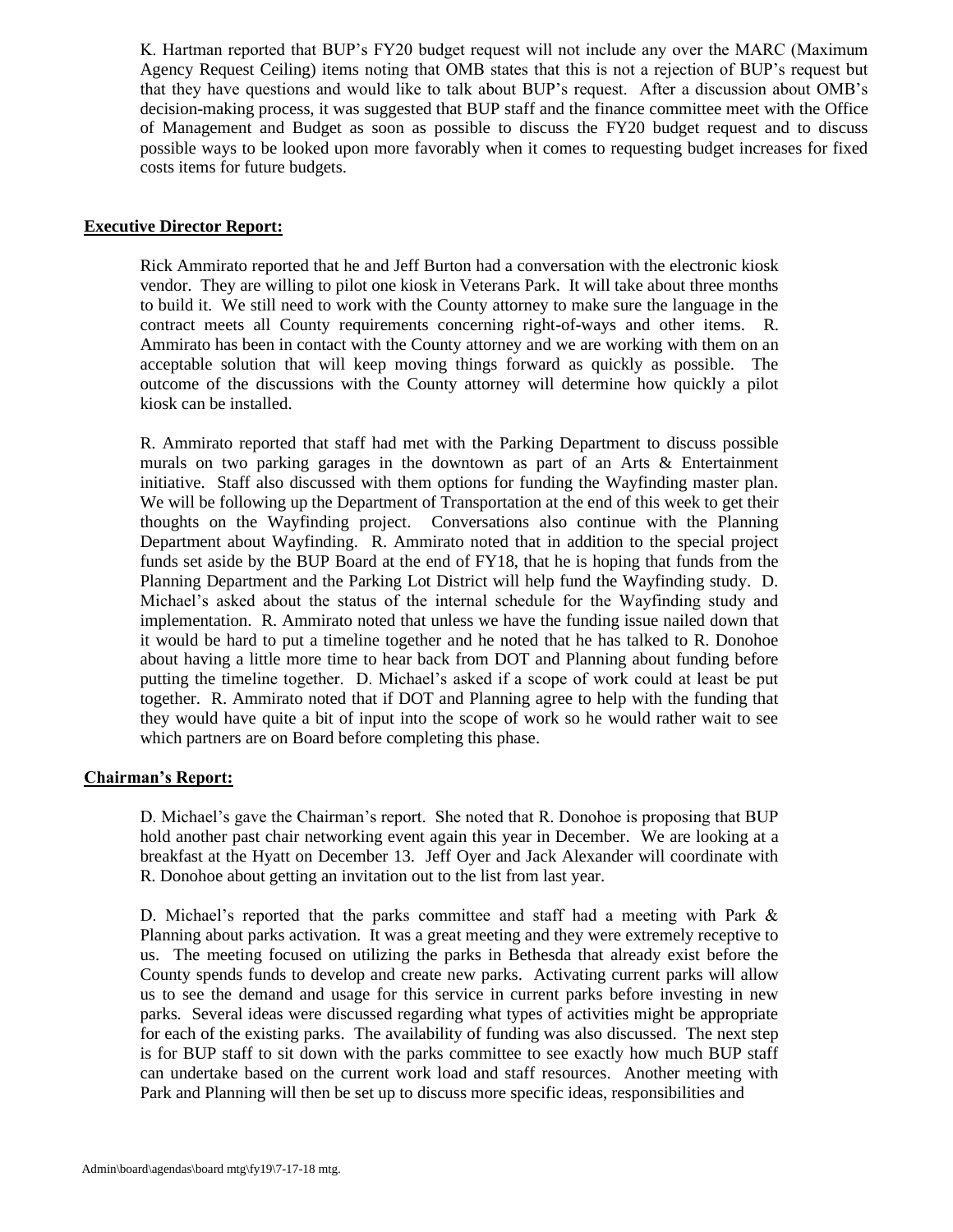timelines. Elaine Joost suggested that many residents of the downtown don't even know where many of the parks are of if they are public or private. She suggested maybe holding a "Park Walk" which would be a guided walk to help people discover these little know parks.

D. Michael's reported that R. Donohoe has suggested that the Board of Directors might want to do a 30-minute walking tour of the urban district which could include seeing all of the parks and wondered the Board's thoughts. It was noted that 30 minutes was not enough time to walk the entire urban district and that a couple of hours is more realistic. A suggestion was made to do a one hour walk to start with at the conclusion of the November Board meeting weather permitting.

D. Michael's asked K. Hartman if there was an update on the status of replacing the gateway sign at Woodmont and Wisconsin. J. Burton reported that he had provided an estimate to DOT and let them know that power would also be required for a light. We have had no response back from DOT. K. Hartman stated that this project is in the right hands at the County and he will keep the Board informed on the progress.

### **Other Business:**

No new business.

There was a motion made to adjourn the meeting and go into executive session to discuss the status of the 360 review. There was no discussion and the motion passed unanimously. The meeting was adjourned at 8:45.

**Next Meeting**: November 20, 2018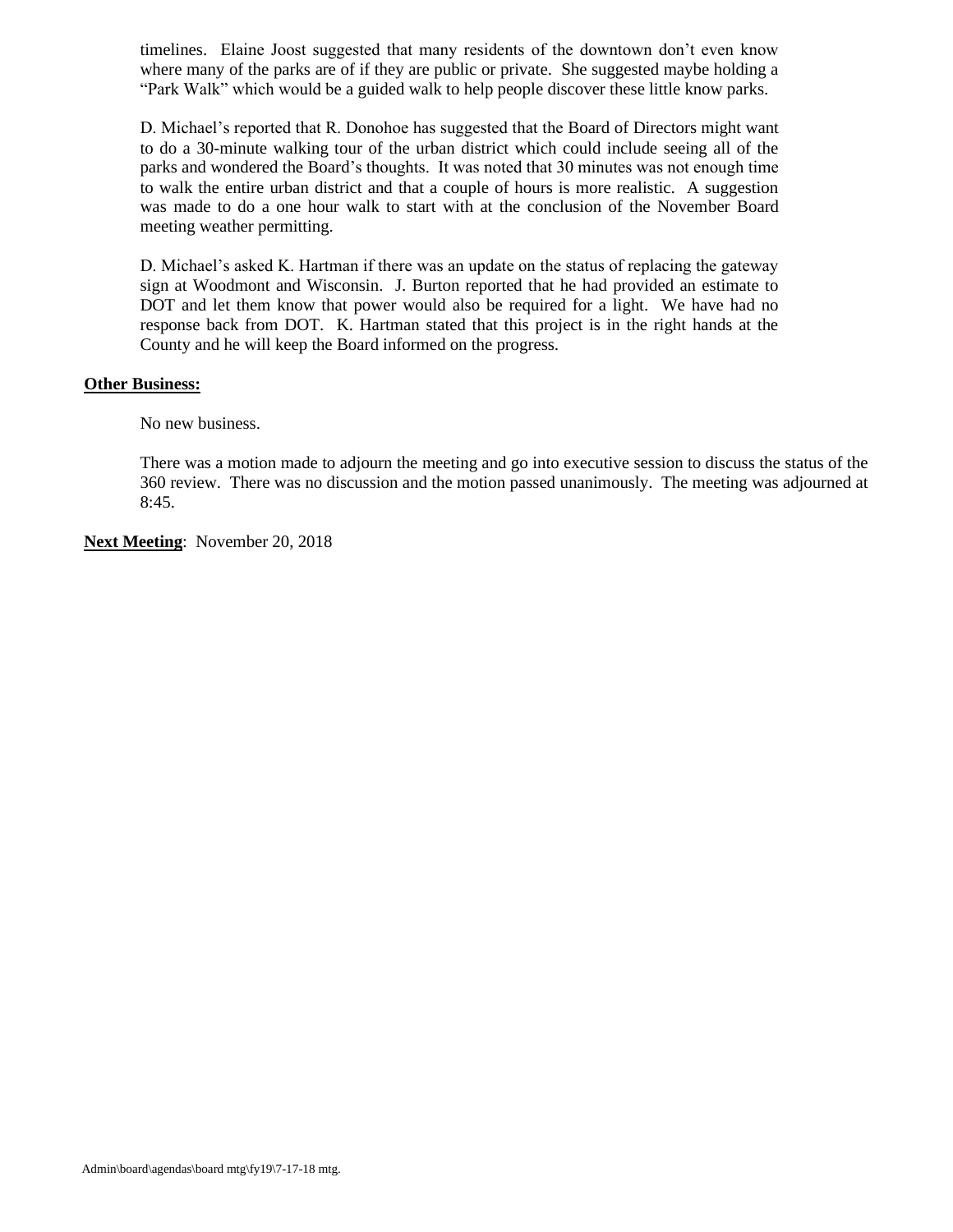

# **BOARD OF DIRECTORS MEETING November 20, 2018 7:45 AM BUP Conference Room**

| 7:45          | <b>Welcome</b> (Robert Donohoe)                                                                                                              |
|---------------|----------------------------------------------------------------------------------------------------------------------------------------------|
| 7:45          | <b>Approval of Minutes</b>                                                                                                                   |
| 7:45-7:50     | Marketing/Arts & Entertainment (Stephanie Coppula)                                                                                           |
| $7:50 - 7:55$ | <b>Maintenance</b> ( <i>Jeff Burton</i> )                                                                                                    |
| $7:55 - 8:00$ | <b>Transportation</b> (Kristen Blackmon)                                                                                                     |
| $8:00 - 8:10$ | <b>Financial Report:</b> (Greg Rooney)<br>Financial Statements - October 31, 2018<br>Meeting With Office of Management & Budget<br>$\bullet$ |
| $8:10 - 8:25$ | <b>Executive Director Report</b> (Rick Ammirato)<br>Wayfinding & Branding<br>OLO/Reauthorization Update                                      |
| $8:25 - 8:35$ | Chairman's Report (Robert Donohoe)                                                                                                           |
| $8:35 - 8:45$ | <b>Other Updates/New Business</b>                                                                                                            |
| $8:45 - 9:00$ | <b>Executive Session - 360 Review</b>                                                                                                        |
| 9:00          | Adjourn                                                                                                                                      |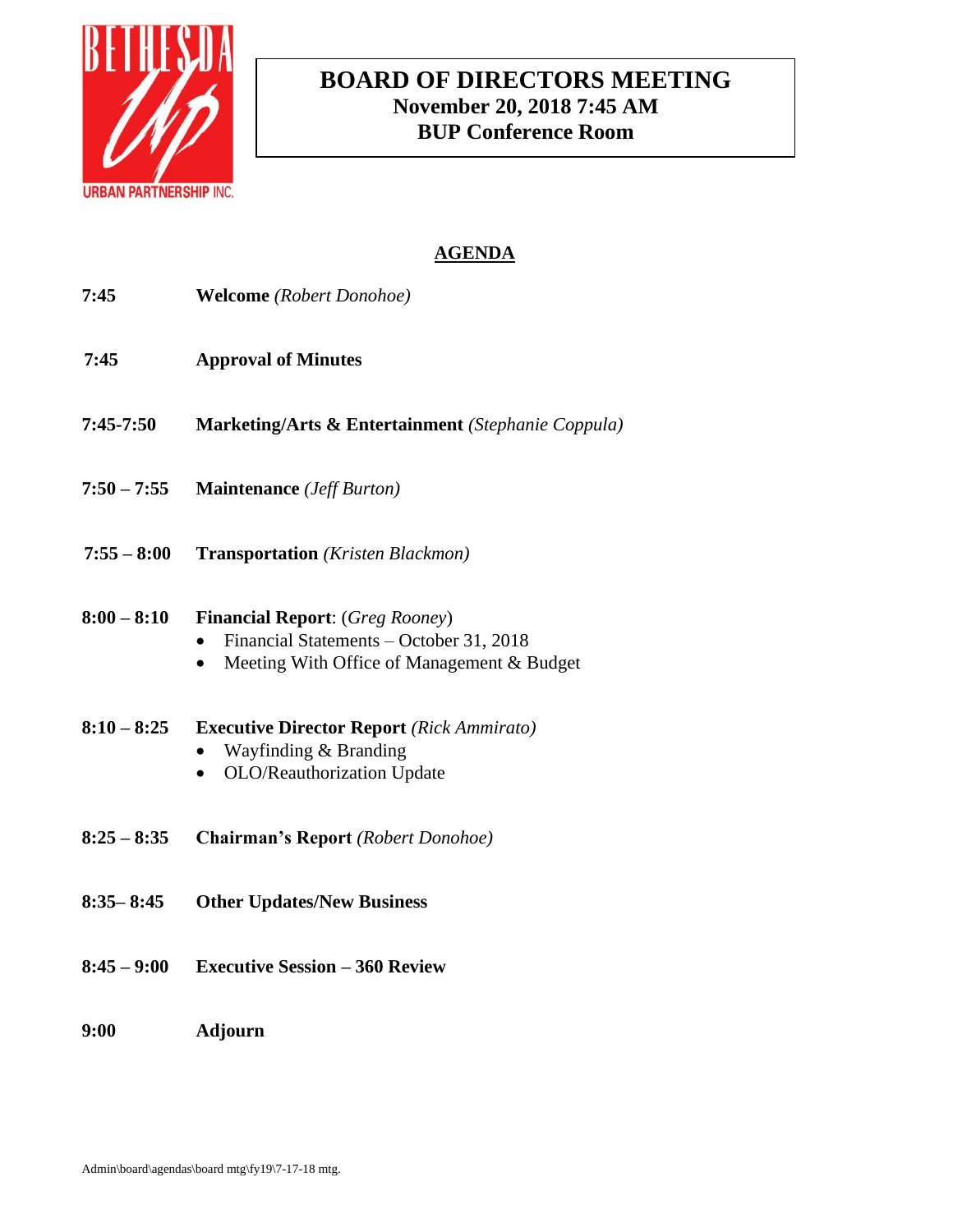# **BETHESDA URBAN PARTNERSHIP, INC. Minutes of the Board of Directors Meeting November 20, 2018**

| <b>Board Members Present:</b> | Robert Donohoe, Debbie Michaels (via conference call), Jane<br>Fairweather, Greg Rooney, Jack Alexander, Elaine Joost, Patrick O'Neil,<br>Andy Jones, Sarah Wolek, Samir Paul (via conference call) and Ken<br>Hartman |
|-------------------------------|------------------------------------------------------------------------------------------------------------------------------------------------------------------------------------------------------------------------|
| <b>Staff Present:</b>         | Rick Ammirato, Jeff Burton, Stephanie Coppula, Jeff Oyer and Kristen<br><b>Blackmon</b>                                                                                                                                |
| <b>Guests Present:</b>        | Ginanne Italiano – Great Bethesda Chamber of Commerce                                                                                                                                                                  |
| <b>Call to Order:</b>         | Meeting called to order at 7:45 a.m. by Robert Donohoe                                                                                                                                                                 |

### **Minutes:**

Robert Donohoe asked for a motion to approve the minutes from the previous Board meeting. A motion was made and seconded to approve the October 16, 2018 Board of Director's meeting minutes. There was no discussion. The motion passed unanimously.

### **Marketing Report:**

Stephanie Coppula noted that Winter Wonderland is this coming Saturday in Veterans Park. There are six local schools coming to sing as well as live sculpting, and Santa will make his appearance.

S. Coppula reported that all of the artists have moved into the Triangle Arts studios across the street. The BUP maintenance team has been awesome getting the space ready for tenants and helping the new artists move in. The opening reception for the space is scheduled for Thursday, December 6.

S. Coppula noted that the marketing team has begun working on 2019 events including the Bernard Ebb Songwriting Awards, the Film Fest, the Bethesda Fine Arts Festival and the Essay Contest.

The Arts & Entertainment District is interested in doing art murals on the County's public parking garages. Staff met yesterday with Montgomery County DOT to figure out the best way to make that happen and discussions are ongoing.

Staff had a meeting with the Parks Department last week to discuss additional park activations. The next step is to get the Parks Department staff into Bethesda to walk through the various parks to assess what kinds of activities might work best in each park based on what types of equipment and programs both organizations can bring to the table.

R. Donohoe reminded the Board that a decision was made to send thank you letters to the Taste of Bethesda sponsors and that a letter has been drafted for his signature are should be going out shortly.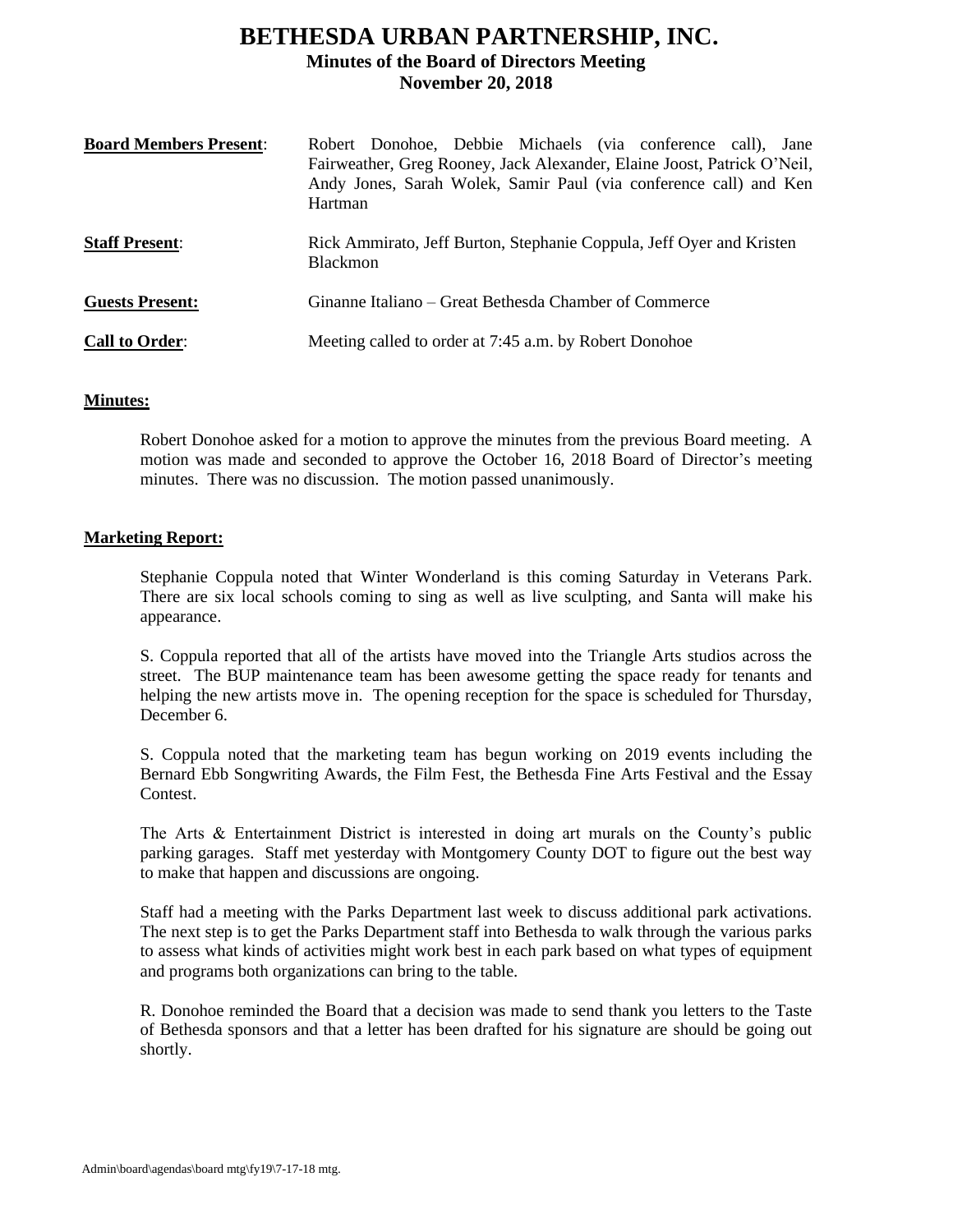Jeff Burton reported that the maintenance team completed the flower rotation in October and they are now in the middle of leaf removal which has been challenging because of all of the rain.

J. Burton then read another story about a positive encounter that the Ambassador Team had with the public where the team was able to take a negative situation and turn it into a positive one for both downtown Bethesda and BUP. Elaine Joost thought the story was great and asked if there had been any consideration of sharing these stories with *Bethesda Magazine* or other press who might be interested in having a monthly human interest story and it would also be great press for BUP.

Jack Alexander questioned the status of an electric pole at the corner of Arlington and Old Georgetown in front of the Bethesda Elementary School where the pole is on an angle and the wires are hanging extremely low over the sidewalk. J. Burton noted that this has been reported to Pepco numerous times that they say that it is fine and there is no problem with how low the wires are. Ken Hartman noted that he would have the County inspector look at it today. R. Donohoe we could also reach out to management at Pepco if we feel it is a safety issue.

R. Donohoe questioned if there was any update on replacing the gateway sign that was removed and destroyed at the corner of Wisconsin Avenue and Woodmont Avenue. J. Burton noted that the quotes for the new sign had been sent to the County and we are waiting on their response. K. Hartman noted that the sign most likely will not be replaced until the project on that corner is done. Montgomery County DOT has received the proposal and has assured BUP that they will pay to have the sign replaced.

## **BTS Report:**

Kristen Blackmon referred to the BTS update in the packet of materials noting that BTS had a busy October. K. Blackmon noted there was a question at the last meeting whether or not the bike lanes for Bethesda that were designated in the master plan had been funded for both design and construction or just design. K. Blackmon noted that funding had been approved in the CIP for both. There is still a question about the funding for the Capital Crescent Trail tunnel which has not been funded yet.

K. Blackmon reported that Walk & Ride challenge has been completed. R. Donohoe and Rick Ammirato joined BTS staff at the offices of the winning company for a group picture. Prizes were given to the top three teams.

The BTS Advisory Committee discussed pedestrian safety at their last meeting. State Delegate Marc Korman was in attendance as well as a representative from Councilmember Berliner's office.

K. Blackmon reported that BUP has sent a letter to Montgomery County DOT about dockless bikeshare and electric vehicles which reflected the concerns that the Board had shared via email. We have not had a response from DOT at this time.

K. Blackmon noted that the County Council has introduced a bill to change the process for traffic mitigation agreements which is looking to expand them to County wide. A public hearing has tentatively been set for December 4 at 1:30. It is still unclear how the proposed bill and corresponding changes would affect the workload of BTS.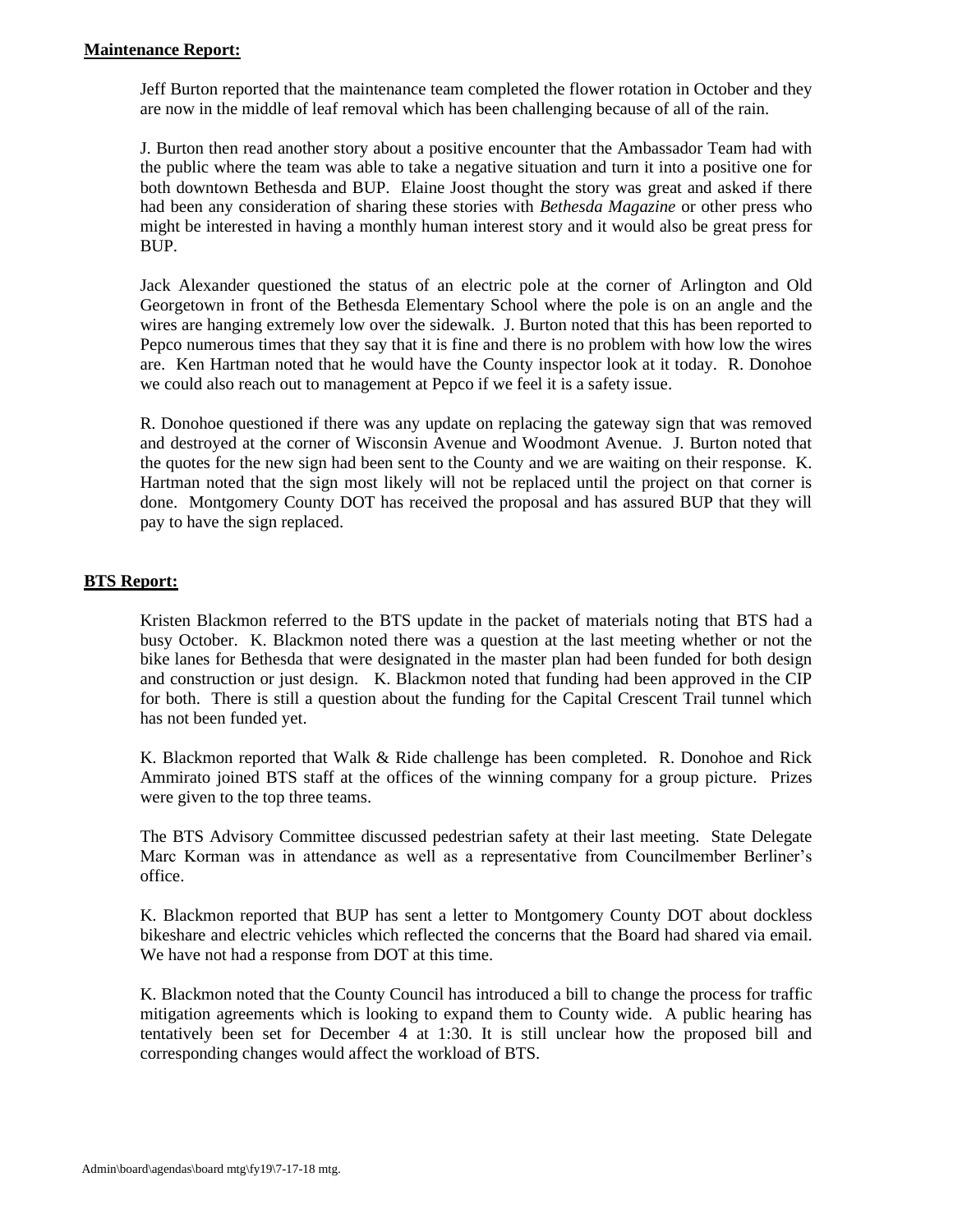Jane Fairweather noted that there had been a request to the County seeking some type of financial assistance for those businesses that have been negatively impacted by the construction in Bethesda, especially down on Elm Street, but there has been no response. She noted that businesses in Wheaton had made a similar request and had already received some funding. K. Hartman noted that he had a decision memo in front of the County Executive and has a meeting scheduled with him on the  $29<sup>th</sup>$  of this month to discuss the matter but has no further details. K. Hartman recommended that the County designate Elm Street as a small business impact assistance area. There is money available but not a large amount. The funds available for areas like this are being shared with other parts of the County and it is first come, first served.

### **Chairman's Report:**

R. Donohoe noted that the walking tour scheduled for today will be rescheduled for the next board meeting which will be in January and asked the board to hold an extra hour open on their calendars to participate.

R. Donohoe also noted that the Past Chair networking event is scheduled for Thursday morning, December 13 at the Hyatt beginning at 7:45 a.m.

#### **Executive Director Report:**

Rick Ammirato noted that BUP staff has met with the Planning Department and DOT to discuss funding for a new Wayfinding study. DOT's stance is that there is no longer a need for physical signs and infrastructure and that this was not a good use for parking lot district funds. It currently seems clear that there is most likely not any funding from the County that could be used in a partnership with BUP and the funds the Board has earmarked for this type of project. BUP's Strategic Plan does however put an emphasis on marketing Bethesda as a whole and R. Ammirato recommended that a new focus be put on developing the "Bethesda Brand" and marketing Bethesda as a destination for people outside the immediate area. BUP has the resources available to move forward with that initiative. Physical Wayfinding can be addressed later in the future. We would like to develop a committee with two board members and at least one outside representative to develop this plan. Debbie Michael's noted she had a concern about dropping the Wayfinding project completely. She wondered if something could be done on a smaller scale where individuals could obtain the services of Wayfinding through their phones and electronic devices instead of physical signage. More of a virtual type Wayfinding plan. D. Michael's also asked for an update on the electronic kiosk idea. R. Ammirato noted that the County has determined that Veterans Park is a public right of way and would require a franchise agreement. The challenge now is to find a location that is owned by the County that would make sense for a kiosk. The other alternative would be to partner with a private entity at an optimal location.

R. Ammirato reported that the release of the OLO Report will not be in time to get in front of the current County Council for a vote before the new members of the new Council are sworn in and take office as we had hoped. The report will now be going before the committee in January for approval. We have received a draft of the report for technical review where we can review and make comments on the draft for technical changes, incorrect information and clarification if needed. The report is very positive similar to past reports and the recommendation by OLO will be for reauthorization under similar terms and guidelines as in the past. The next step is to start our education process with the new Council members and bring them up to speed on BUP's mission and operations.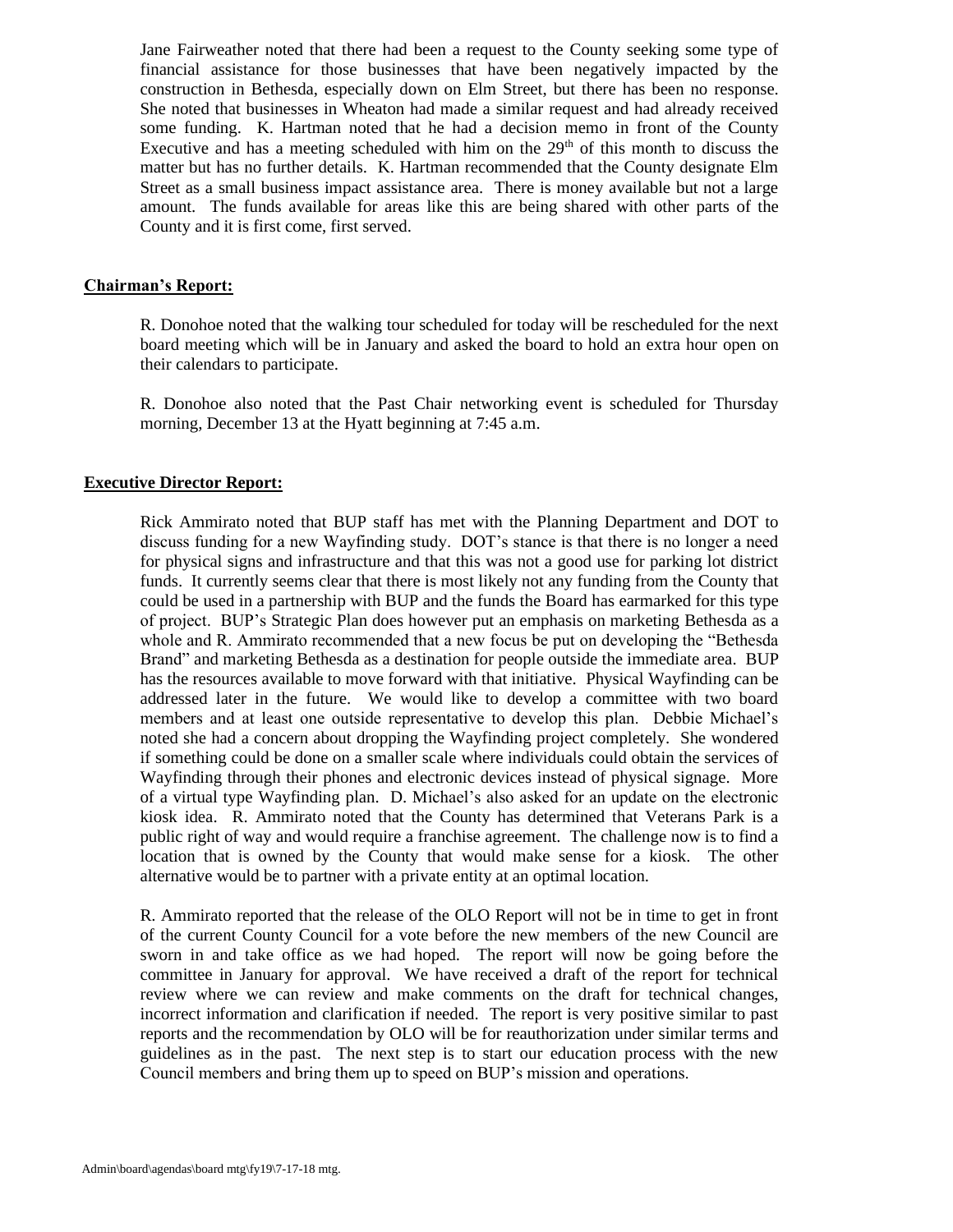R. Ammirato noted that based on recent news out of Montgomery County about an embezzlement issue, there will most likely be lasting ramification for the County as a whole, for Boards and Commissions and everyone doing business with the County. The County has requested that BUP review its procurement guidelines as well as our ethics requirements for our Board members. There are some back office things we will need to evaluate to make sure we have the right protocols in place and we will begin working on that in the new year.

## **Financial Report:**

Greg Rooney noted that the financial statements for the four months ended October have remained very stable compared to September. Greg referred to the narrative noting that it outlines and describes any significant variances between actual and budgeted figures for each line item. Revenue is \$58,000 over budget due to Taste of Bethesda sponsorship, increased street sweeping revenue and increased gateway maintenance revenue. Expenses are very flat for the first four months of the year. Expenses are \$6,000 under budget on a budget to date of roughly \$370,000 for a variance of a little over 1%.

Patrick O'Neil noted that this was his last meeting on the BUP Board as a representative of the Chamber of Commerce. He commented that moving forward regarding BUP's budget, he fully expected the new County Executive to attempt to pool the resources of all of the parking lot districts into one combined PLD. This will take new legislation and this will become a very big issue for the BUP board and they must decide how proactive the board wants to be on this subject.

### **Other Business:**

At this time R. Donohoe thanked Patrick O'Neil for his six years of service to the BUP board, including one as chair, and presented him with a plaque and a certificate acknowledging his service.

R. Ammirato noted that he had passed out several options for a revised BUP logo to be used as part of the year-long 25<sup>th</sup> anniversary celebration of BUP. The Board reviewed and discussed the logo options and mutually agreed on one.

**Next Meeting**: January 15, 2019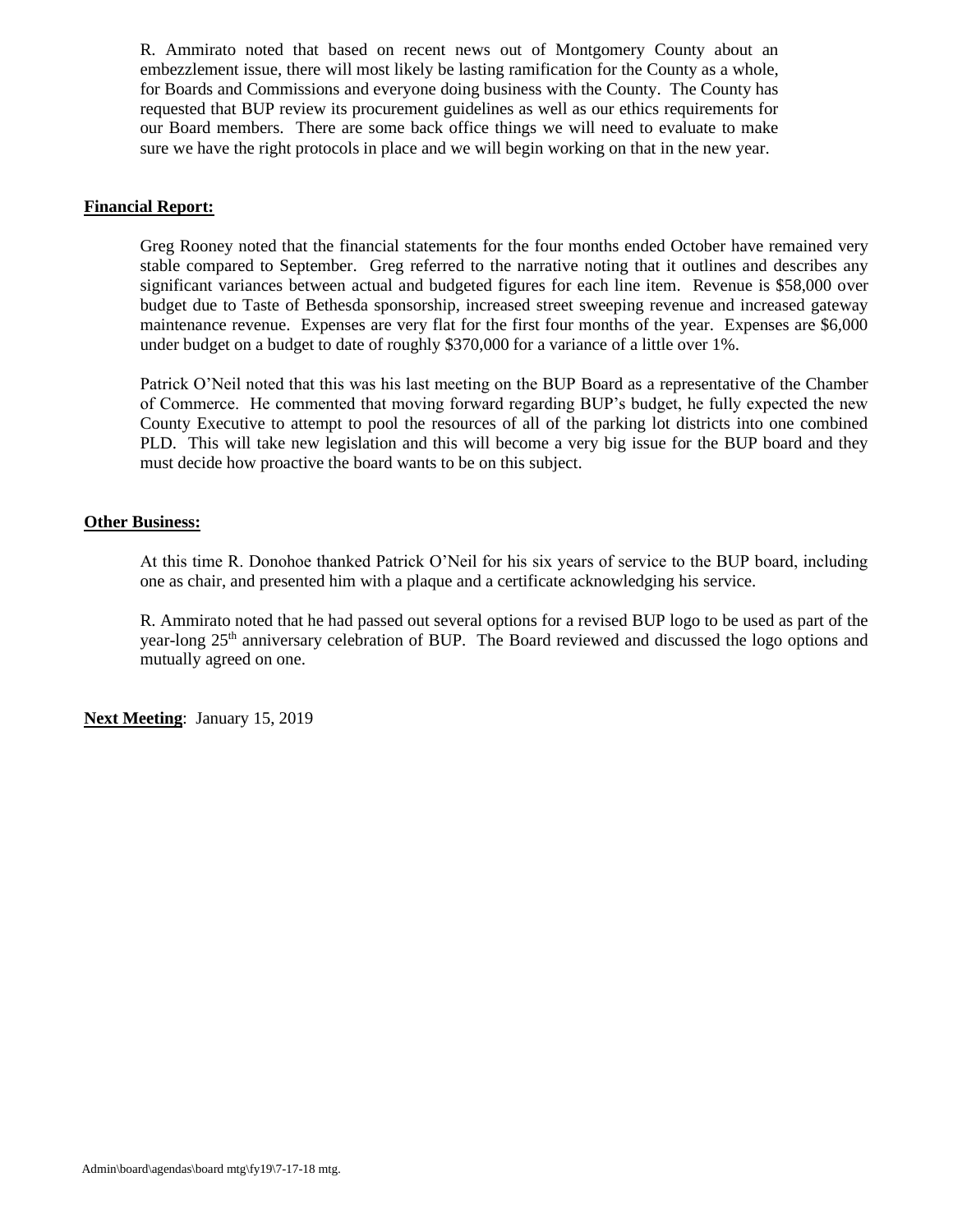

# **BOARD OF DIRECTORS MEETING January 15, 2019 7:45 AM BUP Conference Room**

| 7:45          | <b>Welcome</b> (Robert Donohoe)                                                                                                                 |
|---------------|-------------------------------------------------------------------------------------------------------------------------------------------------|
| 7:45          | <b>Approval of Minutes</b>                                                                                                                      |
| $7:45-7:50$   | Marketing/Arts & Entertainment (Stephanie Coppula)                                                                                              |
| $7:50 - 7:55$ | <b>Maintenance</b> ( <i>Jeff Burton</i> )                                                                                                       |
| $7:55 - 8:00$ | <b>Transportation</b> (Kristen Blackmon)                                                                                                        |
| $8:00 - 8:10$ | Financial Report: (Greg Rooney, Rick Ammirato, Ken Hartman)<br>Financial Statements - December 31, 2018<br>Update on FY20 Budget Submission     |
| $8:10 - 8:15$ | <b>Executive Director Report</b> (Rick Ammirato)<br>OLO Reauthorization Update<br>Kiosks<br>$\bullet$<br><b>Parks Activitation</b><br>$\bullet$ |
| $8:15 - 8:45$ | Chairman's Report (Robert Donohoe)<br>Councilman Friedson                                                                                       |
| $8:45 - 8:50$ | <b>Other Updates/New Business</b>                                                                                                               |
| $8:50 - 9:00$ | <b>Executive Session - 360 Review</b>                                                                                                           |
| 9:00          | <b>Adjourn</b>                                                                                                                                  |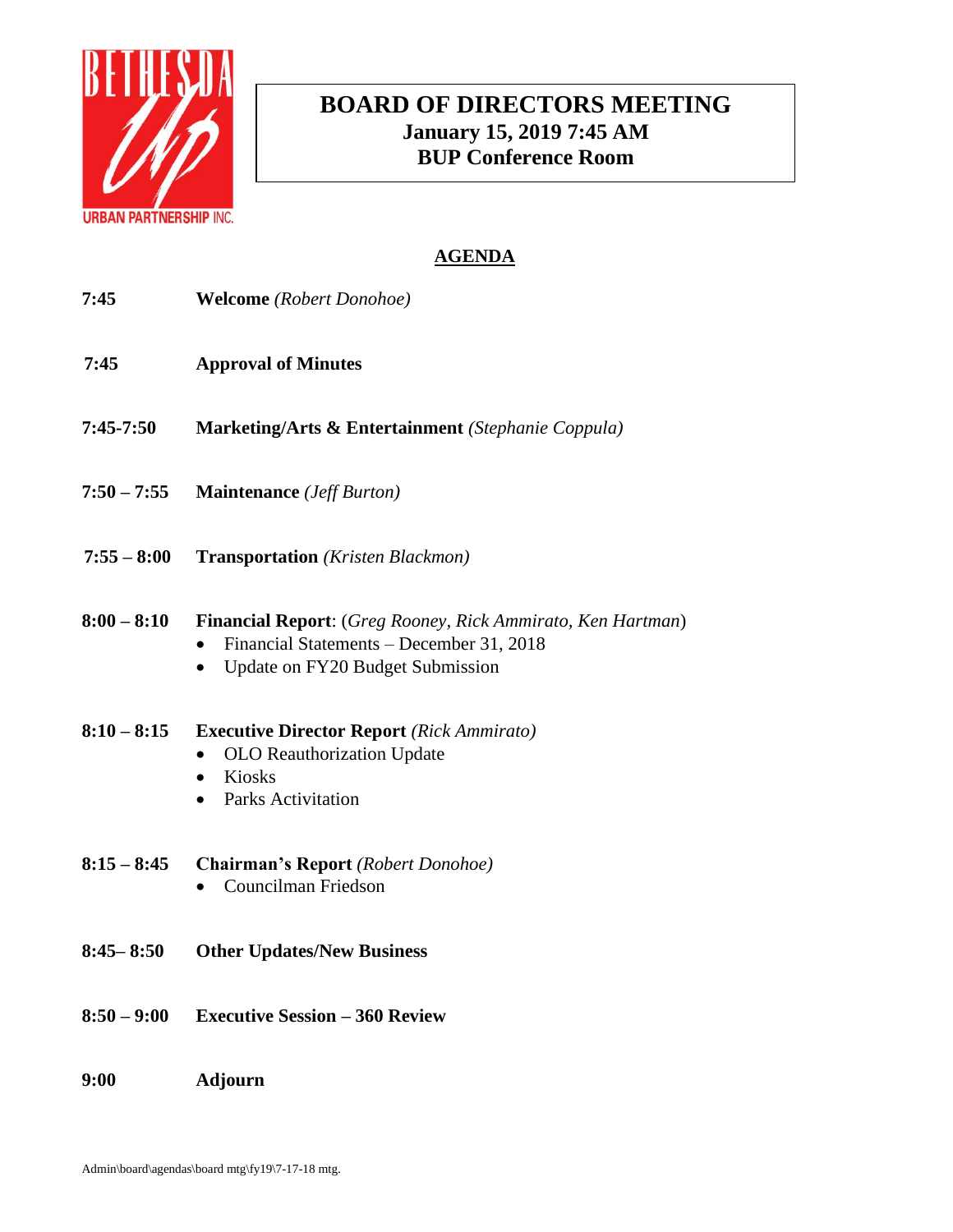

# **BOARD OF DIRECTORS MEETING February 19, 2019 7:45 AM BUP Conference Room**

| 7:45          | <b>Welcome</b> (Robert Donohoe)                                                                                                                                                                                                                                                                           |
|---------------|-----------------------------------------------------------------------------------------------------------------------------------------------------------------------------------------------------------------------------------------------------------------------------------------------------------|
| 7:45          | <b>Approval of Minutes</b>                                                                                                                                                                                                                                                                                |
| $7:45-7:50$   | <b>Marketing/Arts &amp; Entertainment</b> (Stephanie Coppula)<br>Website Update                                                                                                                                                                                                                           |
| $7:50 - 7:55$ | <b>Maintenance</b> ( <i>Jeff Burton</i> )                                                                                                                                                                                                                                                                 |
| $7:55 - 8:00$ | <b>Transportation</b> (Kristen Blackmon)                                                                                                                                                                                                                                                                  |
| $8:00 - 8:05$ | <b>Financial Report:</b> (Greg Rooney, Rick Ammirato, Ken Hartman)<br>Financial Statements - January 31, 2019<br>Update on FY20 Budget Submission                                                                                                                                                         |
| $8:05 - 8:15$ | <b>Executive Director Report</b> (Rick Ammirato)<br>OLO Reauthorization Update<br>Kiosks<br>$\bullet$<br><b>Parks Activation</b>                                                                                                                                                                          |
| $8:15 - 8:45$ | <b>Chairman's Report</b> (Robert Donohoe)<br>Developer/Property Owner Letter<br>Committee Updates - Nominating//Branding/Corporate Documents<br>$\bullet$<br>Approval/Confirmation of Contracts<br>$\bullet$<br><b>Urban District Board Survey</b><br>$\bullet$<br><b>Board Walking Tour</b><br>$\bullet$ |
| $8:45 - 8:50$ | <b>Other Updates/New Business</b>                                                                                                                                                                                                                                                                         |

- **8:50 – 9:00 Executive Session – 360 Review**
- **9:00 Adjourn**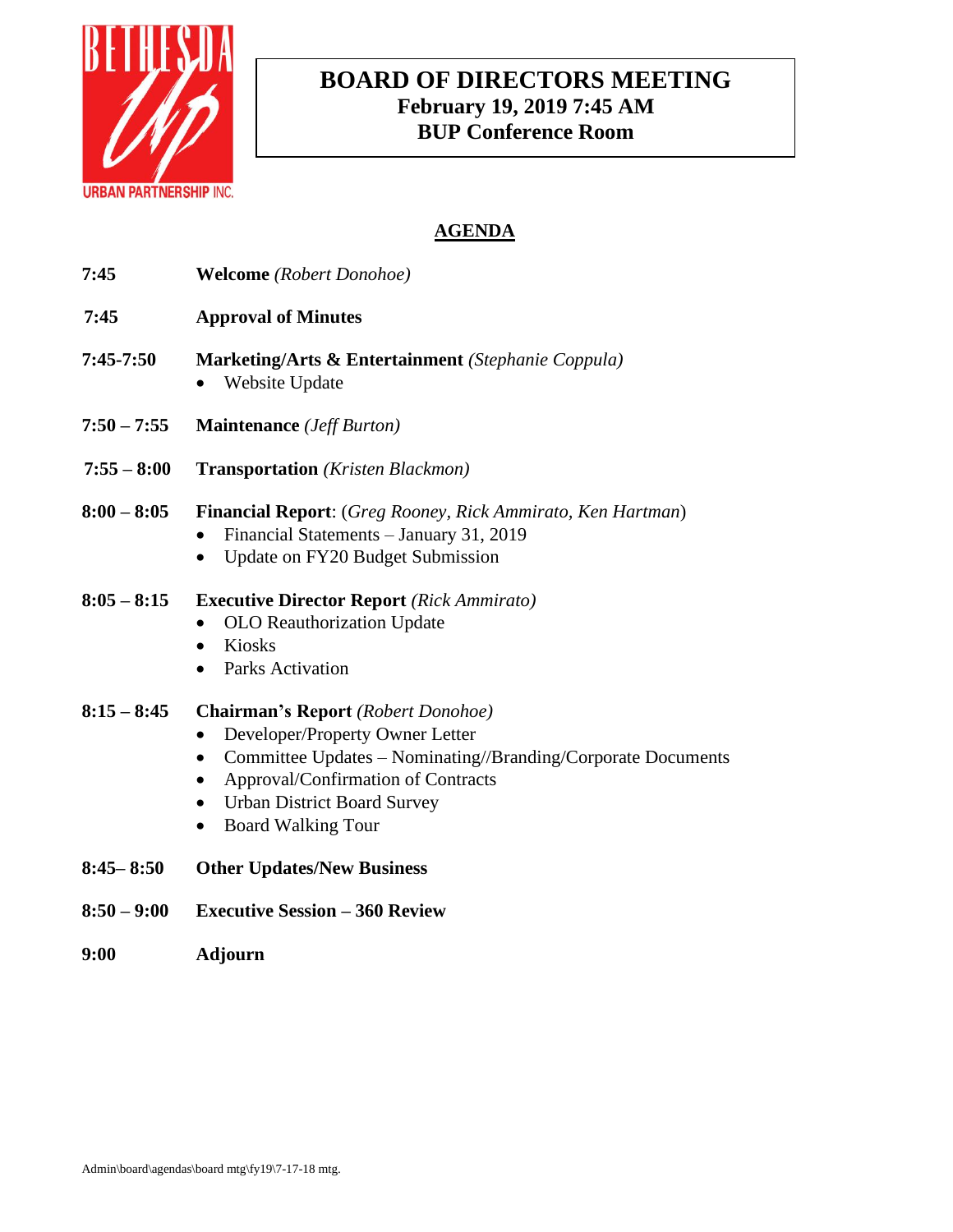# **BETHESDA URBAN PARTNERSHIP, INC. Minutes of the Board of Directors Meeting February 19, 2019**

| <b>Board Members Present:</b> | Robert Donohoe, Debbie Michaels, Greg Rooney, Jack Alexander,<br>Elaine Joost, Andy Jones (via conference call), Samir Paul, Sarah Wolek,<br>Heather Dlhopolsky, and Ken Hartman |
|-------------------------------|----------------------------------------------------------------------------------------------------------------------------------------------------------------------------------|
| <b>Staff Present:</b>         | Rick Ammirato, Jeff Burton (via conference call), Stephanie Coppula,<br>Jeff Oyer and Kristen Blackmon                                                                           |
| <b>Guests Present:</b>        | Ginanne Italiano – Great Bethesda Chamber of Commerce                                                                                                                            |
| <b>Call to Order:</b>         | Meeting called to order at 7:45 a.m. by Robert Donohoe                                                                                                                           |

## **Minutes:**

Robert Donohoe asked for a motion to approve the minutes from the previous Board meeting. A motion was made and seconded to approve the November 20, 2018 Board of Director's meeting minutes. There was no discussion. The motion passed unanimously.

## **Marketing Report:**

Stephanie Coppula noted that Play in a Day was coming up this weekend with six local theatre companies who will perform Saturday night at Imagination Stage. The marketing staff is also working on the Bernard/Ebb Songwriting Awards Concert which is coming up on Friday evening, March  $8<sup>th</sup>$  at the Blues & Jazz Club. The finalists have been selected and there are a couple of local Montgomery County finalists and one of the young songwriter finalists attends BCC High School. The documentaries were just selected for the Film Fest which will be held at Imagination Stage on April 5 & 6, 2019.

S. Coppula reported that the Arts & Entertainment District is working on finalizing an MOU with the County's Department of Transportation to put a mural on garage 35. It is the hope of the staff that all of the details will be agreed upon and finalized soon so that the project can happen sometime this year. There are other potential murals sites being discussed at the Doubletree Hotel and Hilton Garden Inn. Gallery B continues to be full with artists and the new Triangle Arts Studio is going well. The studios have gallery hours on Fridays and Saturdays.

S. Coppula gave a brief presentation on the new BUP website which is currently being designed by an outside team. The presentation contained an outline of the various pages that will be available and as well as the overall look of the site. S. Coppula noted that the new website will be more robust, contain more information than our current site, and also take advantage of the more recent technology that has become available since the last website design. R. Ammirato noted that BUP has received a few requests in the past about having our Board minutes available on the website. After a brief Board discussion, the consensus was that the first step should be to make sure the Board agenda is available on the website and that we can then revisit making the minutes available. K. Hartman also suggested that the Board members should be listed so the public knows where they are being represented by, and that the Annual Report and Strategic Plan should be made available on the website. Samir Paul also suggested finding and adding some success stories of businesses that have relocated to Bethesda or flourished in Bethesda because of some particular effort of the County or BUP. S. Coppula will send some of the links to out which the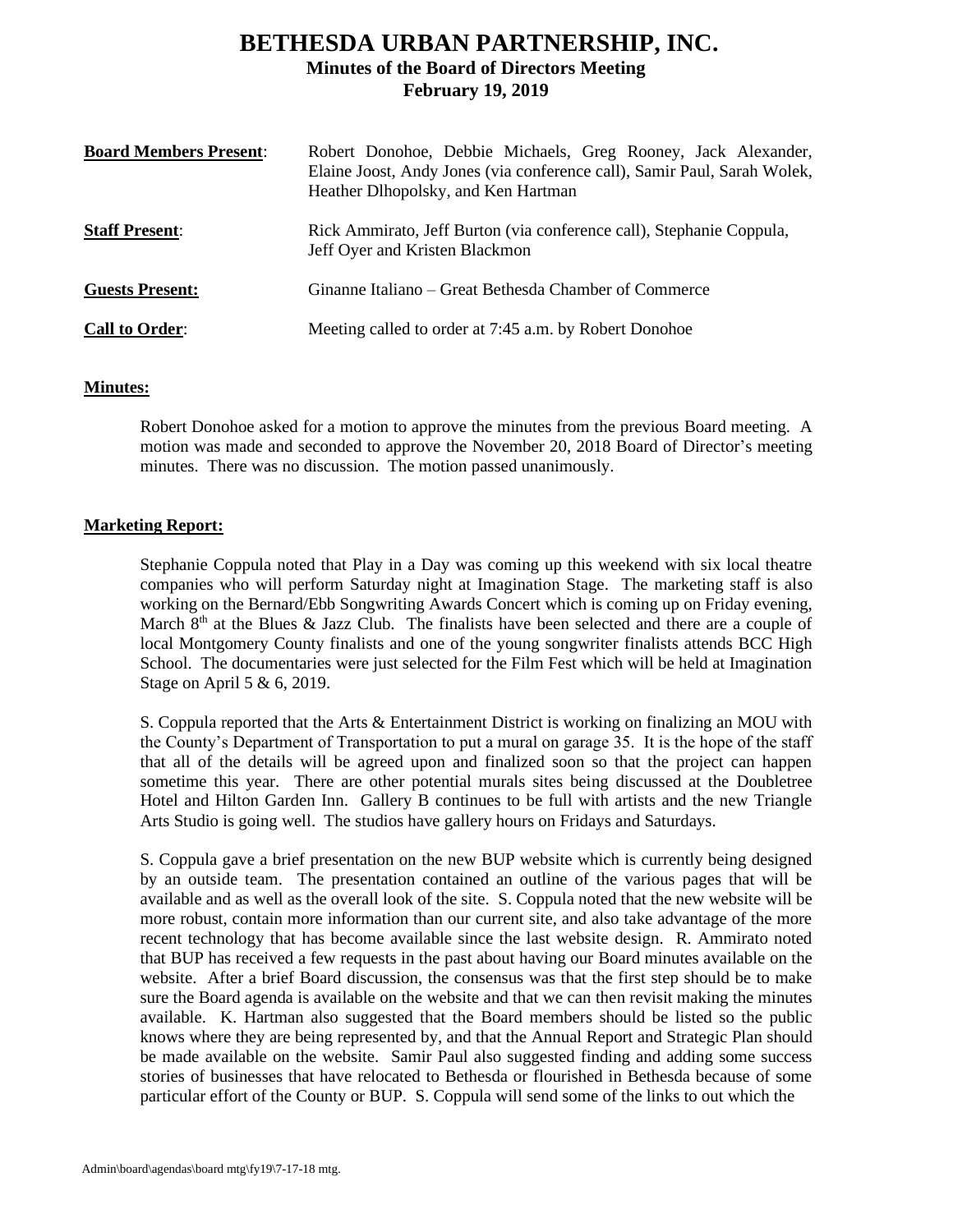Board can review and provide any additional comments or feedbacks they may have on the design.

### **Maintenance Report:**

Jeff Burton reported that he had met with the State Highway Administration and things are moving more quickly in getting the Wayfinding sign back at Woodmont and Wisconsin. There will also be some ability to do some nice planting down there.

J. Burton noted that he and S. Coppula had met and discussed how to better incorporate all of the construction updates on the new BUP website instead of having to send out individual email updates on each project. Staff is also discussing the best way to have general information about construction available to everyone and then maybe a more detailed list of information for those that want a weekly update. This could be a combination of the website, social media and/or a weekly email subscription. Greg Rooney shared that the County has been developing their own site about construction updates and maybe BUP could just link to that. Most people aren't as concerned about specific projects as they are about sidewalk closures, lane closures and noise issues.

Rick Ammirato read the monthly Ambassador story. R. Donohoe asked if there was any update on trying to get some good press on all of these positive AskMe Team stories. Staff noted they would meet to discuss the best way to get the positive stories out there, most likely via social media.

## **BTS Report:**

Kristen Blackmon referred to the BTS update in the packet of materials. K. Blackmon briefly discussed the NextGen TDM that is an expansion of the transportation demand management plan. Right now the program is just in urban areas but DOT is talking about making the program County wide. There are work sessions going on at the County Council to discuss this issue. There are also discussions about expanding the TMD fee to include residential multi-unit space (it is currently just commercial space) and raising the TMD fee from \$.10 per square foot to \$.125 per square foot.

K. Blackmon reported BTS has been reaching out to residential properties and trying to work with the property managers to help them provide information about BTS and the different commuting options to their residents.

### **Financial Report:**

Greg Rooney noted that the financial statements for the seven months ended February 28 have remained very stable and that BUP's financed are quite strong. G. Rooney referred to the narrative noting that it outlines and describes any significant variances between actual and budgeted figures for each line item. G. Rooney noted that BUP's bottom line is \$95,000 better than budget as of February 28 due to better revenue than expected from Taste of Bethesda sponsorship, street sweeping revenue and gateway maintenance revenue. There are also some savings in expenses from some short-term staff vacancies. G. Rooney reported that early projections indicate that BUP may end the year better than budgeted by as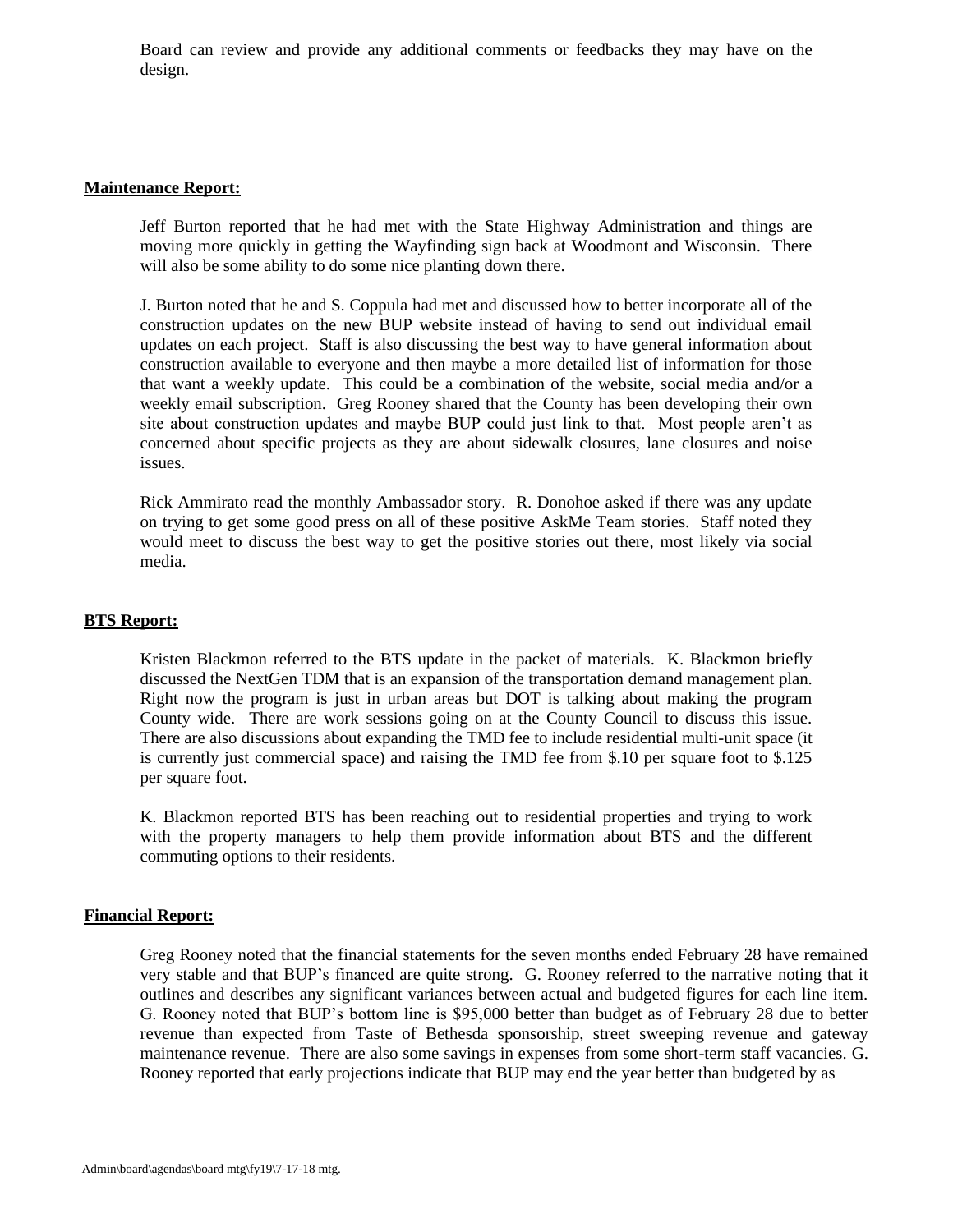much as \$125,000. A portion of this has already been allocated to the refinishing of the poetry benches which could still leave over \$100,000 that the Board can discuss about how to use.

Ken Hartman reported that BUP's FY20 budget has been submitted to the Office of Management and Budget. As of now, the current indication is that there will be a contract decrease for FY20 of \$2,000 which is better than early indications if the recommendation is accepted by the County Executive. The County Executive's budget will be released on March 15. None of the above the MARC items submitted by BUP were accepted.

### **Executive Director Report:**

Rick Ammirato noted that BUP was reauthorized by the County Council for another five years of operations at their most recent session. The comments were all very positive from the Council and they were very appreciative of what BUP does. R. Ammirato thanked K. Hartman for all of his help.

R. Ammirato noted that there is a meeting later this week with the County's new Chief Administrative Officer to give him an overview of who BUP is and what we do.

R. Ammirato reported that he and Andy Jones are still working on possible locations for the electronic kiosk around the Metro station that would be approved by Metro and the local property owners.

R. Ammirato discussed park activation noting that meetings continue with members of the Parks department. The Parks department is looking to do three additional park activations in Bethesda in addition to the current Yappy Hours. R. Ammirato has also had discussions with members of the East Bethesda Citizen's Association about Cheltenham Park and Chase Park.

#### **Chairman's Report:**

R. Donohoe referred to the developer/property owner letter that had been drafted and sent to various departments within the County that was included in the Board packet. BUP was cc'd on the letter and staff was working on a plan to address the items in the letter that may affect BUP or that BUP has some control over. This includes mainly the Circulator and there may be an item or two that BUP may have some smaller control over. R. Donohoe believes the letter was really meant to get the County to come up with funding to address the issues in the letter. BUP should start developing a plan to address the concerns in the letter about the Circulator. R. Ammirato noted that the item regarding an unbranded replacement vehicle had been addressed. R. Ammirato also noted that BUP had researched being able to purchase the vehicles through the County, but that was not feasible for several reasons. The item about possible expansion of the Circulator route will take additional discussion and research with the Board, the County and the vendor.

R. Donohoe noted that applications are due by this Friday to apply for Elaine Joost's Board seat as an urban district resident.

R. Donohoe noted the Bethesda Urban District survey is due on March 1 and encouraged all Board members to make sure they fill out and submit the survey. Staff will resend the survey to make sure everyone has it and fills it out. This is the metric that the County uses to see if BUP is meeting the purpose for which it was created.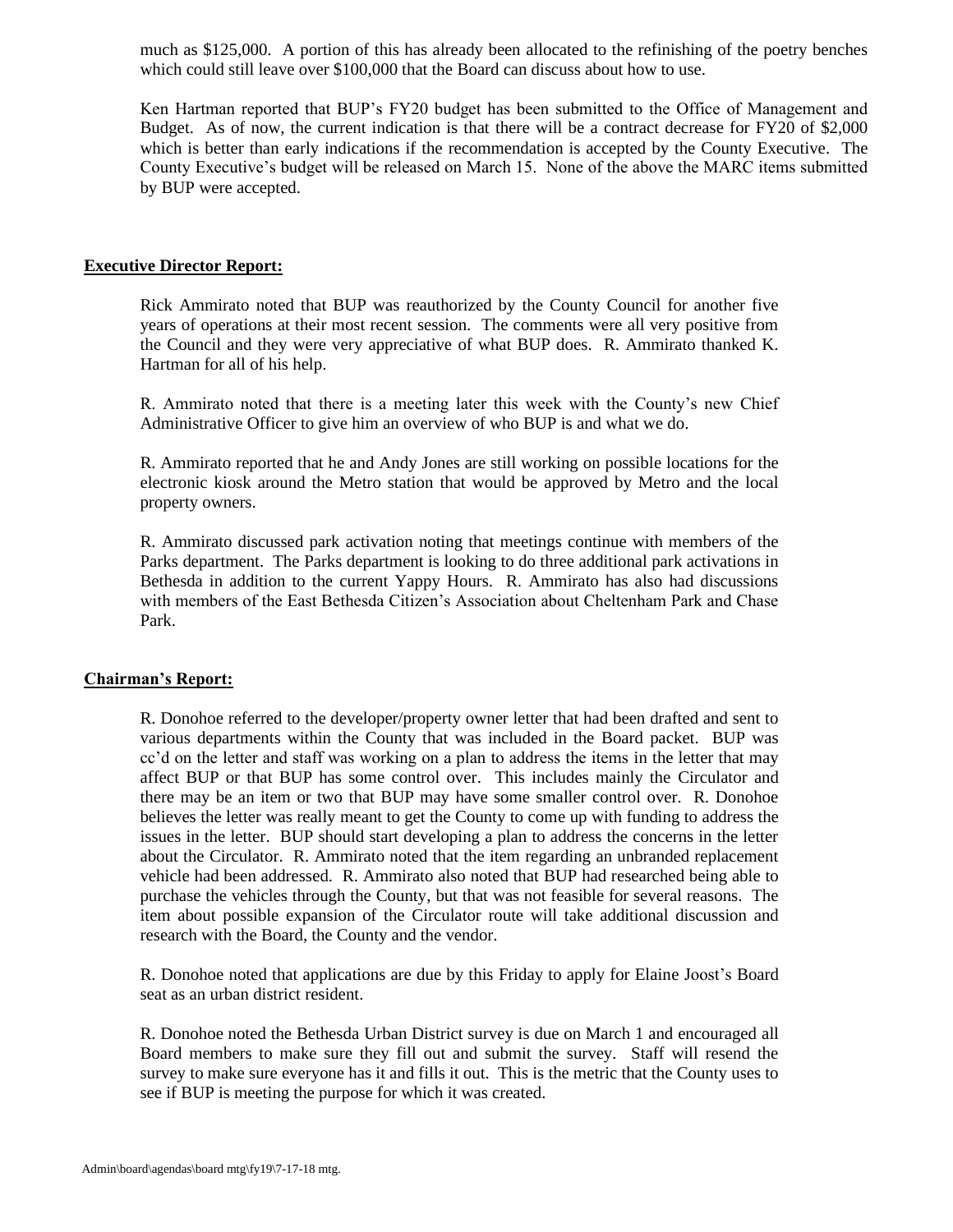R. Donohoe referred the list of BUP's contracts and expenditures over \$10,000 that was included in the Board packet for approval by the Board regarding FY19 expenditures. BUP's by-laws require the Board to approve contracts in excess of \$10,000. A motion was made and seconded to approve the proposed list of expenditures. There being no discussion the motion passed unanimously.

Heather Dlhopolsky gave an update on the activities of the Branding Committee noting that Samir Paul and Sarah Wolek will be joining the committee. The committee is currently putting together a draft RFP for a firm who can help with the branding effort in terms of putting together an overall strategy and brand for BUP to pursue. There is a draft timeline the committee is working from.

R. Donohoe asked for volunteers to serve on the committee to review the corporate documents including the by-laws and employee handbook. R. Donohoe, G. Rooney and H. Dlhopolsky agreed to serve on the committee. Jeff Oyer will set up an initial meeting as soon as possible.

### **Other Business:**

There was no further business.

At this time a motion was made and seconded to adjourn the Board meeting and move into executive session to discuss personnel issues. There was no discussion and the motion passed unanimously.

**Next Meeting**: March 19, 2019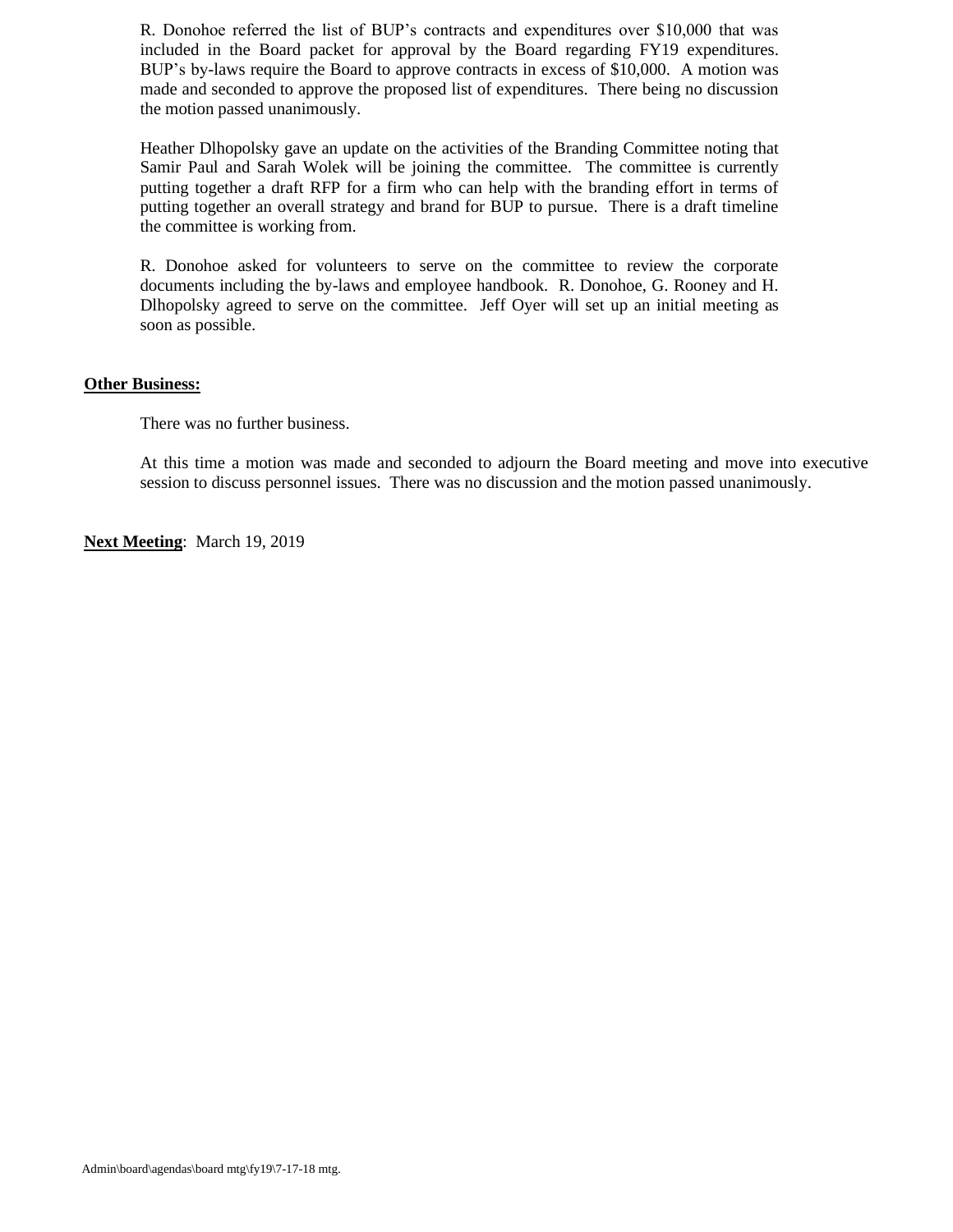

# **BOARD OF DIRECTORS MEETING March 19, 2019 7:45 AM BUP Conference Room**

| 7:45           | <b>Welcome</b> (Robert Donohoe)                                                                                                                           |
|----------------|-----------------------------------------------------------------------------------------------------------------------------------------------------------|
| 7:45           | <b>Approval of Minutes</b>                                                                                                                                |
| $7:45 - 8:05$  | <b>Councilmember Friedson</b>                                                                                                                             |
| $8:05 - 8:10$  | <b>Marketing/Arts &amp; Entertainment</b> (Stephanie Coppula, Jane Fairweather)                                                                           |
| $8:10 - 8:15$  | <b>Maintenance</b> ( <i>Jeff Burton</i> )                                                                                                                 |
| $8:15 - 8:20$  | <b>Transportation</b> (Kristen Blackmon)                                                                                                                  |
| $8:20 - 8:25$  | <b>Financial Report:</b> (Greg Rooney, Jeff Oyer)<br>Financial Statements - February 28, 2019<br>Update on FY20 Budget Submission                         |
| $8:25 - 8:35$  | <b>Executive Director Report</b> (Rick Ammirato)                                                                                                          |
| $8:35 - 8:45$  | <b>Chairman's Report</b> (Robert Donohoe)<br>Committee Updates - Nominating//Branding/Corporate Documents/Parks<br>Developer/Property Owner Letter Update |
| $8:45 - 8:50$  | <b>Other Updates/New Business</b>                                                                                                                         |
| $8:50 - 9:00$  | <b>Executive Session – 360 Review</b>                                                                                                                     |
| <b>9:00</b>    | <b>Adjourn</b>                                                                                                                                            |
| $9:00 - 10:00$ | <b>BOARD WALKING TOUR</b>                                                                                                                                 |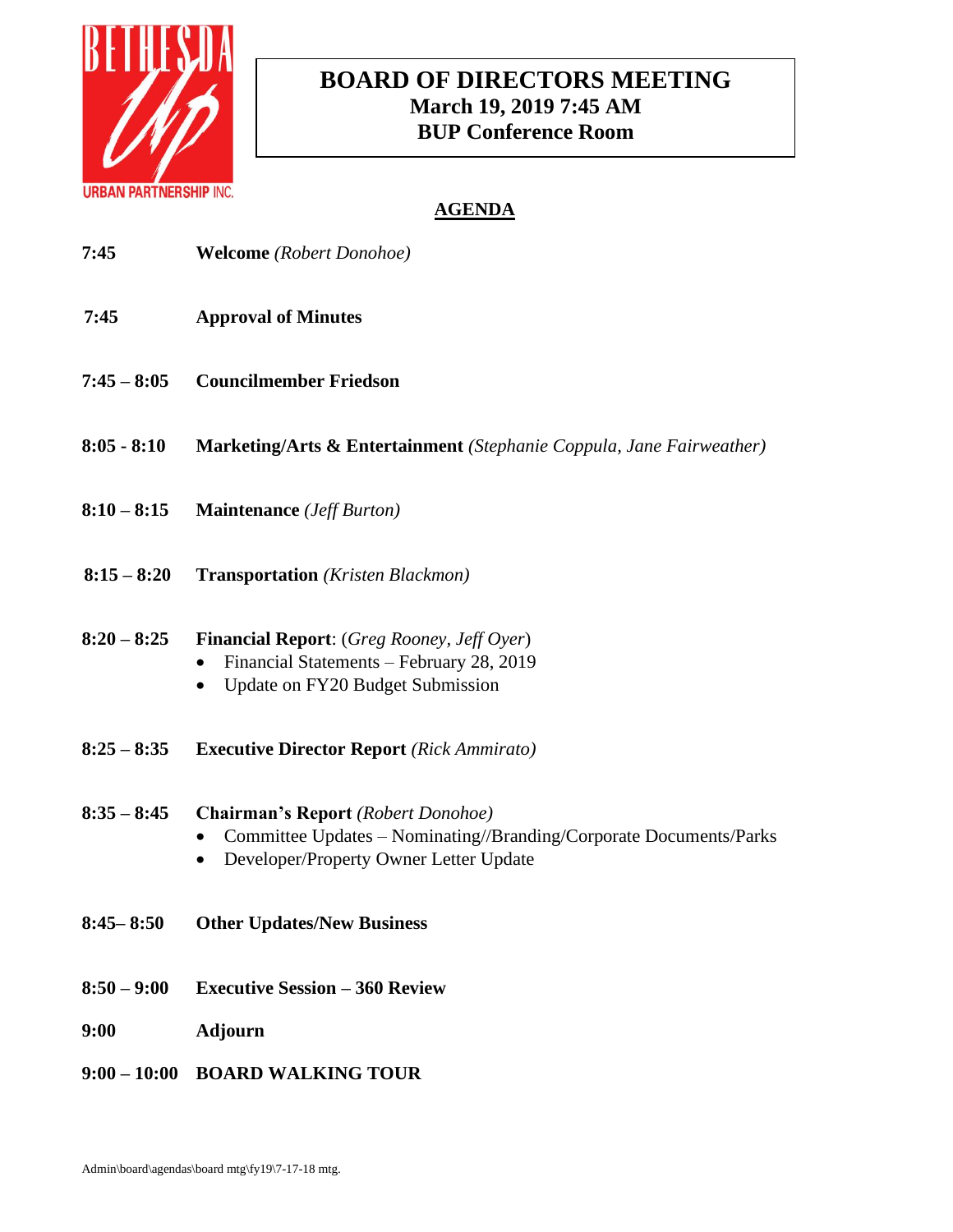# **BETHESDA URBAN PARTNERSHIP, INC. Minutes of the Board of Directors Meeting March 19, 2019**

| <b>Board Members Present:</b> | Robert Donohoe, Debbie Michaels, Greg Rooney, Jane Fairweather, Jack<br>Alexander, Elaine Joost, Andy Jones, Samir Paul (via conference call),<br>Sarah Wolek, Heather Dlhopolsky, and Ken Hartman |
|-------------------------------|----------------------------------------------------------------------------------------------------------------------------------------------------------------------------------------------------|
| <b>Staff Present:</b>         | Rick Ammirato, Jeff Burton, Stephanie Coppula, Jeff Oyer and Kristen<br><b>Blackmon</b>                                                                                                            |
| <b>Guests Present:</b>        | Andrew Friedson – Montgomery County Councilmember, Cindy Gibson<br>– Councilmember Friedson's Chief of Staff                                                                                       |
| <b>Call to Order:</b>         | Meeting called to order at 7:45 a.m. by Robert Donohoe                                                                                                                                             |

### **Minutes:**

Robert Donohoe asked for a motion to approve the minutes from the previous Board meeting. A motion was made and seconded to approve the February 19, 2019 Board of Director's meeting minutes. There was no discussion. The motion passed unanimously.

### **Councilmember Andrew Friedson:**

Councilmember Friedson discussed his first few months in office including how the transition had been going and some of the issues that he sees as being critical in both the near term and in the future for the County as a whole. He also discussed Bethesda specifically and several items he sees as being crucial for addressing current issues and supporting its continued growth. Councilmember Friedson noted that you don't have to pass bills to get something done, and one of his priorities will be to convene and collaborate with BUP and the stakeholders of Bethesda to address quality of life and solve issues that affect people's daily lives. Councilmember Friedson then opened the discussion for questions from the Board.

## **Marketing Report:**

.

Stephanie Coppula noted that the Bernard/Ebb Songwriting Awards Concert was held on March 8 and was a very successful event. The Bethesda Film Fest is coming up on April 5  $\&$  6 at Imagination Stage. There were between  $70 - 80$  applications and five finalists were selected by judges for their films to be shown for the event. The Local Writer's Showcase will be held on April 25 & 26. Staff is also working on the Bethesda Fine Arts Festival which will be held on May 11 & 12.

S. Coppula reported that an agreement is being finalized between the A&E Board and The Bernstein Companies to paint a mural on the Doubletree Hotel that Bernstein Companies will be contributing \$40,000 for. Negotiations are also ongoing to complete an MOU with the County to paint a mural on Garage 35. A&E is also working on another arts initiative where students from the BCC High School art department will paint a piano that has been secured by Jane Fairweather. The piano will then be placed somewhere on the Federal Realty property and the public will be able to sit down and play. It will be moved in and out depending on the weather.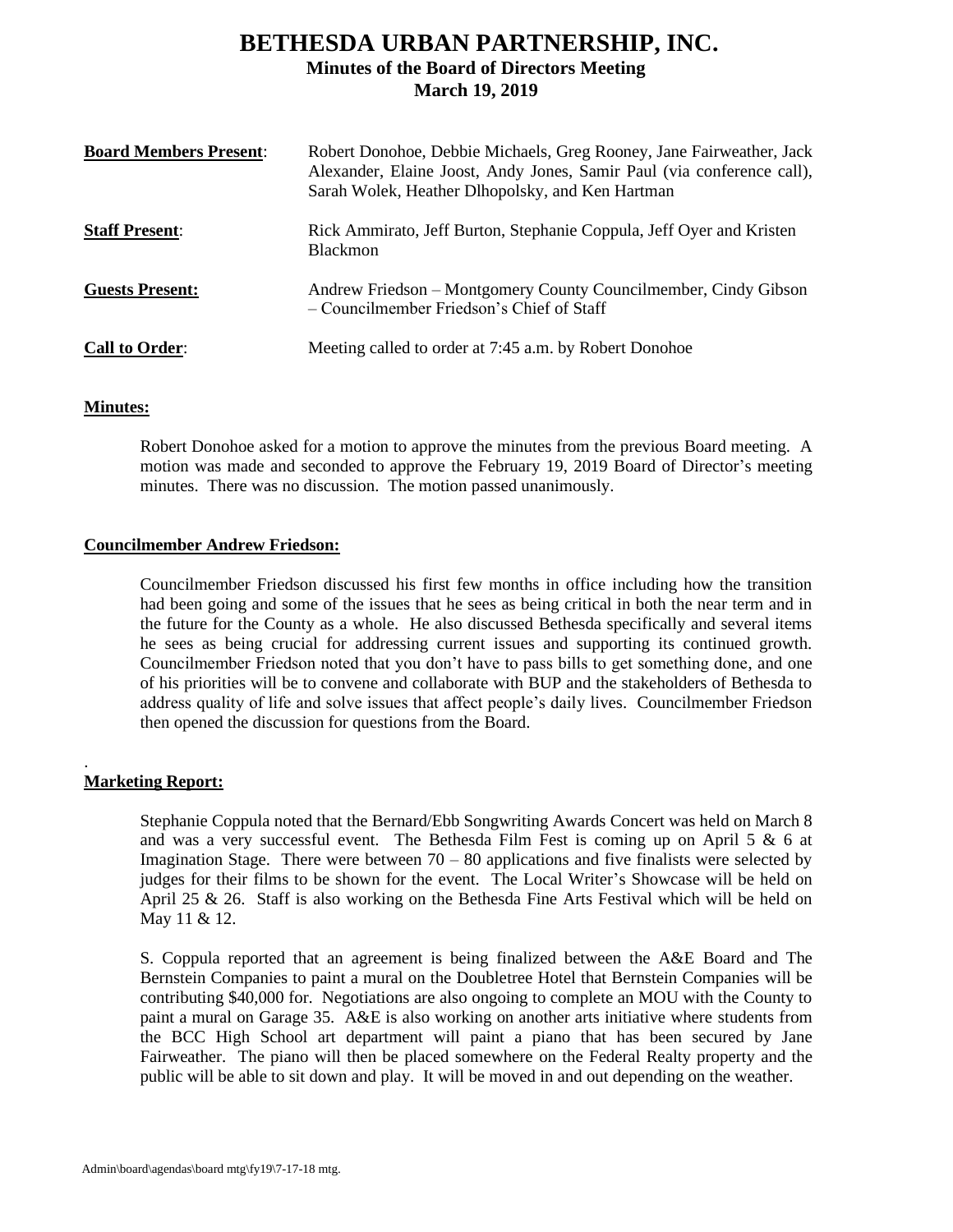### **Maintenance Report:**

Jeff Burton gave an update on the refurbishment of the poetry benches reporting that the last of the backs are being done right now. The choice to refurbish them was great and they look brand new. The refurbishment of the seat slats is going a little slower but the ones that have been done also look great.

BUP continues to work with The Bernstein Companies and Marriott in connecting the significant utility work being done on Woodmont Avenue. The original plan was to do most of that work at night but there has been a fair amount of pushback because of the noise. Everyone involved is working together to find a solution that balances all of the concerns of the residents, retailers and restaurant owners in the area.

J. Burton reported that he is working with the Department of Transportation on a pilot project Silva Cells which is a new modular system for tree pits where there is more root zones for the trees to grow which is designed to prevent sidewalks from being torn up because of root growth and you can also put utility conduit through it. DOT would fund the pilot to assess how it works but it would be a significant cost so a final decision has not been made.

### **BTS Report:**

Kristen Blackmon referred to the BTS update in the packet of materials. K. Blackmon reported that she has been informed that dockless bikes and scooters may be coming to Bethesda by the end of the month. The BTS advisory committee sent an email to the County with concerns about people who are blind or have vision problems who may have safety issues with obstructions on the sidewalks if the bikes and scooters are left on the sidewalks.

The Department of Transportation says they are working on the Capital Crescent Trail surface route which goes up Bethesda Avenue, across Wisconsin Avenue and onto Willow Lane. They are trying to connect bicyclists across Wisconsin Avenue safely.

Debbie Michaels' asked whether or not BUP has reached out to the Department of Transportation to see if they agree with Glenn Orlin's suggestion to the County Council that the Bethesda and Friendship Heights TMD's be combined. Rick Ammirato noted that Kristen has reached out to BTS's contract administrator. Debbie Michael's suggested a direct call to Al Roshdieh.

### **Financial Report:**

Greg Rooney noted that the financial statements for the dated March 31 have remained very stable and that BUP's finances are quite strong. G. Rooney stated that revenue continues to be ahead of budget due to the factors listed in the financial narrative. Expenses are also running better than budget and there is projected to be a fairly significant revenue over expenses at year end and the Board will need to discuss the best use for these funds.

Jeff Oyer reported that the FY20 budget was released by the County Executive this past Friday. It indicates that BUP will have a \$2,000 reduction in its FY20 contract over FY19 which is what was expected. BTS received a \$16,000 increase over its FY19 contract amount.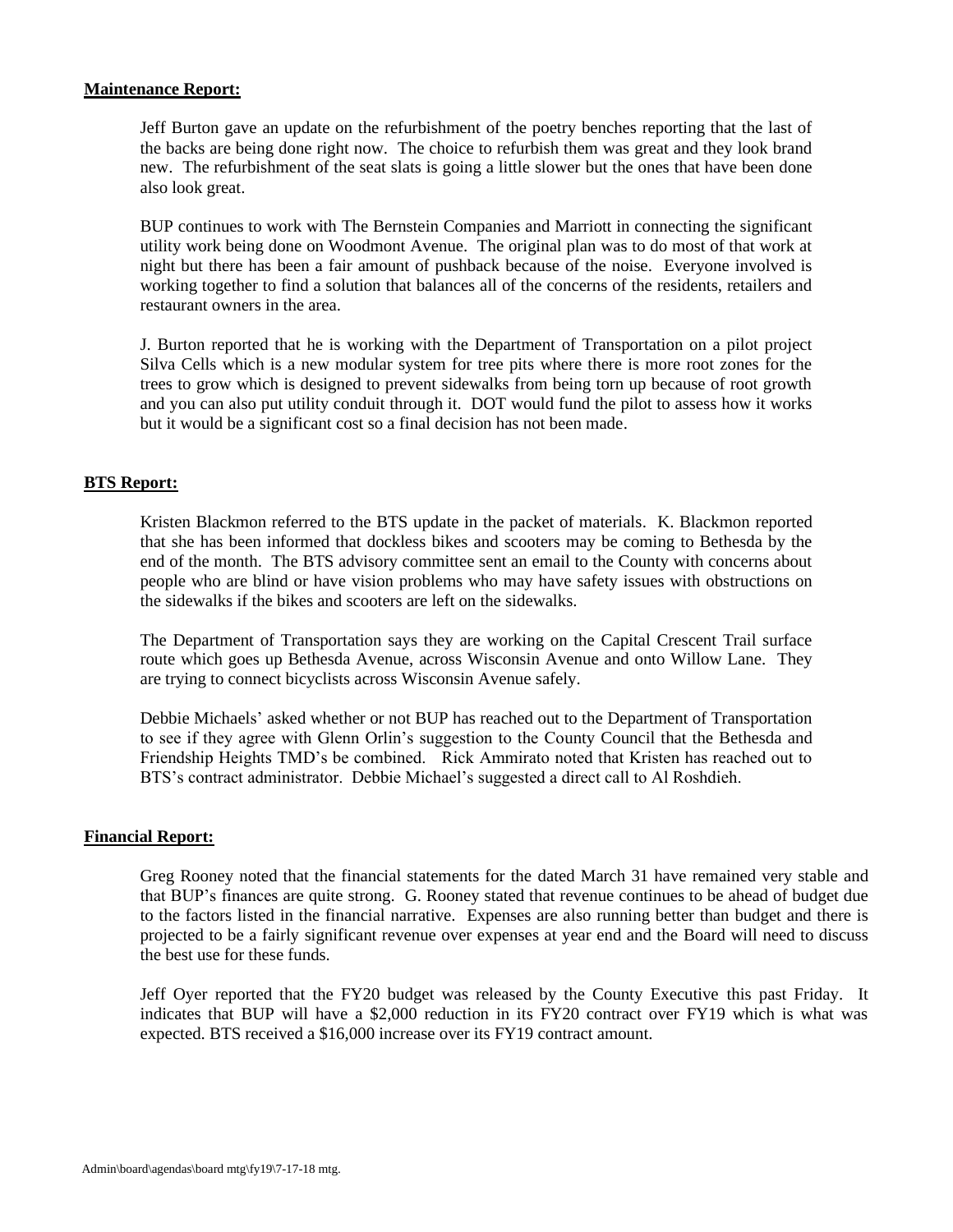### **Executive Director Report:**

R. Ammirato reported that he and Andy Jones are still working on possible locations for the electronic kiosk around the Metro station that would need to be approved by Metro and the local property owners.

R. Ammirato noted that the parks committee has had a couple of meetings. They are developing plans to activate more of the periphery parks and an effort is being made to do more in the plazas but staff resources are becoming an issue.

A meeting will be held with the East Bethesda Citizen's Association to discuss BUP planting flowers and other small maintenance issues in Chase and Cheltenham Parks. If the arrangement can be worked out, the Citizen's Association would pay for the flowers and BUP would plant them when they plant the other flowers throughout the urban district. Debbie Michael's suggested an MOU between BUP and the Park's Department to make sure the terms of what BUP will and won't be doing in their parks is outlined and clear. R. Ammirato noted that he has already asked for this.

### **Chairman's Report:**

R. Donohoe reported that the Interview Committee will be conducting four interviews later this week for an individual to replace Elaine Joost on the Board.

R. Donohoe noted that the Corporate Documents Review Committee met on March 7 to review the current bylaws and propose certain changes. Jeff Oyer is marking up a draft with the changes for the committee to review. Once that is sent out the committee will meet again to approve or make additional changes before presenting the proposed new bylaws to the entire Board.

Heather Dlhopolsky reported that the RFP for a company to assist us with the branding effort have gone out. The deadline is the week before the next Board meeting. Once the proposals are reviewed the next steps will be discussed as far as timing and process.

R. Donohoe noted that there was a response from Al Roshdieh in connection with the developer/owner letter that was sent to various departments within the County. DOT is developing a plan to address these issues and will most likely include a meeting with all party's involved to make sure everyone is on the same page with what needs to be done or is already being done to address the concerns in the letter.

### **Other Business:**

R. Ammirato reported that staff is participating in a walking tour with Chief Administrative Officer Andrew Klein on Friday, March 29 and invited all Board members who are available to attend.

At this time a motion was made and seconded to adjourn the Board meeting and move into executive session to discuss personnel issues. There was no discussion and the motion passed unanimously.

**Next Meeting**: April 16, 2019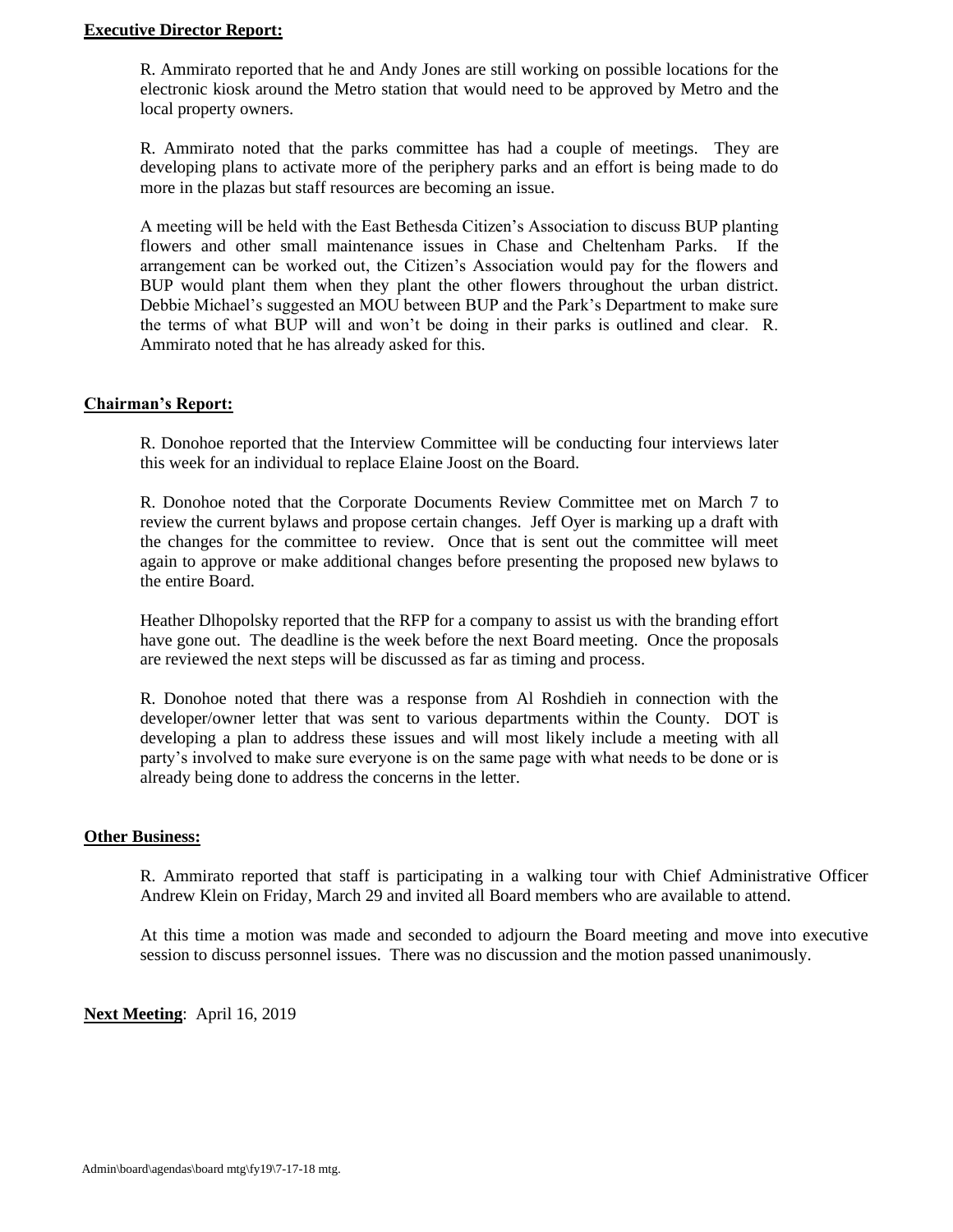

# **BOARD OF DIRECTORS MEETING April 16, 2019 7:45 AM BUP Conference Room**

| 7:45          | <b>Welcome</b> (Robert Donohoe)                                                                                 |
|---------------|-----------------------------------------------------------------------------------------------------------------|
| 7:45          | <b>Approval of Minutes</b>                                                                                      |
| $7:45 - 7:55$ | Marketing/Arts & Entertainment (Stephanie Coppula, Jane Fairweather)                                            |
| $7:55 - 8:00$ | <b>Maintenance</b> ( <i>Jeff Burton</i> )                                                                       |
| $8:00 - 8:05$ | <b>Transportation</b> (Kristen Blackmon)                                                                        |
| $8:05 - 8:15$ | <b>Financial Report:</b> (Greg Rooney, Jeff Oyer)<br>Financial Statements - March 31, 2019                      |
| $8:15 - 8:25$ | <b>Executive Director Report</b> (Rick Ammirato)                                                                |
| $8:25 - 8:40$ | <b>Chairman's Report</b> (Robert Donohoe)<br>Committee Updates - Nominating//Branding/Corporate Documents/Parks |
| $8:40 - 8:45$ | <b>Other Updates/New Business</b>                                                                               |
| $8:45 - 9:00$ | <b>Executive Session - 360 Review</b>                                                                           |
| 9:00          | Adjourn                                                                                                         |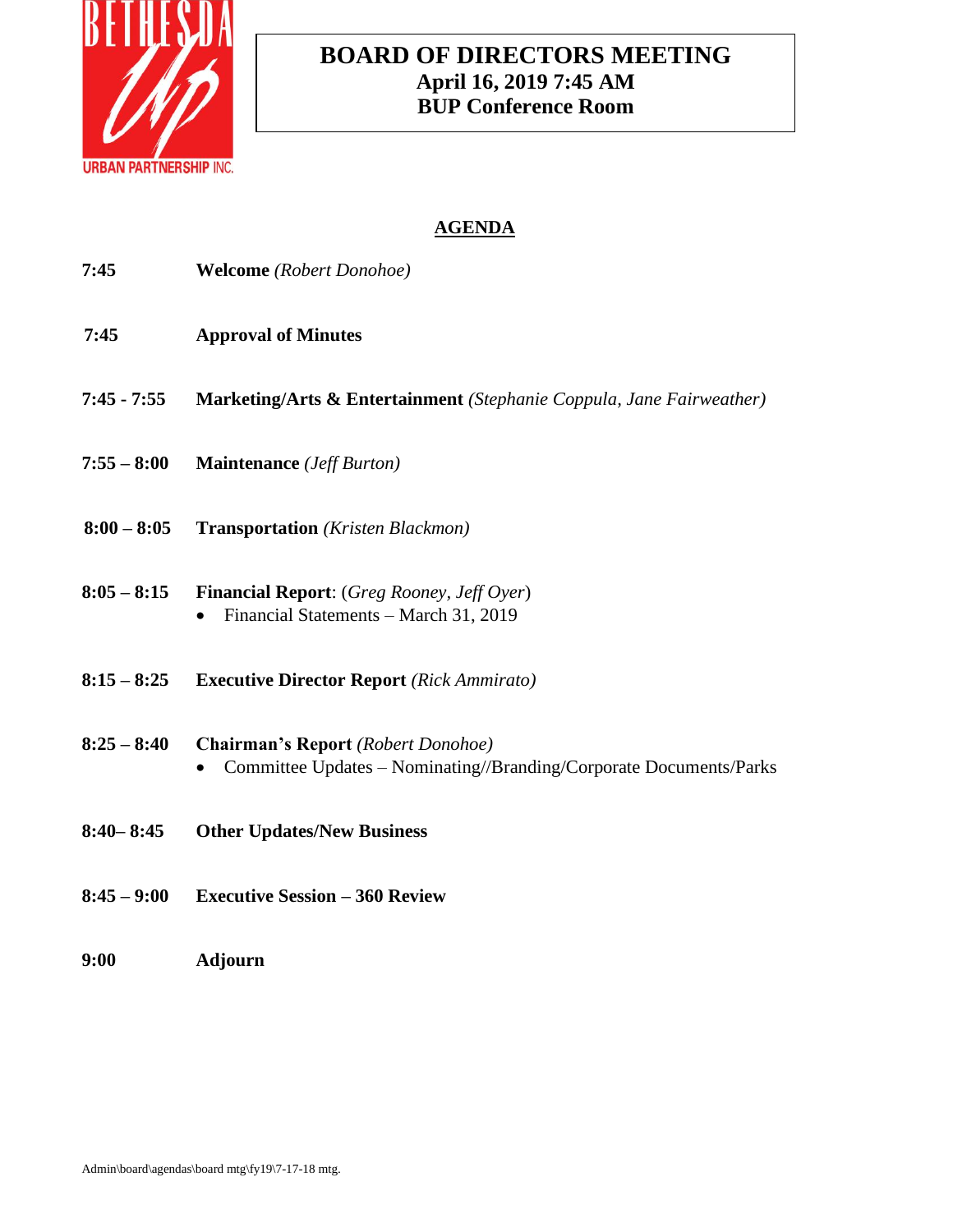# **BETHESDA URBAN PARTNERSHIP, INC. Minutes of the Board of Directors Meeting April 16, 2019**

| <b>Board Members Present:</b> | Robert Donohoe, Debbie Michaels, Greg Rooney, Jane Fairweather, Jack<br>Alexander, Elaine Joost, Sarah Wolek and Heather Dlhopolsky |
|-------------------------------|-------------------------------------------------------------------------------------------------------------------------------------|
| <b>Staff Present:</b>         | Rick Ammirato, Jeff Burton, Stephanie Coppula, Jeff Oyer and Kristen<br><b>Blackmon</b>                                             |
| <b>Guests Present:</b>        | Derrick Harrigan – BCC Regional Services Center; Ginanne Italiano –<br>Greater Bethesda Chamber of Commerce                         |
| <b>Call to Order:</b>         | Meeting called to order at 7:45 a.m. by Robert Donohoe                                                                              |

## **Minutes:**

Robert Donohoe asked for a motion to approve the minutes from the previous Board meeting. A motion was made and seconded to approve the March 19, 2019 Board of Director's meeting minutes. There was no discussion. The motion passed unanimously.

### **Marketing Report:**

Stephanie Coppula noted that Film Fest held earlier in April was a success with two sellout crowds and a good after party at Rock Bottom. The Local Writer's Showcase is coming up next week with events on both Thursday and Friday nights. The Bethesda Fine Arts Festival is coming up on May 11 and 12 with over 120 artists participating. There will be beer and wine available for the first time at this event from participating restaurants.

Jane Fairweather reported that the A&E District has a piano that is going to be painted by an art student at BCC High School and then the piano will be put out somewhere on Federal Realty's property for the public to be able to play. Federal Realty will be responsible for moving it in and out depending on weather. Sarah Wolek suggested lining up some players at the beginning to get things rolling for the first few days. S. Coppula reported there are two mural projects in the works and the logistics and agreements for both are being worked on with the respective parties.

### **Maintenance Report:**

Jeff Burton reported that the spring flower plan is being developed and noted that he is in the middle of his spring sidewalk and curb survey to determine where repairs are needed, as well as what trees need to be replaced. All of the backs to the poetry benches have been completed. There are still about four seats to be finished.

J. Burton noted that he, Rick Ammirato, Bruce Adams and representatives from Park & Planning and the County met to walk the Capital Crescent Trail from Bethesda Avenue to Little Falls Parkway. Bruce Adams thinks this is a gateway to Bethesda and would like to have it enhanced with landscaping and seating areas. As part of the discussion B. Adams noted that the bridge along the trail keeps getting painted with graffiti. It was recommended that maybe the Arts  $\&$ Entertainment District could make it an arts project. The A&E Board is looking into this possibility.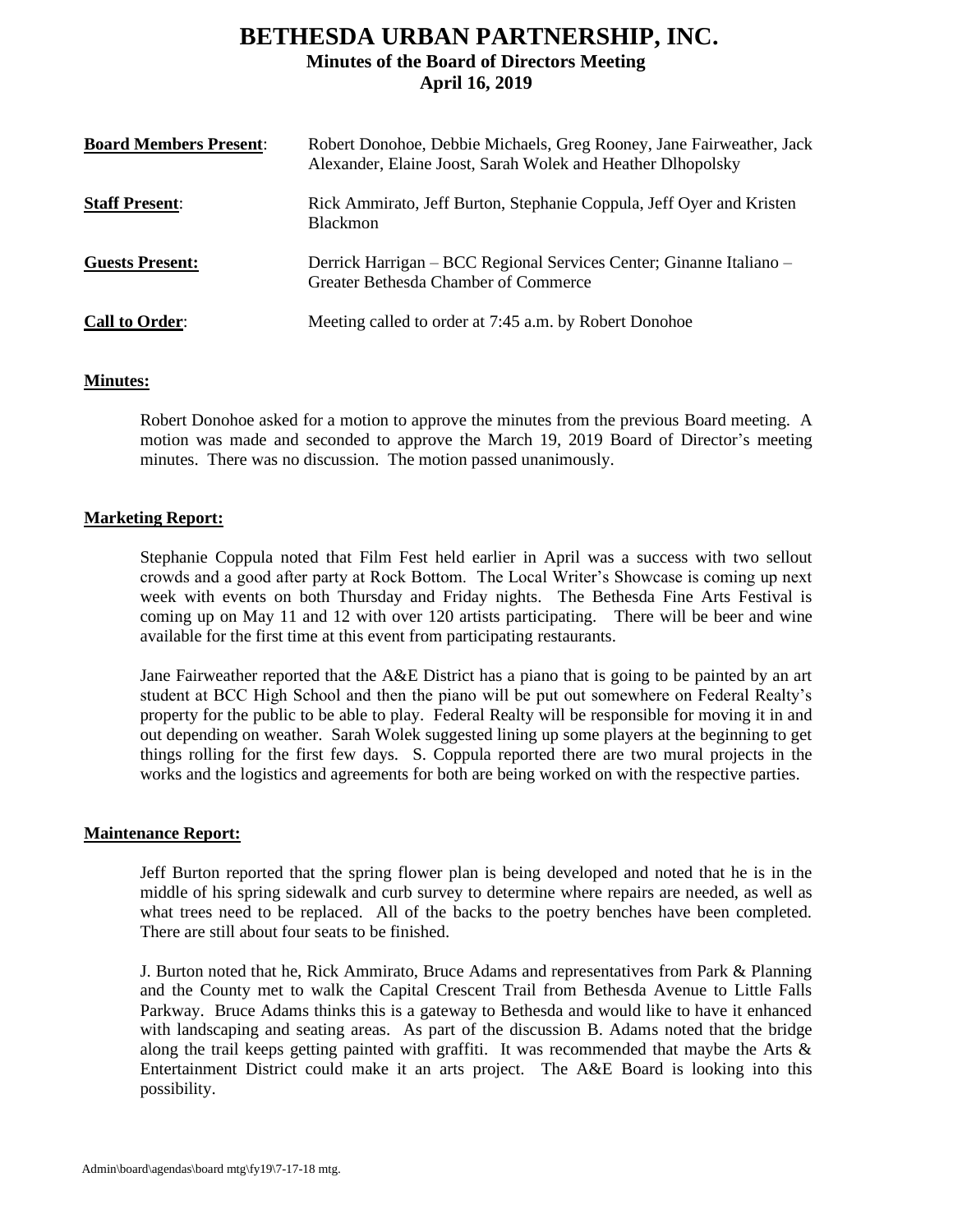### **BTS Report:**

Kristen Blackmon reported that the County will be putting up another temporary bike lane during Bike to Work Day which is scheduled for May 17. Sponsorship for the Bike to Work Day event is going great. BTS staff will be working on several events during May.

The County Council has moved the discussion about the expansion of the TDM bill until after the budget is finished. Staff will keep an eye on this matter. BUP staff has expressed their desire to be a part of the grass roots discussion on this bill with various members of County Government when they resume again.

K. Blackmon reported that the County's Department of Transportation has decided to not move forward with dockless vehicles in Bethesda at the present time while all of the construction is ongoing.

## **Financial Report:**

Greg Rooney noted that the financial statements for nine months ended March 31 have remained very stable and that BUP's finances are quite strong. BUP is currently running ahead of budget and the Board should begin discussions on the best way to use any funds that may be remaining in the budget at year end. The Board was asked to send any recommendations to Jeff Oyer.

### **Executive Director Report:**

R. Ammirato noted that the parks committee has met with the Citizen's Association of East Bethesda. They are interested in having BUP maintain the parks in that neighborhood by planting flowers and doing other landscaping work.

A branding committee meeting will be scheduled in the near future. We have extended the deadline and are waiting on a couple of additional proposals from the RFP.

R. Ammirato reported that he has just received approval from Andy Jones for installing the electronic kiosk. He will be sending a contract over to A. Jones by the end of the week.

There was a brief discussion about the walking tour that several Board members and staff took with Andrew Klein, the County's Chief Administrative officer, earlier this month noting that it was very productive.

### **Chairman's Report:**

R. Donohoe asked for report from the Parks Committee. S. Coppula listed the five park events that are now scheduled between June and September. Jane Fairweather asked if a permanent dog park was a possibility. J. Burton noted staff had recommended to the Parks Department that we do a pilot project and leave one of the fences up in Elm Street Park from the Yappy Hour event in June until the next Yappy Hour in September. The Parks Department has some concerns about damage to the turf and the cost. Staff is looking into finding a sponsor to cover the cost and help making this work. The Parks Department has not agreed to this, but discussions are ongoing.

Jeff Oyer reported that the County Executive will be forwarding the name of the Board member to replace Elaine Joost to the County Council this Friday. The name will then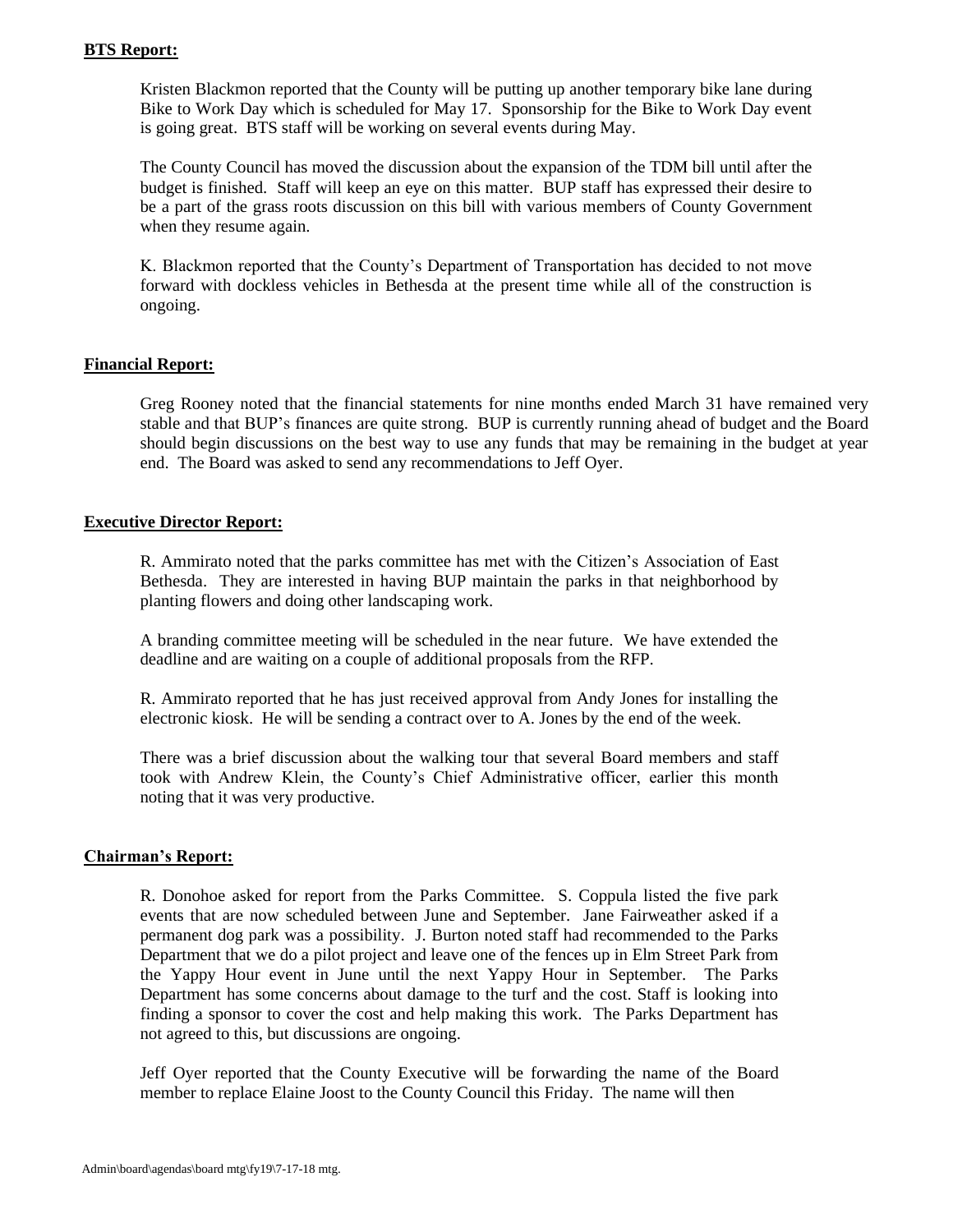become official and it is scheduled to be approved by the County Council on their consent calendar on May 7. The new Board member should be in attendance at the May meeting.

R. Donohoe reported that corporate documents review committee had an initial meeting to suggest recommend changes. J. Oyer has provided a red-line version of the document with all of the changes. The committee needs to meet again to review the document and make any final changes before presenting it to the Board.

### **Other Business:**

G. Rooney noted that the Department of Transportation is proposing moving to demand parking in Bethesda and raising the parking rates on some streets. They are also proposing increasing the meter bagging fees for developers at their construction sites. The Chamber is having a meeting with Al Roshdei on Thursday to discuss these items. R. Ammirato and J. Oyer will attend the meeting representing BUP.

At this time a motion was made and seconded to adjourn the Board meeting and move into executive session to discuss personnel issues. There was no discussion and the motion passed unanimously.

**Next Meeting**: May 21, 2019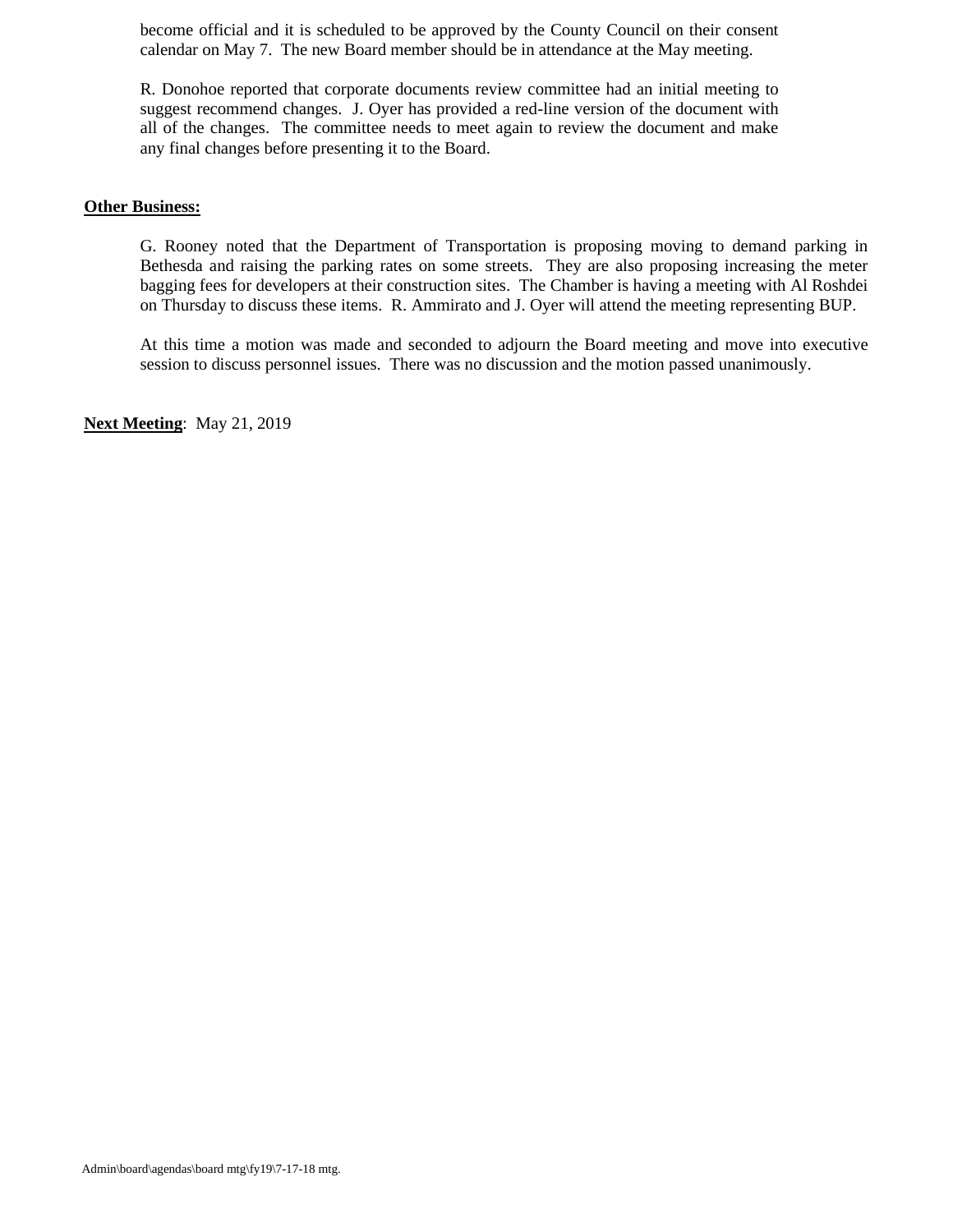

# **BOARD OF DIRECTORS MEETING May 21, 2019 7:45 AM BUP Conference Room**

| 7:45          | <b>Welcome</b> (Robert Donohoe)                                                                                 |
|---------------|-----------------------------------------------------------------------------------------------------------------|
| 7:45          | <b>Approval of Minutes</b>                                                                                      |
| $7:45 - 7:55$ | Marketing/Arts & Entertainment (Stephanie Coppula, Jane Fairweather)                                            |
| $7:55 - 8:00$ | <b>Maintenance</b> ( <i>Jeff Burton</i> )                                                                       |
| $8:00 - 8:05$ | <b>Transportation</b> (Kristen Blackmon)                                                                        |
| $8:05 - 8:25$ | <b>Financial Report:</b> (Robert Donohoe, Jeff Oyer)<br>Financial Statements - April 30, 2019                   |
| $8:25 - 8:30$ | <b>Executive Director Report</b> (Rick Ammirato)                                                                |
| $8:30 - 8:40$ | <b>Chairman's Report</b> (Robert Donohoe)<br>Committee Updates - Nominating//Branding/Corporate Documents/Parks |
| $8:40 - 8:45$ | <b>Other Updates/New Business</b>                                                                               |
| $8:45 - 9:00$ | <b>Executive Session - 360 Review</b>                                                                           |
| 9:00          | <b>Adjourn</b>                                                                                                  |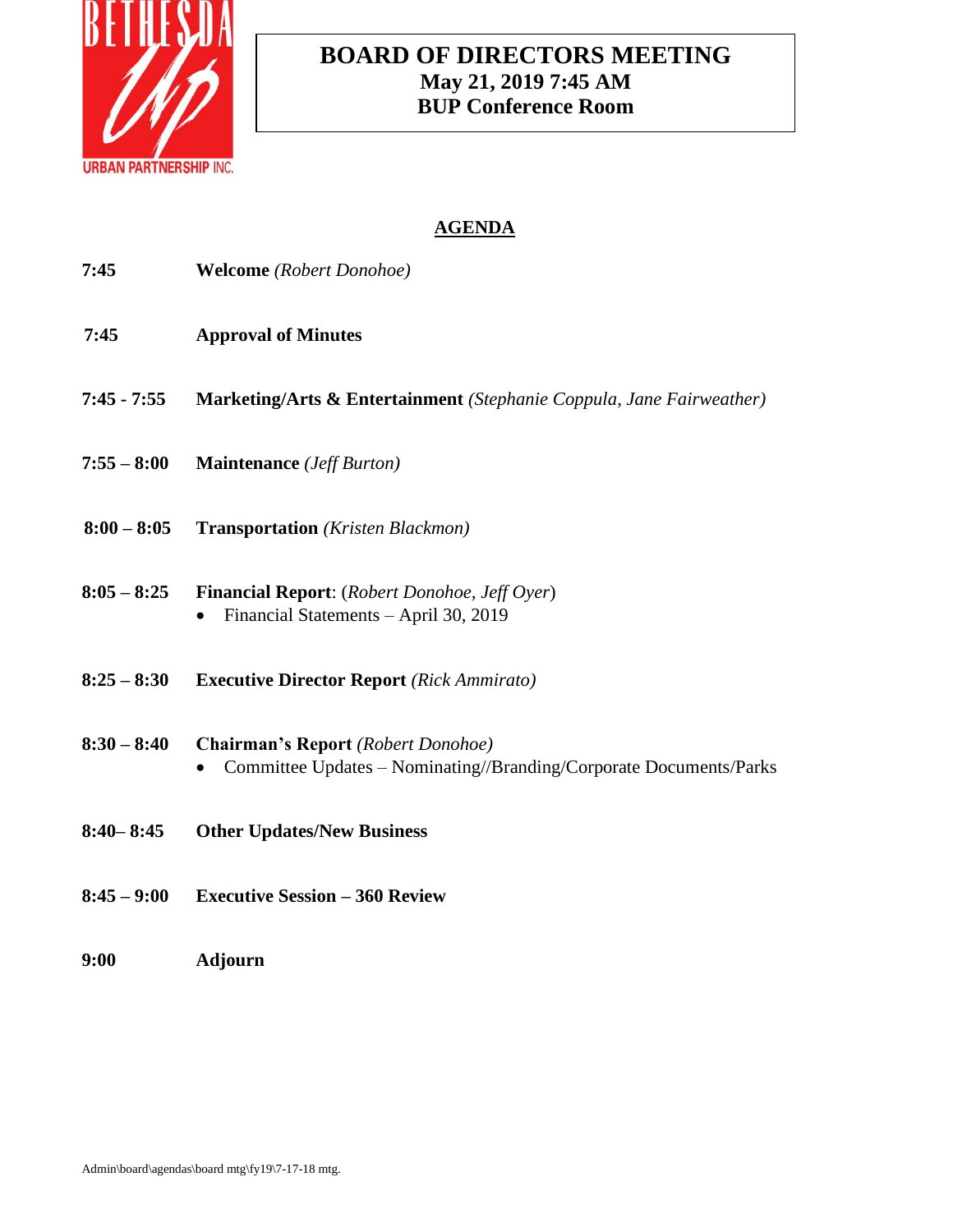# **BETHESDA URBAN PARTNERSHIP, INC. Minutes of the Board of Directors Meeting May 21, 2019**

| <b>Board Members Present:</b> | Robert Donohoe, Debbie Michaels, Greg Rooney (via conference call),<br>Jane Fairweather, Jack Alexander, Andy Jones, Samir Paul (via<br>conference call), Sarah Wolek, Heather Dlhopolsky and Marian Block |
|-------------------------------|------------------------------------------------------------------------------------------------------------------------------------------------------------------------------------------------------------|
| <b>Staff Present:</b>         | Rick Ammirato, Jeff Burton, Stephanie Coppula, Jeff Oyer and Kristen<br><b>Blackmon</b>                                                                                                                    |
| <b>Guests Present:</b>        | Ginanne Italiano – Greater Bethesda Chamber of Commerce<br>Elaine Joost – Urban District Resident                                                                                                          |
| <b>Call to Order:</b>         | Meeting called to order at 7:45 a.m. by Robert Donohoe                                                                                                                                                     |

### **Minutes:**

Robert Donohoe asked for a motion to approve the minutes from the previous Board meeting. A motion was made and seconded to approve the April 16, 2019 Board of Director's meeting minutes. There was no discussion. The motion passed unanimously.

### **Marketing Report:**

Stephanie Coppula reported that the Bethesda Fine Arts Festival was a success a couple of weeks ago despite rain on Sunday. This was the first year that beer and wine was sold at the event and it went very well also.

S. Coppula also reported that the partnership with Montgomery County Parks continues to develop and there are now five joint events planned for the summer and fall and a postcard has been developed to highlight those events. June  $5<sup>th</sup>$  is the opening of the Bethesda Painting Awards and the Board is invited to attend the opening reception on that evening where the winners will be announced. Imagination Bethesda is coming up on Saturday, June 1.

S. Coppula reported that the piano that is going into public space at Federal Realty for the public to play is going to BCC High School today to be painted by an artist. The plan is for the piano to be put out by the end of June. Staff is also trying to finalize details for several paint the town art projects/murals with various entities including Park and Planning and The Bernstein Companies.

### **Maintenance Report:**

Jeff Burton noted that most of the maintenance update is in the Board packet for review. J. Burton reported that the spring flower rotation is being install this week.

### **BTS Report:**

Kristen Blackmon reported that BTS has been holding numerous events this past month and all have gone very well. Bike to Work was one of those events and it was a big success with a great number of bikers and sponsors who were all happy. Debbie Michaels noted that Montgomery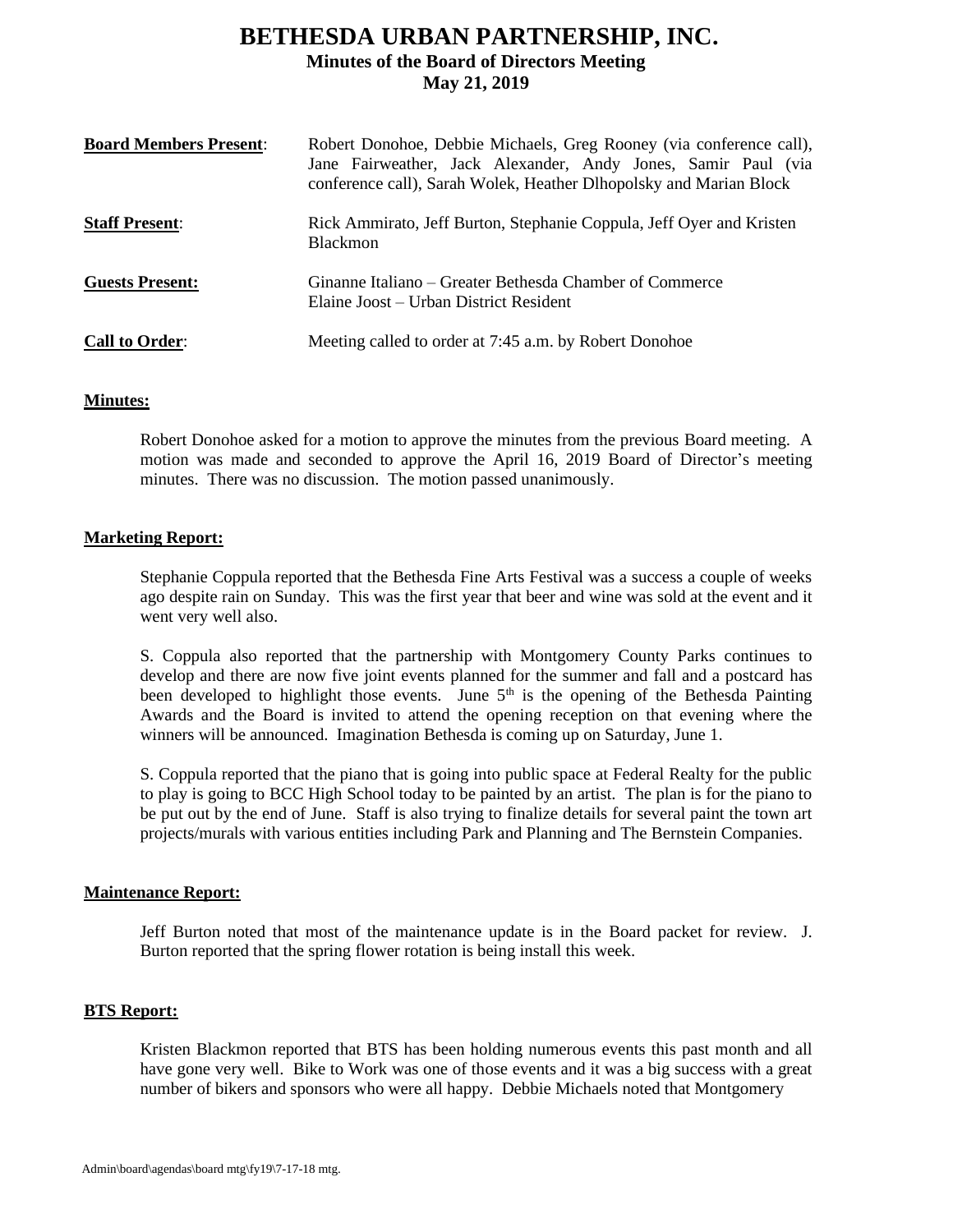County has installed the "pop-up" bike lanes again and they worked very well. There is one more with a bike safety class on June 1 with over 30 people signed up so far.

### **Financial Report:**

Greg Rooney noted that the financial statements for ten months ended April 30 show no significant changes from the previous several months. Current projections show revenue over expenditures as of June 30 of approximately \$190,000. G. Rooney reported that the Board and staff have given input on possible projects and items that this money can be used for which the Board will need to discuss over the next month or so. G. Rooney listed these items that have been proposed recommending that the Board take their time with these decisions and not be in a rush to spend the money. G. Rooney noted that large expenditure projects such as a branding or wayfinding campaign that could cost in the hundreds of thousands of dollars need to be considered as part of this discussion. K. Hartman recommended that any expenditures approved by the Board be tied to the goals of the strategic plan as much as possible. G. Rooney recommended waiting until the June Board meeting where there is a chance to look at both shortterm and long-term needs before making any decisions.

### **Executive Director Report:**

R. Ammirato noted that staff had received two proposals from contractors for the branding project and the costs were quite different. The branding committee will be reviewing these proposals.

### **Chairman's Report:**

R. Donohoe noted that Rick Ammirato will be winding up his services as Executive Director in the near future. On behalf of the Board of directors, R. Donohoe thanked Rick for all of his time, effort and contributions and noted several of BUP's accomplishments over the past few years.

R. Donohoe noted that there are a few Board members whose terms will be expiring at the end of October which we will need to begin working on. He also noted that the nominating committee needed to develop a slate of officers to serve during the next fiscal year. R. Donohoe suggested that the committee made up of himself, Jack Alexander, Debbie Michaels and Jane Fairweather will develop that slate. If any Board member has any suggestions or recommendations, they should reach out to him.

R. Donohoe noted that the corporate documents committee has developed a draft of a new set of by-laws. Jeff Oyer noted that he will set up a meeting of the committee to review that draft.

### **Other Business:**

At this time a motion was made and seconded to adjourn the Board meeting and move into executive session to discuss personnel issues. There was no discussion and the motion passed unanimously.

**Next Meeting**: June 18, 2019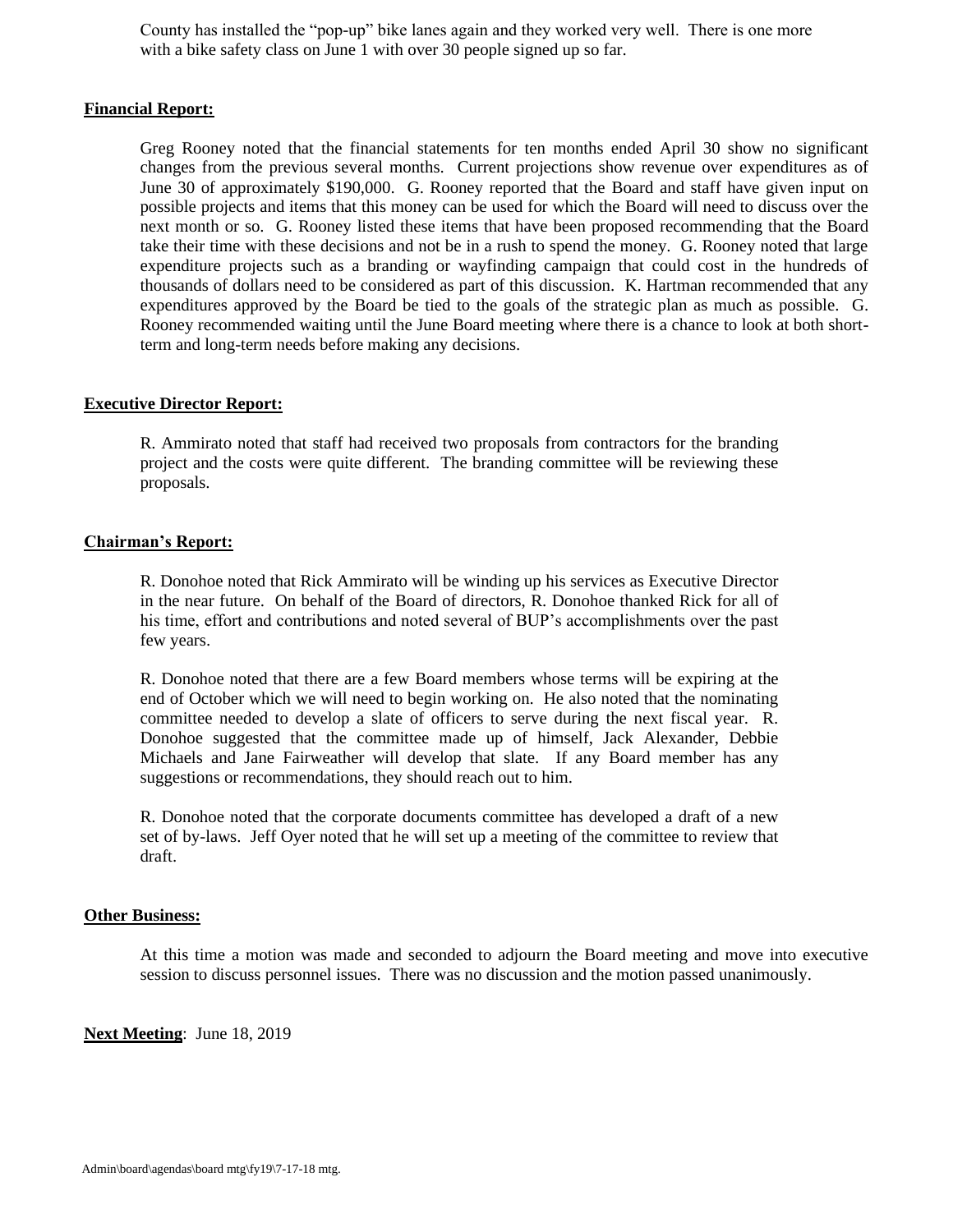## **BETHESDA URBAN PARTNERSHIP, INC. Minutes of the Board of Directors Meeting Special Meeting - May 30, 2019**

| <b>Board Members Present:</b> | Robert Donohoe, Debbie Michaels, Greg Rooney, Jane Fairweather, Jack |
|-------------------------------|----------------------------------------------------------------------|
|                               | Alexander, Andy Jones, Samir Paul, Sarah Wolek, Heather Dlhopolsky   |
|                               | and Marian Block                                                     |

### **Action Item:**

On May 30, 2019 a special meeting of the board of directors of the Bethesda Urban Partnership was held via email to adopt the following resolution as presented by Robert Donohoe, Chair of the Board of Directors. The above named members of the board participated in the email vote which constituted a quorum and the resolution was adopted unanimously.

RESOLVED that the Board of Directors of the Bethesda Urban Partnership, Inc. vote to remove Enrico Ammirato as a signer on the following three bank accounts that the corporation currently maintains at Eagle Bank effective on May 30, 2019:

Account #: 0200224400

Account #: 0200103430

Account #: 0200009538

There was no further business conducted during the email meeting and the meeting was adjourned.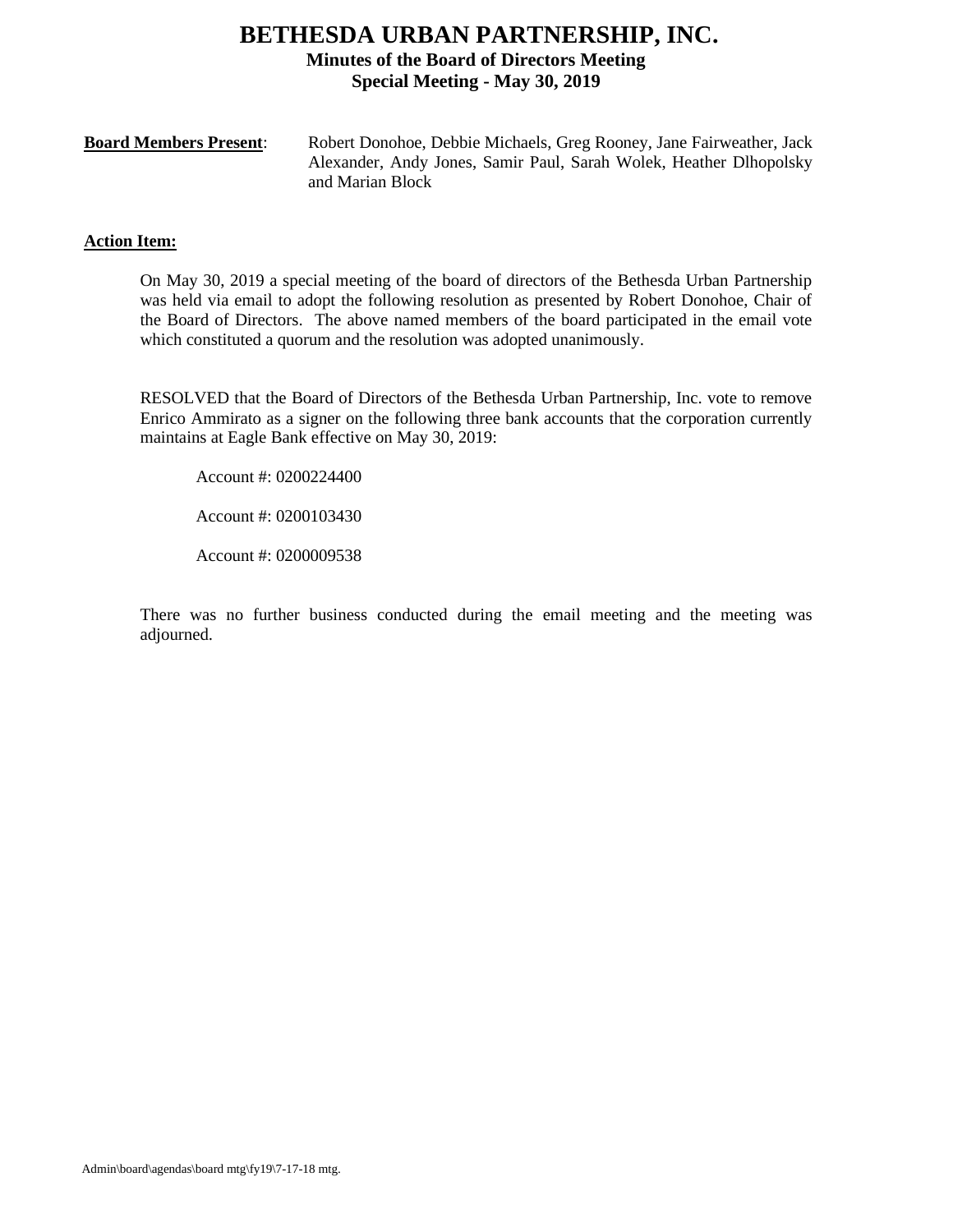

# **BOARD OF DIRECTORS MEETING June 18, 2019 7:45 AM BUP Conference Room**

| 7:45          | <b>Welcome</b> (Robert Donohoe)                                                                                                                                          |
|---------------|--------------------------------------------------------------------------------------------------------------------------------------------------------------------------|
| 7:45          | <b>Approval of Minutes</b>                                                                                                                                               |
| $7:45 - 7:55$ | Marketing/Arts & Entertainment (Stephanie Coppula, Jane Fairweather)                                                                                                     |
| $7:55 - 8:00$ | <b>Maintenance</b> ( <i>Jeff Burton</i> )                                                                                                                                |
| $8:00 - 8:05$ | <b>Transportation</b> (Kristen Blackmon)                                                                                                                                 |
| $8:05 - 8:25$ | <b>Financial Report:</b> (Greg Rooney, Jeff Oyer)<br>Financial Statements - May 31, 2019<br><b>Wish List/Reserve Discussion</b><br>$\bullet$<br>FY20 Budget<br>$\bullet$ |
| $8:25 - 8:30$ | <b>Executive Director Report</b> ( <i>Jeff Burton</i> )                                                                                                                  |
| $8:30 - 8:40$ | <b>Chairman's Report</b> (Robert Donohoe)<br>Committee Updates - Branding/Corporate Documents/Parks<br><b>Election of Officers</b>                                       |
| $8:40 - 8:45$ | <b>Other Updates/New Business</b>                                                                                                                                        |
| $8:45 - 9:00$ | <b>Executive Session - 360 Review</b>                                                                                                                                    |
| 9:00          | <b>Adjourn</b>                                                                                                                                                           |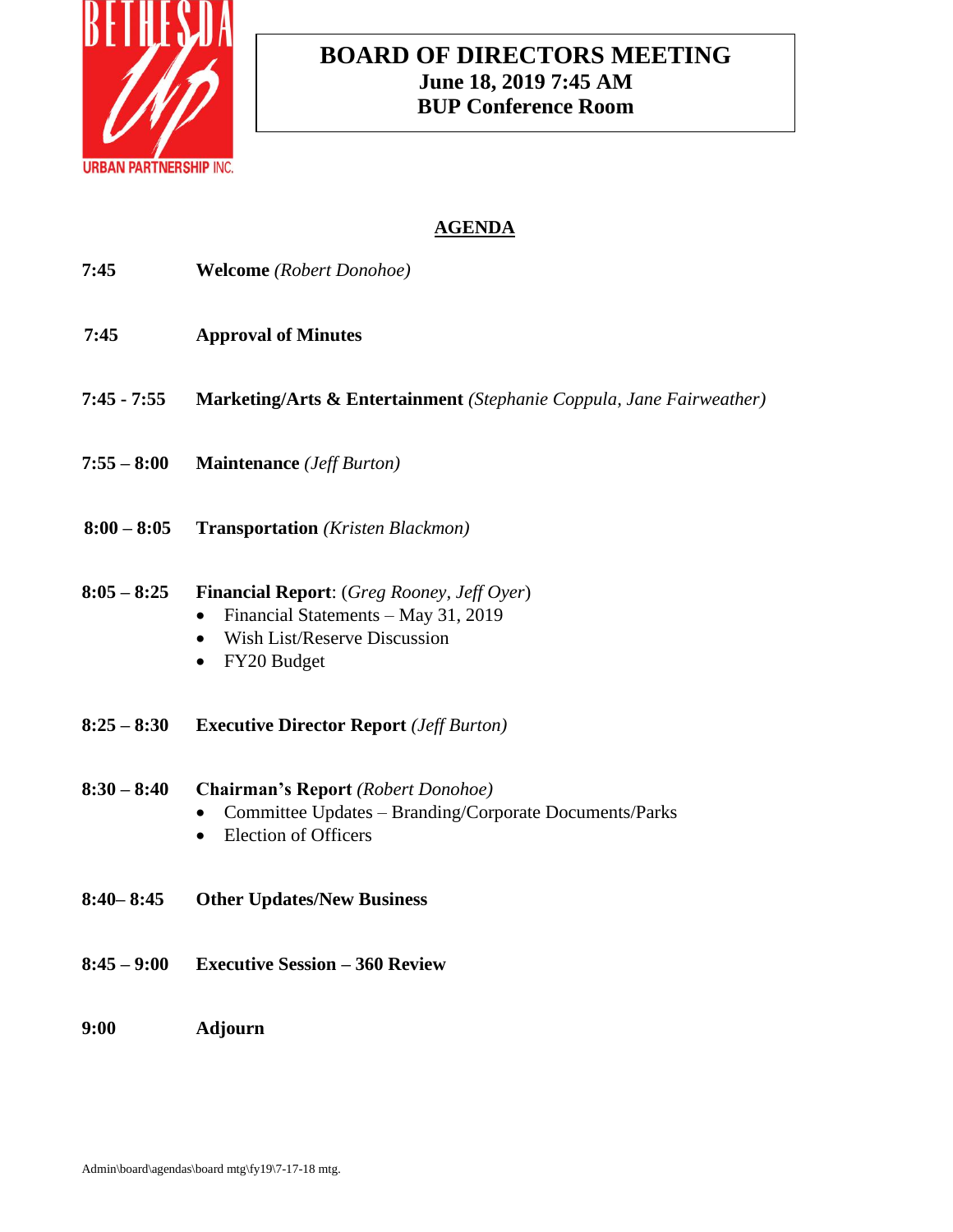## **BETHESDA URBAN PARTNERSHIP, INC. Minutes of the Board of Directors Meeting June 18, 2019**

| <b>Board Members Present:</b> | Robert Donohoe, Debbie Michaels, Greg Rooney, Jack Alexander, Andy<br>Jones, Heather Dlhopolsky and Marian Block |
|-------------------------------|------------------------------------------------------------------------------------------------------------------|
| <b>Staff Present:</b>         | Jeff Burton, Stephanie Coppula, Jeff Oyer and Kristen Blackmon                                                   |
| <b>Guests Present:</b>        | Ginanne Italiano – Greater Bethesda Chamber of Commerce<br>Derrick Harrigan – BCC Regional Services Center       |
| <b>Call to Order:</b>         | Meeting called to order at 7:45 a.m. by Robert Donohoe                                                           |

### **Minutes:**

Robert Donohoe asked for a motion to approve the minutes from the previous Board meeting. A motion was made and seconded to approve the May 21 and May 30, 2019 Board of Director's meeting minutes. There was no discussion. The motion passed unanimously.

### **Marketing Report:**

Stephanie Coppula reported that the Summer Concerts have been going well with good weather and participation. The Opening Reception for the Bethesda Painting Awards was on June  $5<sup>th</sup>$ which also had a good turnout. Imagination Bethesda was on June  $3<sup>rd</sup>$  with fantastic weather and a great crowd. The first Yappy Hour of the year is scheduled for next week (June 27) at Elm Street Park and will be followed by a Climbing Wall at Caroline Freeland Park on July 11th. The Outdoor Movie Series will take place from July 24 – 27, 2019.

S. Coppula also reported that there has been some good press on the Triangle Arts Studios recently as there is an exhibit in reference to the Women's Suffrage movement that will be there for a couple of months.

S. Coppula reported that we are close to a final agreement to have a mural painted on the wall at the DoubleTree Hotel.

S. Coppula reported that the new website would be ready sometime this summer. After a Board request, S. Coppula confirmed that she would send some additional page views of the new website for the Board to look at and review once all of the links are working properly.

### **Maintenance Report:**

Jeff Burton noted that most of the maintenance update is in the Board packet for review. J. Burton reported that the spring flower rotation was installed within the last week or two. J. Burton also noted that the Welcome to Bethesda sign has been replaced at the corner of Woodmont Avenue and Wisconsin Avenue.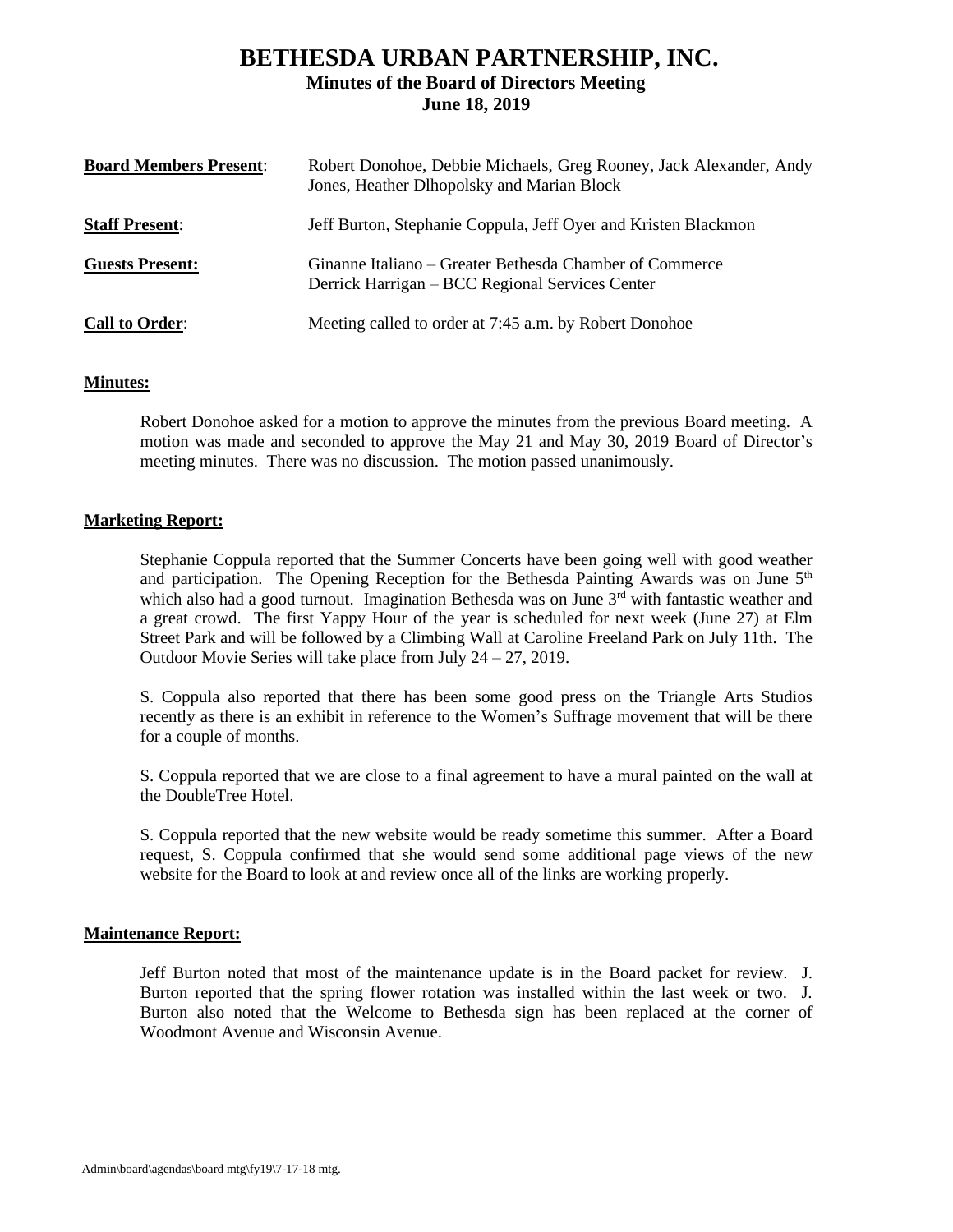### **BTS Report:**

Kristen Blackmon reported that Bike to Work Day was another great event with beautiful weather and another great turnout. A special award was given to a bicycle cop who is one of the first four officers on the bike patrol in Bethesda twenty-three years ago and is retiring later this month.

Another Transportation and Energy committee meeting is being held this Thursday at the County Council to discuss more about the proposed transportation demand management bill that has been introduced to expand the program Countywide. The meeting will be a briefing about transportation demand management in the region as it compares to Montgomery County.

### **Financial Report:**

Greg Rooney noted that the financial statements for eleven months ended May 31 is very similar to what it has been the past few months which is very positive. Current projections show revenue over expenditures as of June 30 of approximately \$190,000. G. Rooney noted that a list has been developed by the staff and from input to the Board, on ideas of possible uses for these funds. G. Rooney noted that the poetry bench refurbishment has already been approved by the Board and recommended that the \$50,000 contribution to the capital reserve also be funded. G. Rooney suggested that the Board defer approval on the remaining items to see if they can be funded within the FY20 operating budget and that more thought be put into the best ways to spend these funds that is consistent with BUP's strategic plan. It was agreed to continue this discussion at the next Board meeting. Jeff Burton noted that one item on the list was actually the funding for two new Circulator wraps which would be paid out of the Circulator reserve which is not tied to the BUP reserve and must be used for circulator enhancements. J. Burton requested approval to spend those funds out of the Circulator reserve. A motion was made and seconded to approve the funding for the two new circulator wraps to be paid for out of the circulator reserve. There was no discussion. The motion passed unanimously.

Jeff Oyer noted that the FY20 has not been completed and that the Board needed to approve continuing operations beginning July 1 under the FY19 operating budget. A motion was made and seconded to give staff the authorization to continue operations July 1, 2019 with a same service as FY19. There was no discussion. The motion passed unanimously.

### **Executive Director Report:**

Jeff Burton reported that he has had productive meetings with the Parks Department and the East Bethesda Citizen's Association about making improvements to Chase and Cheltenham parks with beautification and activation projects. The type of agreement between BUP and the Parks Department is still being worked out. John Bowis at Chevy Chase Cars has also contacted Jeff Burton about possibly making a donation to approve Cheltenham Park. He would like naming rights and that discussion is in the early stages.

J. Burton reported that he has a meeting upcoming with representatives from Marriott to continue to develop the relationship with BUP, but also to discuss how Marriott has shown interest in contributing funds to improve the parks around their new headquarters where their employees would be using.

J. Burton noted that in the Bethesda master plan, Norfolk Avenue is proposed to be a shared street. He has scheduled a meeting with Park and Planning and the Department of Transportation to discuss a way to build at least one block of this shared street as a pilot project. It would give everyone an idea if the concept works and also would be another space to program. Ginanne Italiano suggested that the affected property owners be notified before the project gets too far along.